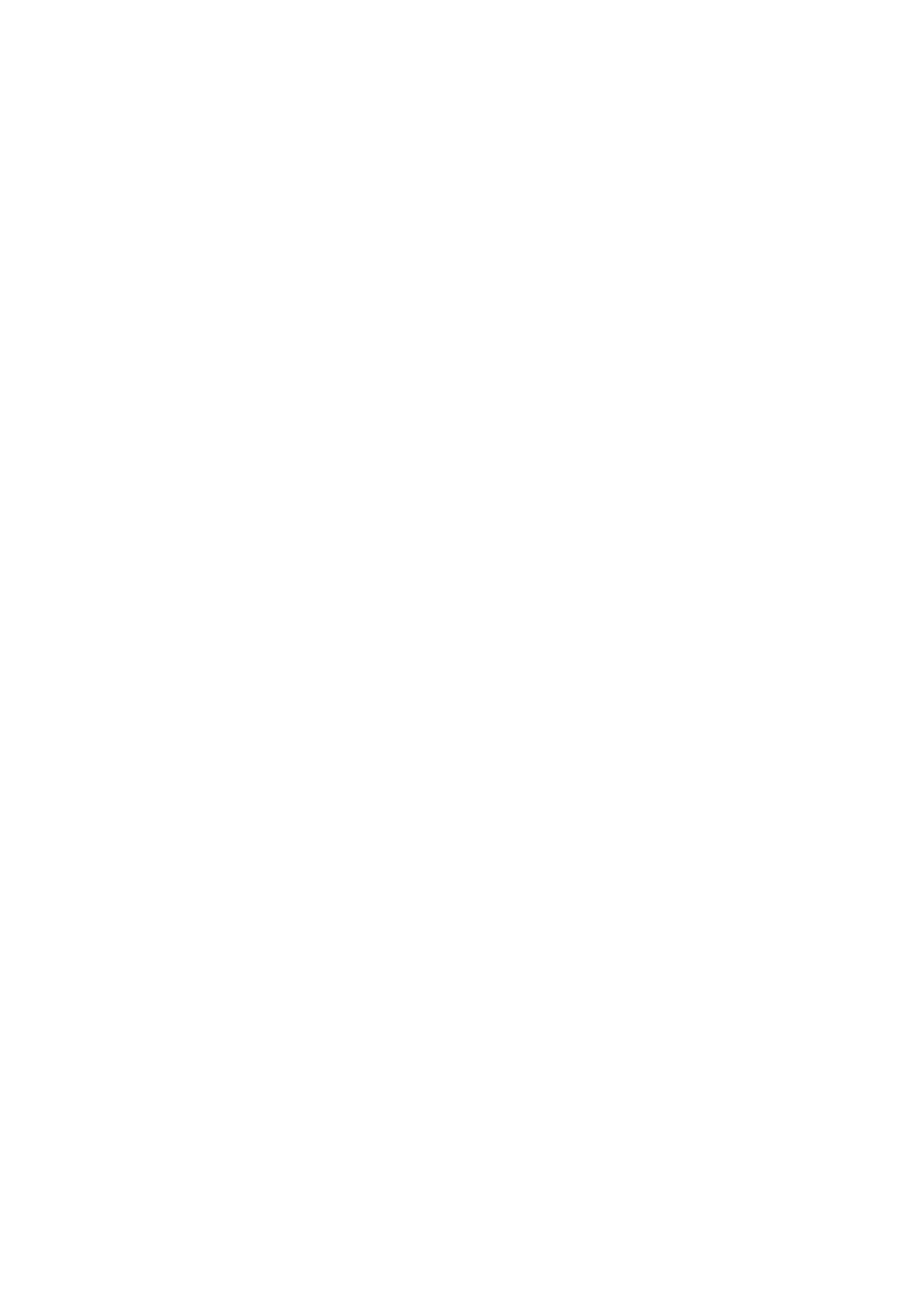# **Contents**

| 1 Introduction<br>1.1 Why choose AQA for AS Further Mathematics<br>1.2 Support and resources to help you teach                                                                                                                                                                                                                                                        | 5<br>5<br>5                                              |
|-----------------------------------------------------------------------------------------------------------------------------------------------------------------------------------------------------------------------------------------------------------------------------------------------------------------------------------------------------------------------|----------------------------------------------------------|
| 2 Specification at a glance<br>2.1 Subject content<br>2.2 Assessments                                                                                                                                                                                                                                                                                                 | 7<br>7<br>8                                              |
| 3 Subject content<br>3.1 Overarching themes<br>3.2 Compulsory content<br>3.3 Optional application 1 - mechanics<br>3.4 Optional application 2 - statistics<br>3.5 Optional application 3 – discrete mathematics                                                                                                                                                       | 11<br>11<br>12<br>16<br>18<br>21                         |
| 4 Scheme of assessment<br>4.1 Aims<br>4.2 Assessment objectives<br>4.3 Assessment weightings                                                                                                                                                                                                                                                                          | 25<br>25<br>26<br>27                                     |
| 5 General administration<br>5.1 Entries and codes<br>5.2 Overlaps with other qualifications<br>5.3 Awarding grades and reporting results<br>5.4 Re-sits and shelf life<br>5.5 Previous learning and prerequisites<br>5.6 Access to assessment: diversity and inclusion<br>5.7 Working with AQA for the first time<br>5.8 Private candidates<br>5.9 Use of calculators | 29<br>29<br>29<br>29<br>29<br>30<br>30<br>30<br>31<br>31 |
| 6 Appendix A: mathematical notation<br>6.1 Set notation<br>6.2 Miscellaneous symbols<br>6.3 Operations<br>6.4 Functions<br>6.5 Exponential and logarithmic functions<br>6.6 Trigonometric functions<br>6.7 Complex numbers (Further Maths only)<br>6.9 Vectors<br>6.10 Differential equations (Further Maths only)                                                    | 33<br>33<br>34<br>35<br>36<br>37<br>38<br>38<br>39<br>40 |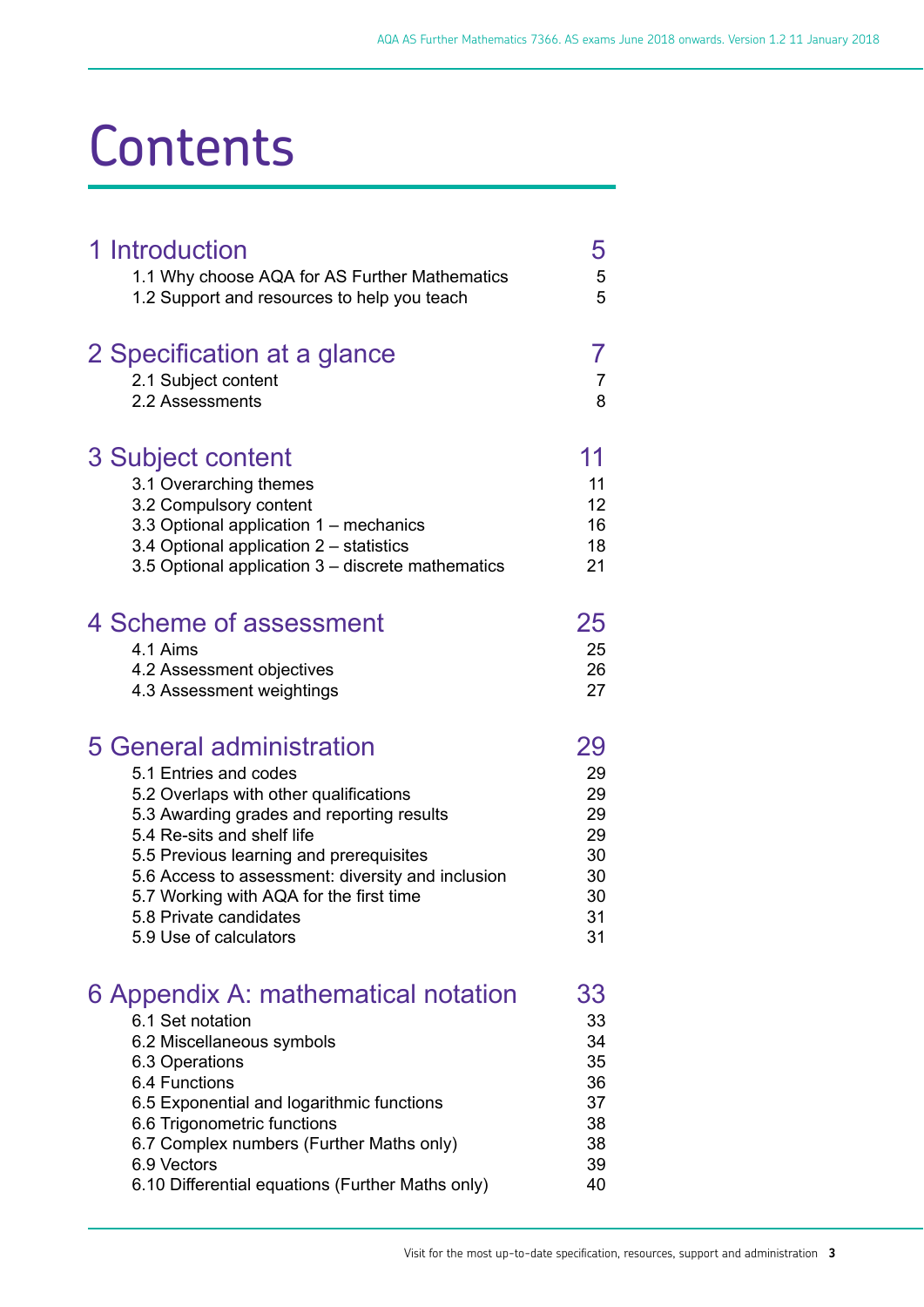| 6.11 Probability and statistics | 40 |
|---------------------------------|----|
| 6.12 Mechanics                  | 42 |

# [7 Appendix B: mathematical formulae](#page-42-0) and identities and identities and identities and the state of  $43$

# Are you using the latest version of this specification?

- You will always find the most up-to-date version of this specification on our website at
- We will write to you if there are significant changes to the specification.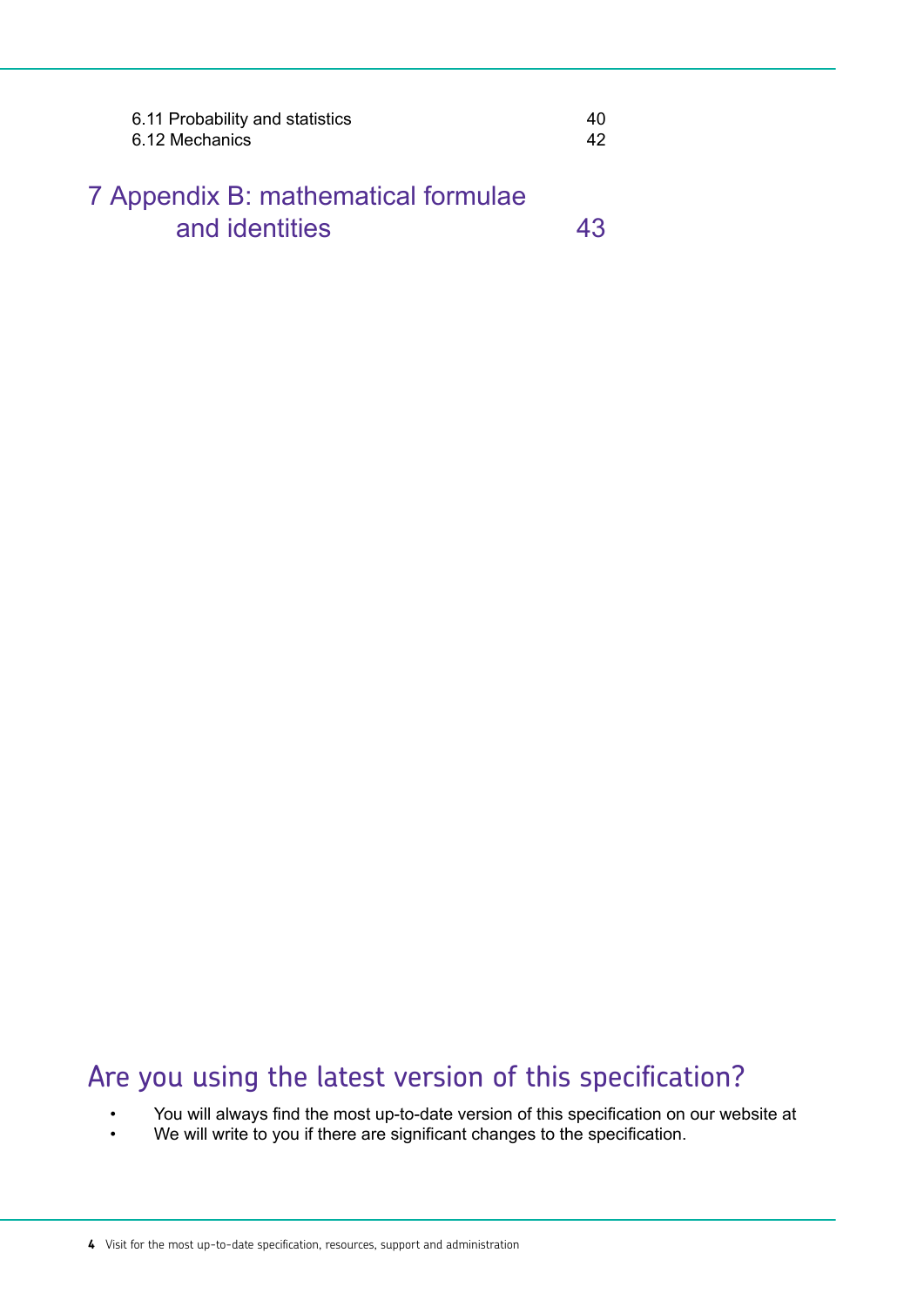# <span id="page-4-0"></span>1 Introduction

# 1.1 Why choose AQA for AS Further Mathematics

Maths is essential for many higher education courses and careers. We've worked closely with higher education to ensure this qualification gives your students the best possible chance to progress and realise their potential.

# Assessment design that rewards understanding

We want students to see the links between different areas of maths and to apply their maths skills across all areas.

Consistent assessments are essential, which is why we've worked hard to ensure our papers are clear and reward your students for their mathematical skills and knowledge.

You can find out about all our Further Mathematics qualifications at [aqa.org.uk/maths](http://www.aqa.org.uk/maths)

# 1.2 Support and resources to help you teach

We've worked with experienced teachers to provide you with a range of resources that will help you confidently plan, teach and prepare for exams.

# Teaching resources

Visit [aqa.org.uk/7366](http://www.aqa.org.uk/7366) to see all our teaching resources. They include:

- route maps to allow you to plan how to deliver the specification in the way that will best suit you and your students
- teaching guidance to outline clearly the possible scope of teaching and learning
- lesson plans and homework sheets tailored to this specification
- tests and assessments that will allow you to measure the development of your students as they work through the content
- textbooks that are approved by AQA
- training courses to help you deliver AQA Mathematics qualifications
- subject expertise courses for all teachers, from newly-qualified teachers who are just getting started, to experienced teachers looking for fresh inspiration.
- training courses to help you deliver AQA Further Mathematics qualifications
- subject expertise courses for all teachers, from newly qualified teachers who are just getting started to experienced teachers looking for fresh inspiration.

# Preparing for exams

Visit [aqa.org.uk/7366](http://www.aqa.org.uk/7366) for everything you need to prepare for our exams, including:

- past papers, mark schemes and examiners' reports
- specimen papers and mark schemes for new courses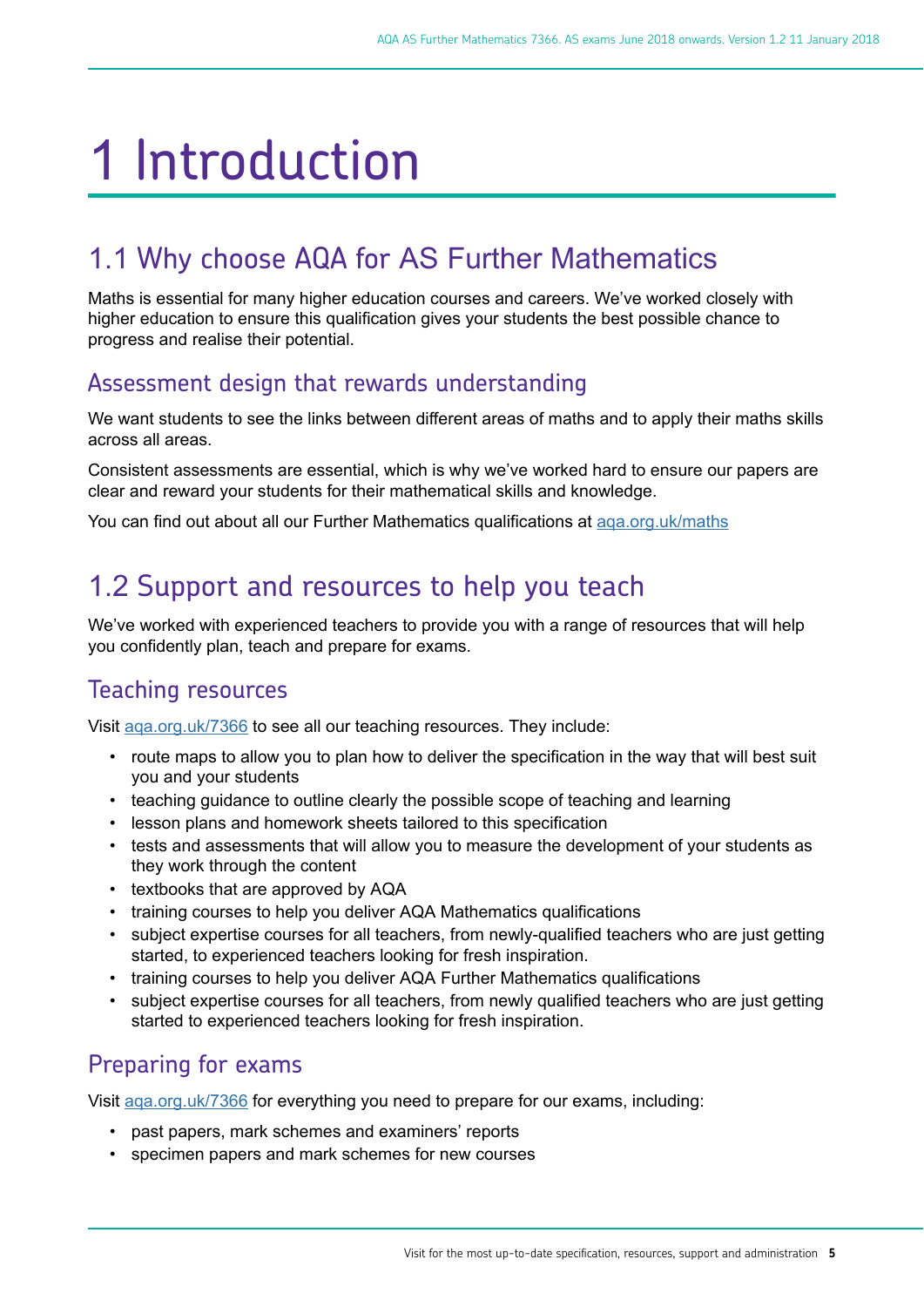- Exampro: a searchable bank of past AQA exam questions
- example student answers with examiner commentaries.

# Analyse your students' results with Enhanced Results Analysis (ERA)

Find out which questions were the most challenging, how the results compare to previous years and where your students need to improve. ERA, our free online results analysis tool, will help you see where to focus your teaching. Register at aga.org.uk/era

For information about results, including maintaining standards over time, grade boundaries and our post-results services, visit [aqa.org.uk/results](http://www.aqa.org.uk/results)

# Keep your skills up-to-date with professional development

Wherever you are in your career, there's always something new to learn. As well as subject specific training, we offer a range of courses to help boost your skills.

- Improve your teaching skills in areas including differentiation, teaching literacy and meeting Ofsted requirements.
- Prepare for a new role with our leadership and management courses.

You can attend a course at venues around the country, in your school or online – whatever suits your needs and availability. Find out more at [coursesandevents.aqa.org.uk](http://coursesandevents.aqa.org.uk/)

# Help and support

Visit our website for information, guidance, support and resources at [aqa.org.uk/7366](http://www.aqa.org.uk/7366)

If you'd like us to share news and information about this qualification, sign up for emails and updates at [aqa.org.uk/from-2017](http://www.aqa.org.uk/from-2017)

Alternatively, you can call or email our subject team direct.

E: [maths@aqa.org.uk](mailto:maths@aqa.org.uk)

T: 0161 957 3852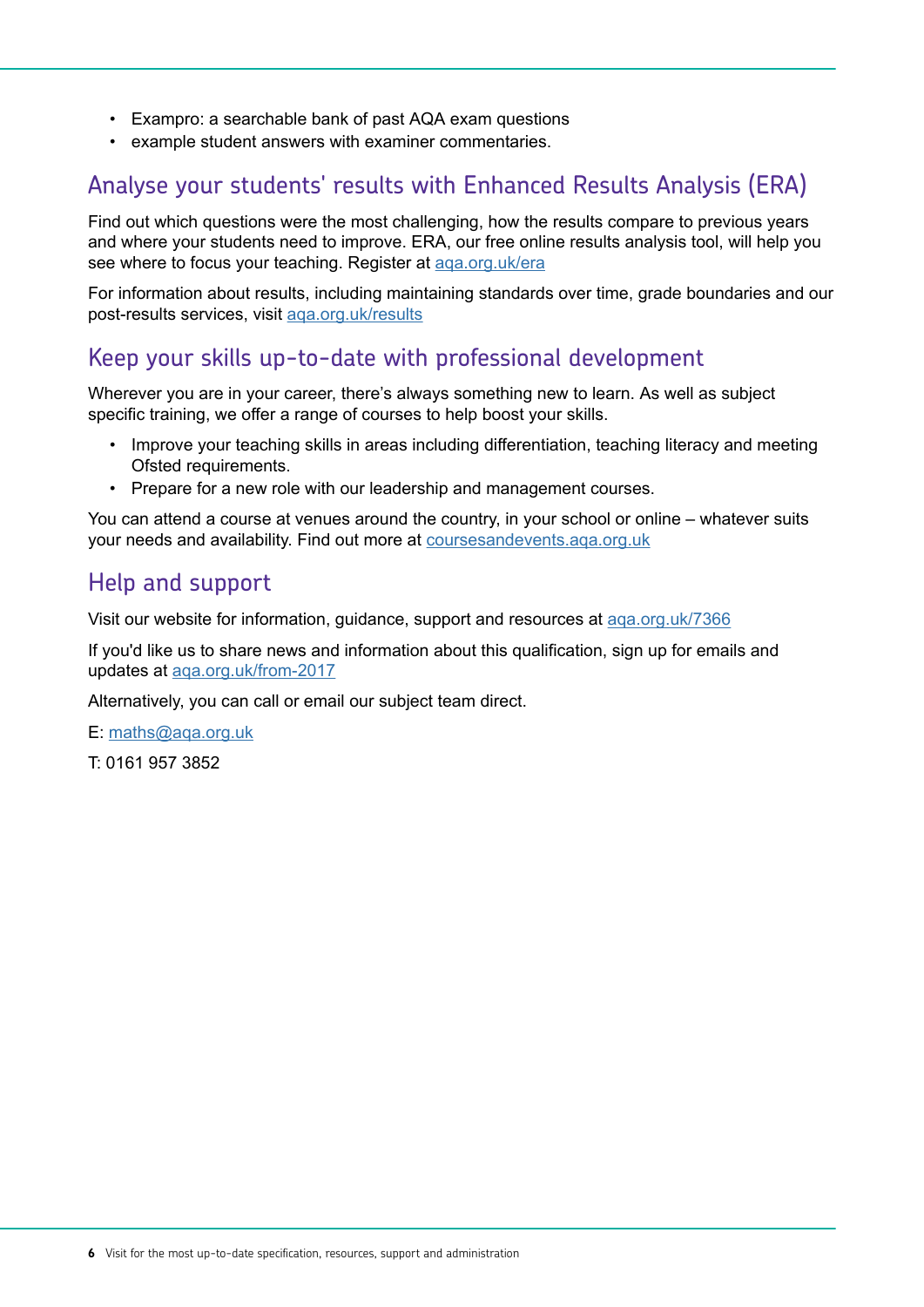# <span id="page-6-0"></span>2 Specification at a glance

This qualification is linear. Linear means that students will sit all their exams at the end of the course.

This AS qualification builds on the skills, knowledge and understanding set out in the whole GCSE (9–1) subject content for mathematics and the subject content for AS and A-level mathematics.

This AS Further Mathematics qualification can be taught alongside the AS Mathematics qualification as the content does not significantly overlap with or depend upon the other content of A-level Mathematics.

# 2.1 Subject content

All students must study this core content.

- [Compulsory content](#page-11-0) (page 12)
- [OT1: Mathematical argument, language and proof](#page-10-0) (page 11)
- [OT2: Mathematical problem solving](#page-10-0) (page 11)
- [OT3: Mathematical modelling](#page-11-0) (page 12)

#### Students must study two of these options.

- [Optional application 1 mechanics](#page-15-0) (page 16)
- [Optional application 2 statistics](#page-17-0) (page 18)
- [Optional application 3 discrete mathematics](#page-20-0) (page 21)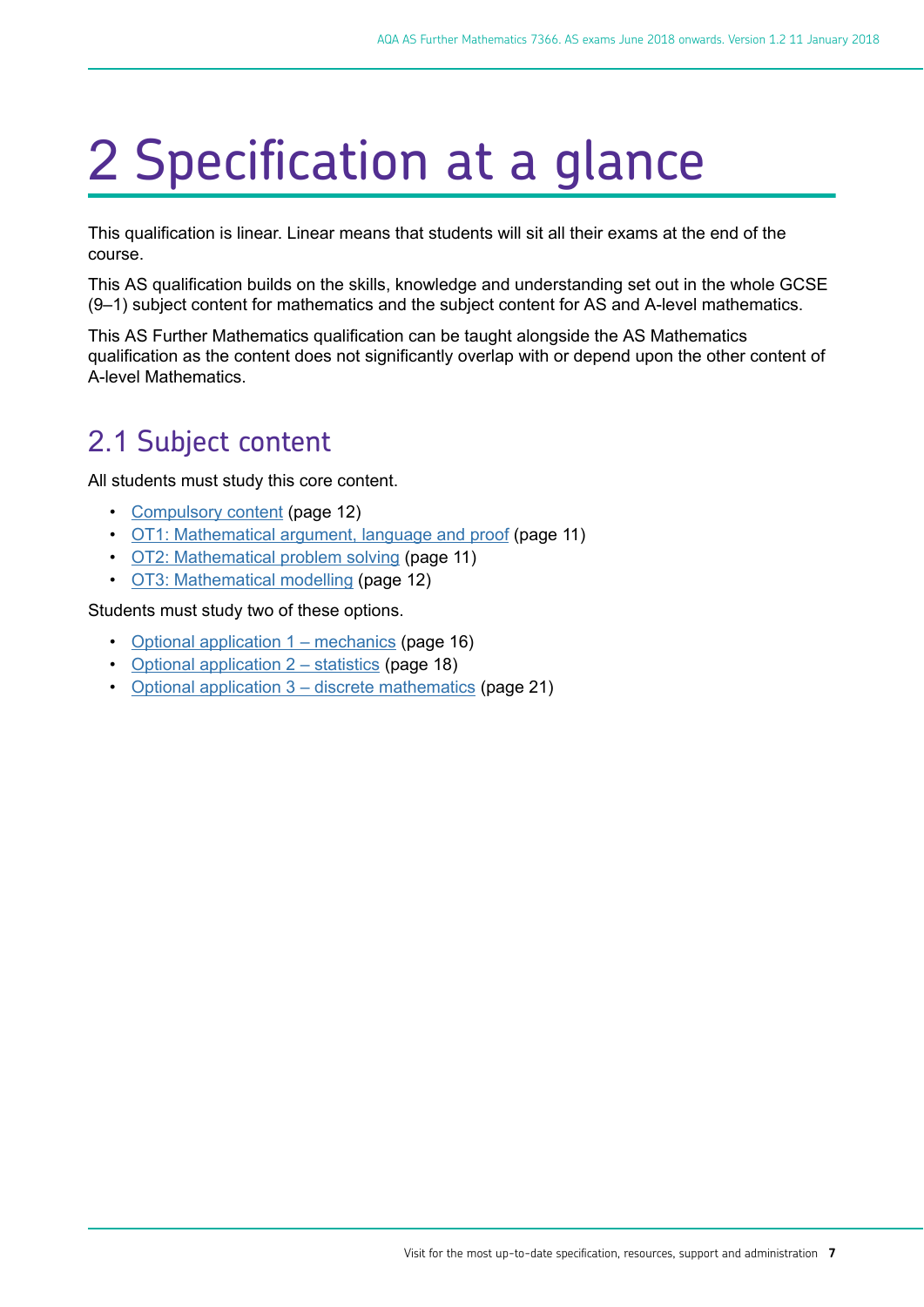# <span id="page-7-0"></span>2.2 Assessments

# **Paper 1**

# **What's assessed**

May assess content from the following sections:

- A: Proof
- B: Complex numbers
- C: Matrices
- D: Further algebra and functions
- E: Further calculus
- F: Further vectors
- G: Polar coordinates
- H: Hyperbolic functions

# **How it's assessed**

- Written exam: 1 hour 30 minutes
- 80 marks
- 50% of AS

# **Questions**

A mix of question styles, from short, single-mark questions to multi-step problems.



# **Paper 2**

#### **What's assessed**

One question paper answer booklet on Discrete and one question paper answer booklet on Statistics.

#### **How it's assessed**

- Written exam: 1 hour 30 minutes
- 80 marks
- 50% of AS

# **Questions**

A mix of question styles, from short, single-mark questions to multi-step problems.

OR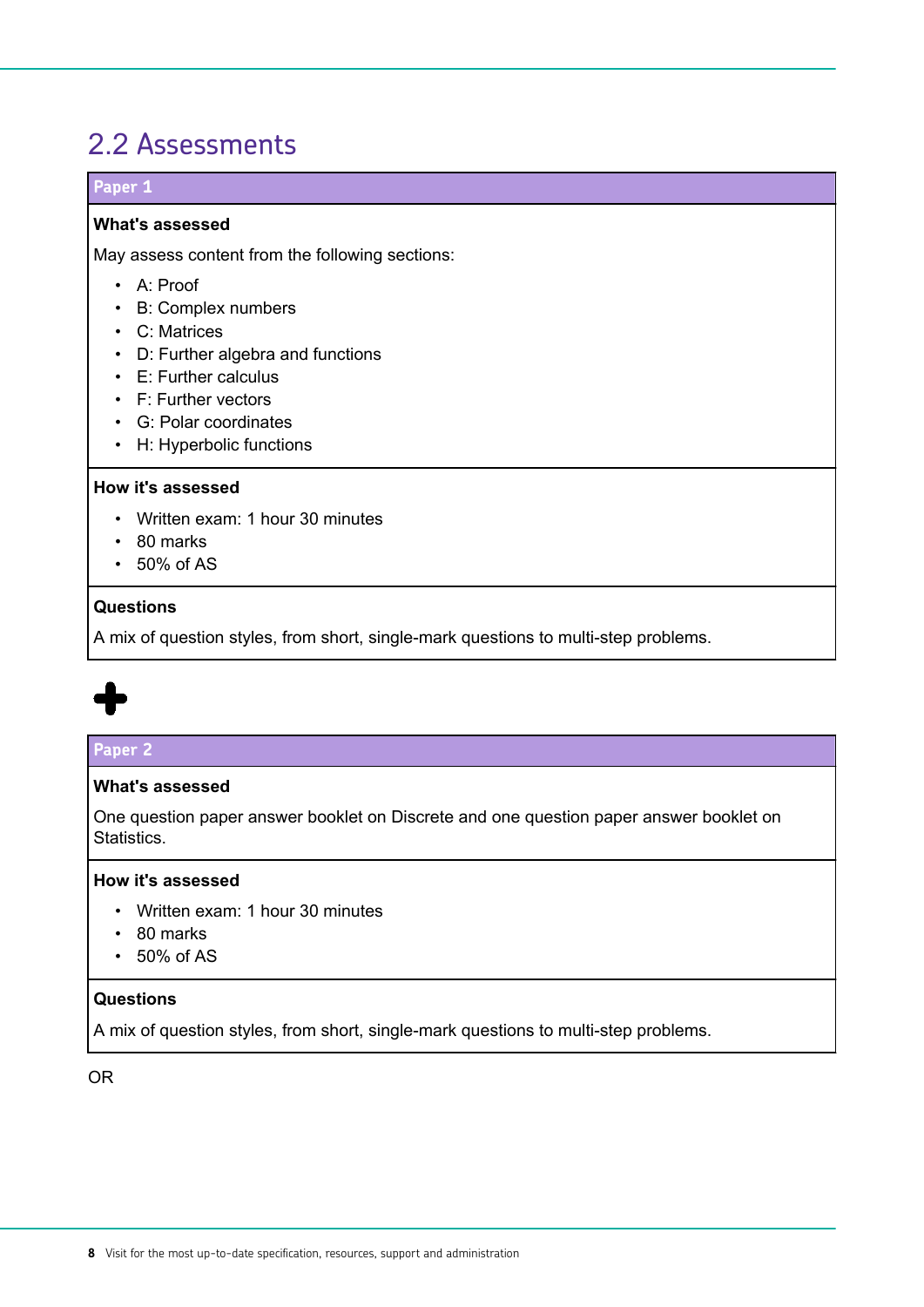#### **Paper 2**

#### **What's assessed**

One question paper answer booklet on Statistics and one question paper answer booklet on Mechanics.

#### **How it's assessed**

- Written exam: 1 hour 30 minutes
- 80 marks
- 50% of AS

#### **Questions**

A mix of question styles, from short, single-mark questions to multi-step problems.

# OR

# **Paper 2**

# **What's assessed**

One question paper answer booklet on Mechanics and one question paper answer booklet on Discrete.

#### **How it's assessed**

- Written exam: 1 hour 30 minutes
- 80 marks
- 50% of AS

#### **Questions**

A mix of question styles, from short, single-mark questions to multi-step problems.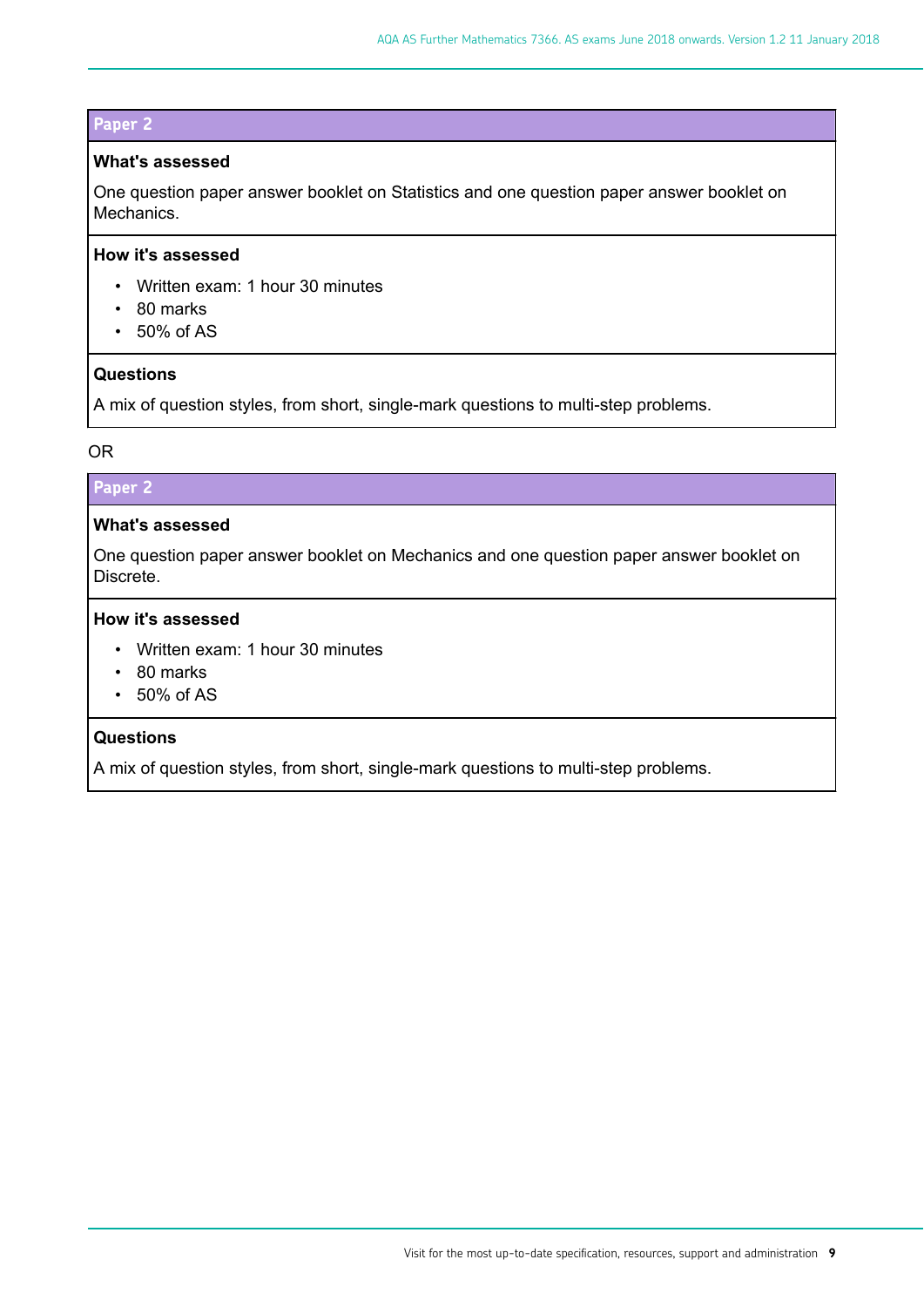10 Visit for the most up-to-date specification, resources, support and administration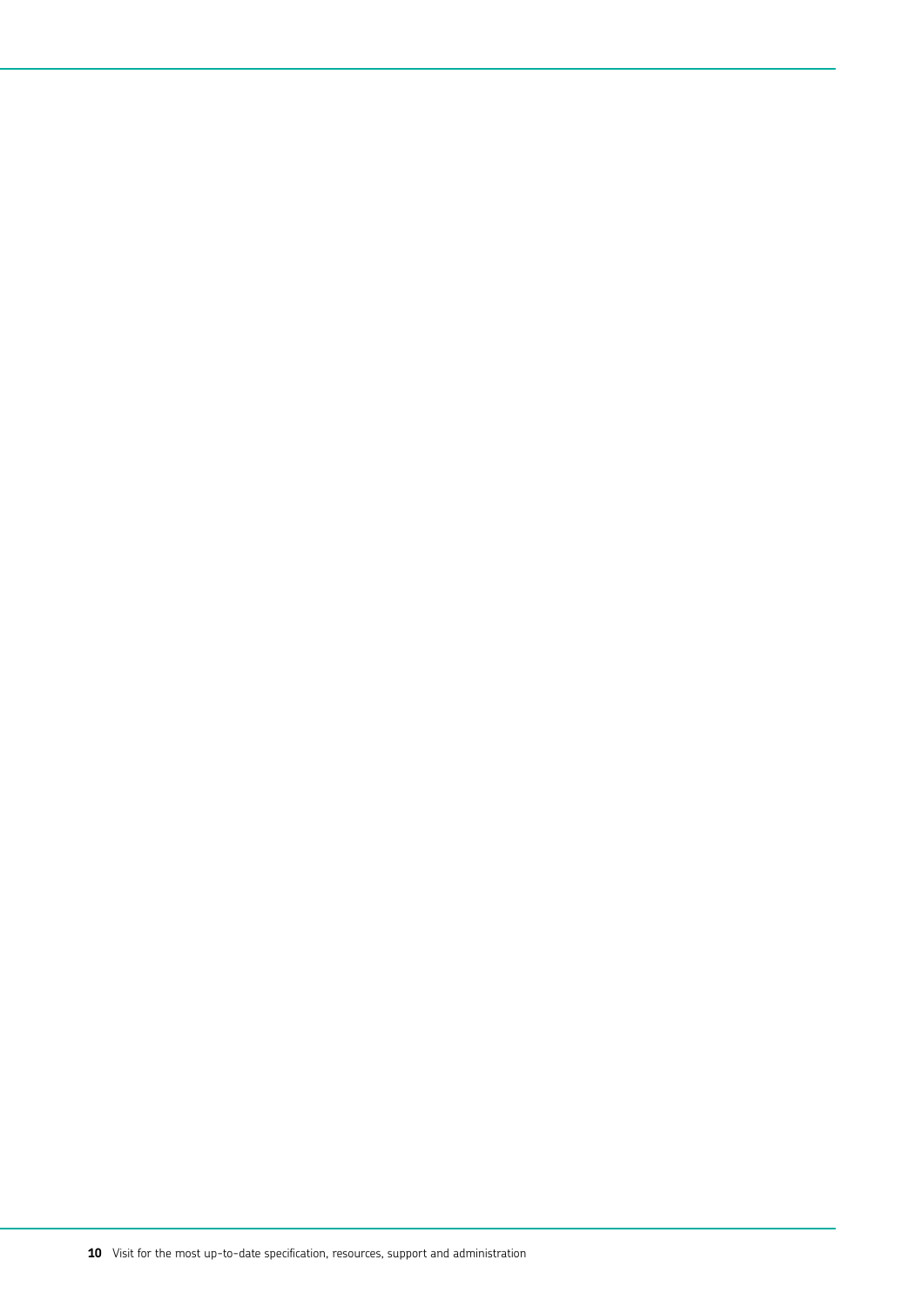# <span id="page-10-0"></span>3 Subject content

The subject content in sections A to H is compulsory for all students. Students must study two of the optional applications. The optional applications are mechanics (MA to MD), statistics (SA to SH) and discrete (DA to DG).

# 3.1 Overarching themes

AS specifications in further mathematics must require students to demonstrate the overarching knowledge and skills contained in sections **OT1**, **OT2** and **OT3**. These must be applied, along with associated mathematical thinking and understanding, across the whole of the detailed content set out in sections **A** to **DG**.

Appendix A sets out the mathematical notation that students are required to understand for this qualification. Appendix B sets out the mathematical formulae and identities students are required to use in this qualification. Further information is provided in the appendices.

# 3.1.1 OT1: Mathematical argument, language and proof

|                   | <b>Content</b>                                                                                                                                                                                                                                                                                                  |
|-------------------|-----------------------------------------------------------------------------------------------------------------------------------------------------------------------------------------------------------------------------------------------------------------------------------------------------------------|
| OT <sub>1.1</sub> | Construct and present mathematical arguments through appropriate use of<br>diagrams; sketching graphs; logical deduction; precise statements involving<br>correct use of symbols and connecting language, including: constant, coefficient,<br>expression, equation, function, identity, index, term, variable. |
| OT <sub>1.2</sub> | Understand and use mathematical language and syntax as set out in the content.                                                                                                                                                                                                                                  |
| $O$ T1.3          | Understand and use language and symbols associated with set theory, as set out<br>in the content.                                                                                                                                                                                                               |
| OT <sub>1.5</sub> | Comprehend and critique mathematical arguments, proofs and justifications of<br>methods and formulae, including those relating to applications of mathematics.                                                                                                                                                  |

# 3.1.2 OT2: Mathematical problem solving

|                     | <b>Content</b>                                                                                                                             |
|---------------------|--------------------------------------------------------------------------------------------------------------------------------------------|
| I OT2.1             | Recognise the underlying mathematical structure in a situation and simplify and<br>abstract appropriately to enable problems to be solved. |
| I OT2.2             | Construct extended arguments to solve problems presented in an unstructured<br>form, including problems in context.                        |
| $\overline{)$ OT2.3 | Interpret and communicate solutions in the context of the original problem.                                                                |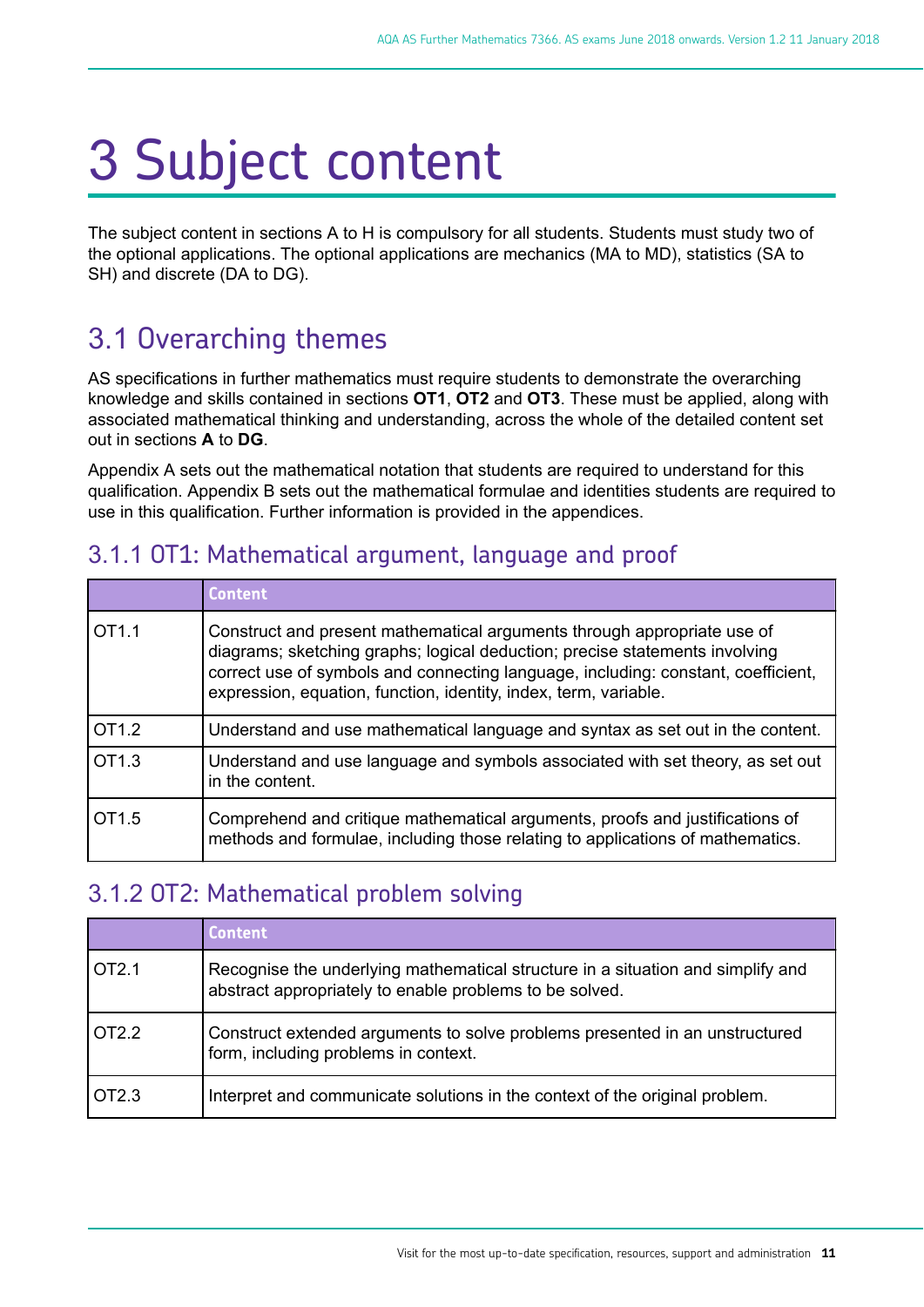<span id="page-11-0"></span>

|       | <b>Content</b>                                                                                                                                                                                                                                        |
|-------|-------------------------------------------------------------------------------------------------------------------------------------------------------------------------------------------------------------------------------------------------------|
| OT2.6 | Understand the concept of a mathematical problem solving cycle, including<br>specifying the problem, collecting information, processing and representing<br>information and interpreting results, which may identify the need to repeat the<br>cycle. |
| OT2.7 | Understand, interpret and extract information from diagrams and construct<br>mathematical diagrams to solve problems, including in mechanics.                                                                                                         |

# 3.1.3 OT3: Mathematical modelling

|       | Knowledge/skill                                                                                                                                                  |
|-------|------------------------------------------------------------------------------------------------------------------------------------------------------------------|
| OT3.1 | Translate a situation in context into a mathematical model, making simplifying<br>assumptions.                                                                   |
| OT3.2 | Use a mathematical model with suitable inputs to engage with and explore<br>situations (for a given model or a model constructed or selected by the student).    |
| OT3.3 | Interpret the outputs of a mathematical model in the context of the original<br>situation (for a given model or a model constructed or selected by the student). |
| OT3.4 | Understand that a mathematical model can be refined by considering its outputs<br>and simplifying assumptions; evaluate whether the model is appropriate.        |
| OT3.5 | Understand and use modelling assumptions.                                                                                                                        |

# 3.2 Compulsory content

# 3.2.1 A: Proof

|     | <b>Content</b>                                                                                                           |
|-----|--------------------------------------------------------------------------------------------------------------------------|
| IA1 | Construct proofs using mathematical induction; contexts include sums of series,<br>divisibility, and powers of matrices. |

# 3.2.2 B: Complex numbers

|      | <b>Content</b>                                                                                                                                                                                                                                          |
|------|---------------------------------------------------------------------------------------------------------------------------------------------------------------------------------------------------------------------------------------------------------|
| i B1 | Solve any quadratic equation with real coefficients; solve cubic or quartic<br>equations with real coefficients (given sufficient information to deduce at least one<br>root for cubics or at least one complex root or quadratic factor for quartics). |

| $\vert y$ real; understand and use the terms 'real part' and 'imaginary part'. |
|--------------------------------------------------------------------------------|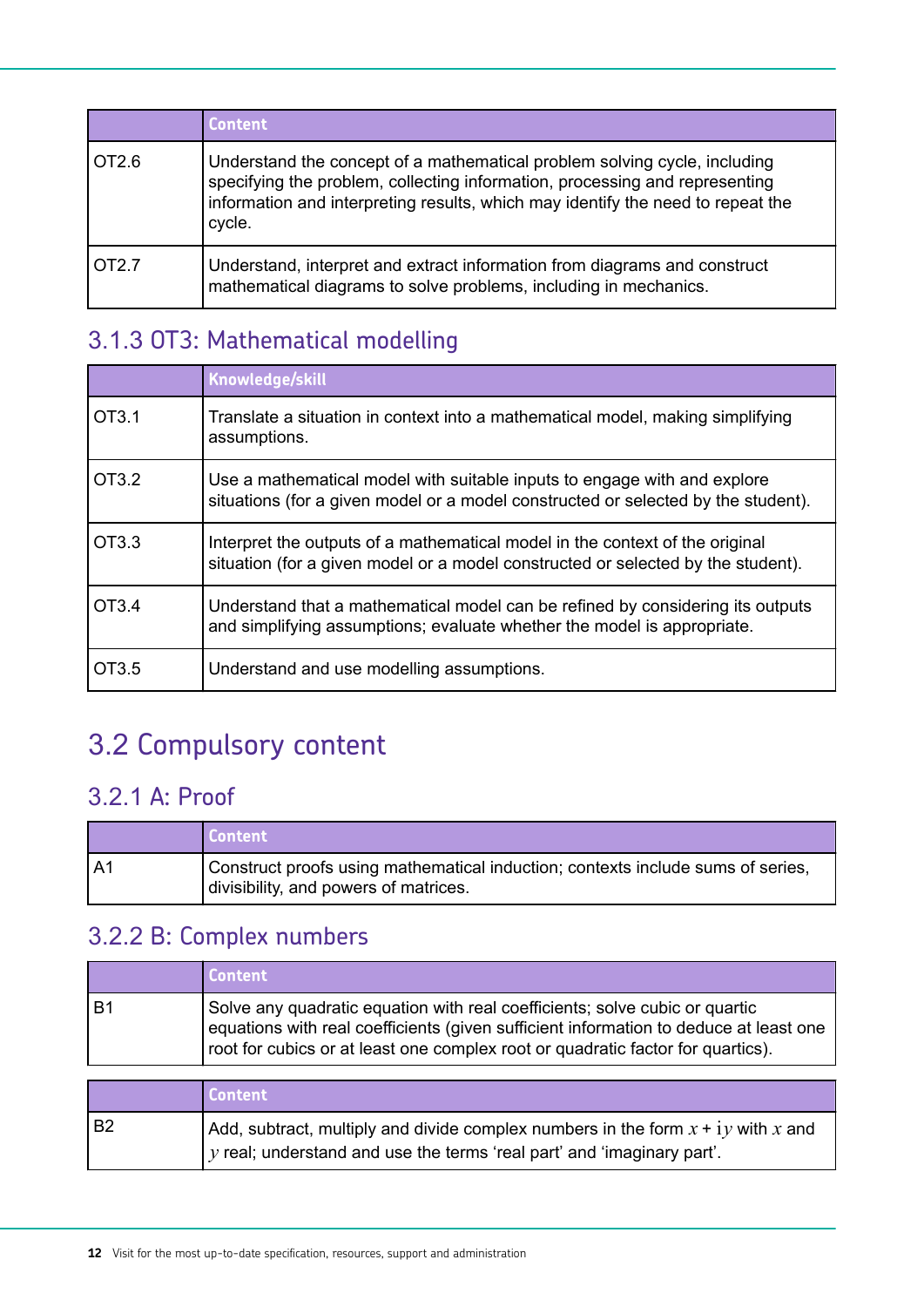|      | <b>Content</b>                                                                                                                                 |
|------|------------------------------------------------------------------------------------------------------------------------------------------------|
| l B3 | Understand and use the complex conjugate; know that non-real roots of<br>polynomial equations with real coefficients occur in conjugate pairs. |

|      | Knowledge/skill                    |
|------|------------------------------------|
| l B4 | Use and interpret Argand diagrams. |

|      | l Content <i>i</i>                                                                                                         |
|------|----------------------------------------------------------------------------------------------------------------------------|
| l B5 | Convert between the Cartesian form and the modulus-argument form of a<br>complex number (knowledge of radians is assumed). |

|      | Content                                                                                                                          |
|------|----------------------------------------------------------------------------------------------------------------------------------|
| l B6 | Multiply and divide complex numbers in modulus-argument form (knowledge of<br>I radians and compound angle formulae is assumed). |

|      | <b>Content</b>                                                                                                                                           |
|------|----------------------------------------------------------------------------------------------------------------------------------------------------------|
| l B7 | Construct and interpret simple loci in the Argand diagram such as $ z - a  > r$ and<br>$\vert$ arg $(z-a)$ = $\theta$ (knowledge of radians is assumed). |

# 3.2.3 C: Matrices

|     | <b>Content</b>                                                                  |
|-----|---------------------------------------------------------------------------------|
| lC1 | Add, subtract and multiply conformable matrices; multiply a matrix by a scalar. |

|      | <b>Content</b>                                 |
|------|------------------------------------------------|
| l C2 | Understand and use zero and identity matrices. |

|      | <b>Content</b>                                                                                                                                                                                                                                                                                 |
|------|------------------------------------------------------------------------------------------------------------------------------------------------------------------------------------------------------------------------------------------------------------------------------------------------|
| l C3 | Use matrices to represent linear transformations in 2D; successive<br>transformations; single transformations in 3D (3D transformations confined to<br>reflection in one of $x = 0$ , $y = 0$ , $z = 0$ or rotation about one of the coordinate axes)<br>(knowledge of 3D vectors is assumed). |

| l C4 | Find invariant points and lines for a linear transformation. |
|------|--------------------------------------------------------------|
|      |                                                              |

|      | <b>Content</b>                                   |
|------|--------------------------------------------------|
| l C5 | Calculate determinants of $2 \times 2$ matrices. |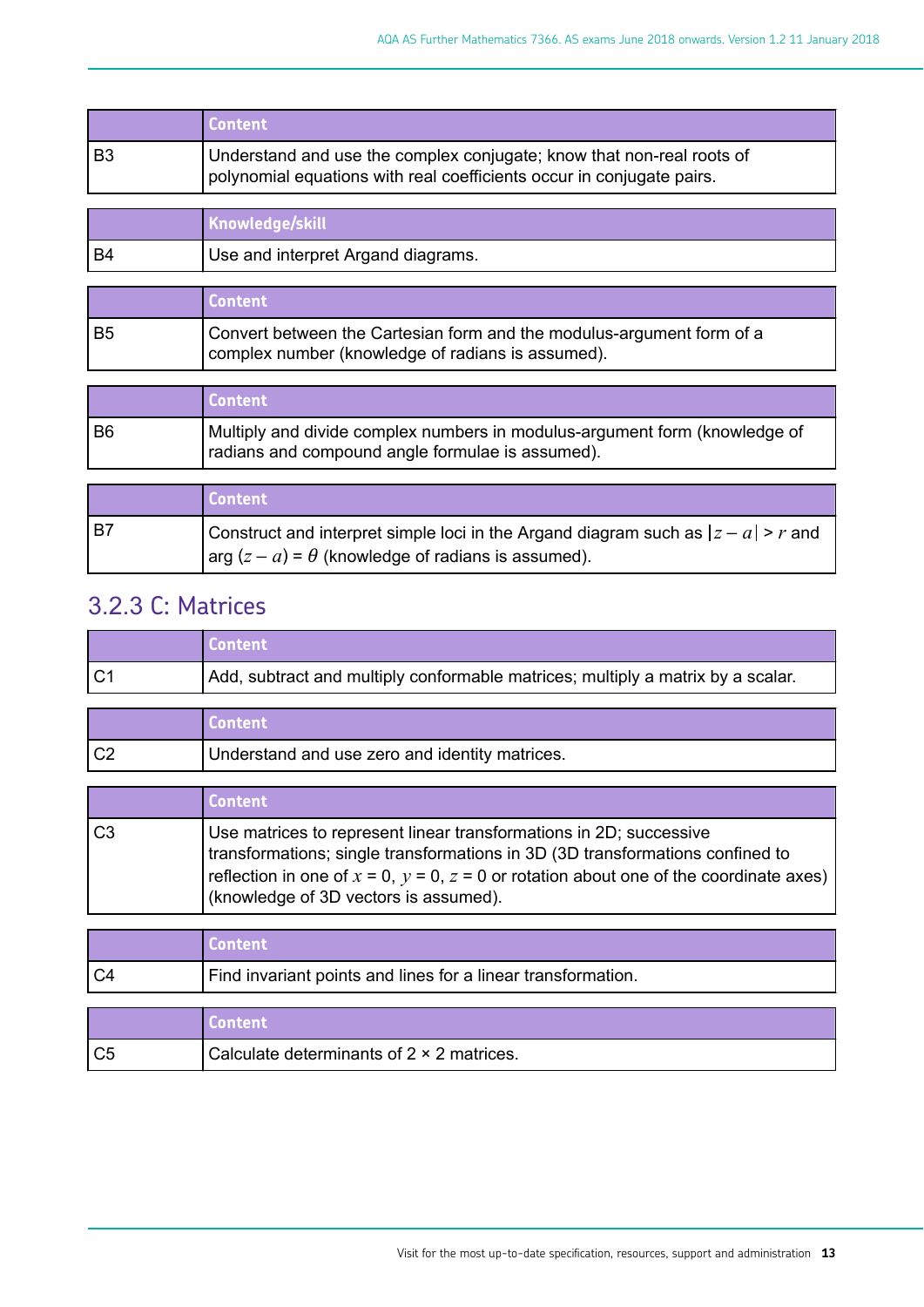|     | <b>Content</b>                                                                            |
|-----|-------------------------------------------------------------------------------------------|
| IC6 | Understand and use singular and non-singular matrices; properties of inverse<br>matrices. |
|     | Calculate and use the inverse of non-singular $2 \times 2$ matrices.                      |

# 3.2.4 D: Further algebra and functions

|      | <b>Content</b> /                                                                                                       |
|------|------------------------------------------------------------------------------------------------------------------------|
| l D1 | Understand and use the relationship between roots and coefficients of polynomial<br>equations up to quartic equations. |

|      | <b>Content</b>                                                                                                                                  |
|------|-------------------------------------------------------------------------------------------------------------------------------------------------|
| l D2 | Form a polynomial equation whose roots are a linear transformation of the roots of  <br>a given polynomial equation (of at least cubic degree). |

|      | <b>Content</b>                                                                                                |
|------|---------------------------------------------------------------------------------------------------------------|
| l D3 | Understand and use formulae for the sums of integers, squares and cubes and<br>use these to sum other series. |

|      | LContent!                                                             |
|------|-----------------------------------------------------------------------|
| l D4 | Understand and use the method of differences for summation of series. |

| onten                                                                                                                |
|----------------------------------------------------------------------------------------------------------------------|
| Recognise and use the Maclaurin series for $e^x$ , $ln(1+x)$ , $sin x$ , $cos x$ , and                               |
| $\prime$ , and be aware of the range of values of x for which they are valid (proof<br>$(1 + x)^n$<br>not required). |

|      | <b>Content</b>                                                   |
|------|------------------------------------------------------------------|
| l D8 | Inequalities involving polynomial equations (cubic and quartic). |

|    | <b>Content</b>                                                         |
|----|------------------------------------------------------------------------|
| D9 | Solving inequalities such as $\frac{ax+b}{cx+d} < ex+f$ algebraically. |

|     | Content                                                                                            |
|-----|----------------------------------------------------------------------------------------------------|
| D12 | Graphs of rational functions of form $\frac{ax+b}{cx+d}$ ; asymptotes, points of intersection with |
|     | coordinate axes or other straight lines; associated inequalities.                                  |

|       | <b>Content</b>                                                                                            |
|-------|-----------------------------------------------------------------------------------------------------------|
| l D13 | Graphs of rational functions of form $\frac{ax^2 + bx + c}{dx^2 + ex + f}$ , including cases when some of |
|       | these coefficients are zero; asymptotes parallel to coordinate axes.                                      |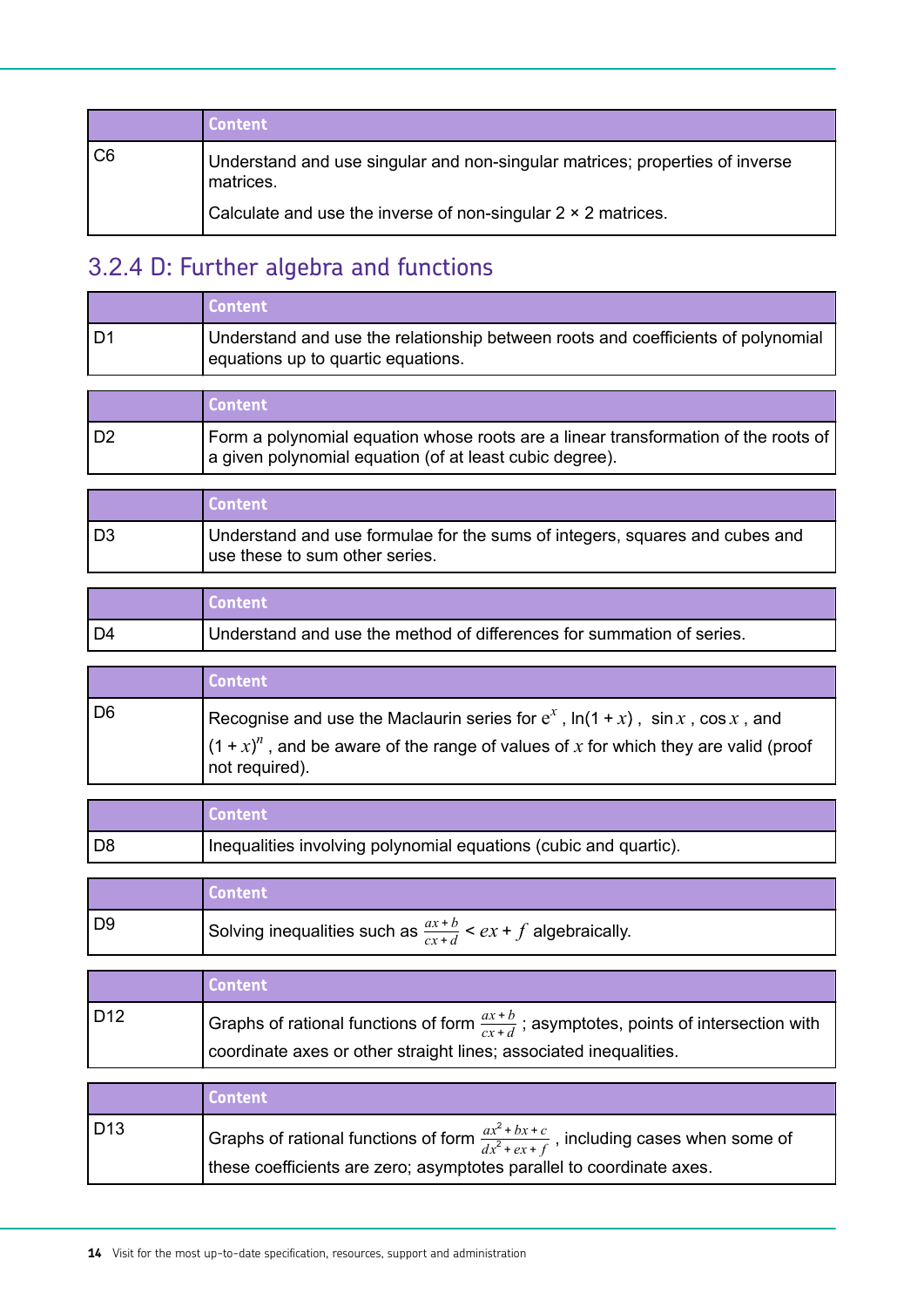|       | <b>Content</b>                                                                                                                                                                                             |
|-------|------------------------------------------------------------------------------------------------------------------------------------------------------------------------------------------------------------|
| l D14 | Using quadratic theory (not calculus) to find the possible values of the function<br>and coordinates of the stationary points of the graph for rational functions of form<br>$\frac{ax^2+bx+c}{dx^2+ex+f}$ |

|     | <b>Content</b>                                                                                                                                                                                                                          |
|-----|-----------------------------------------------------------------------------------------------------------------------------------------------------------------------------------------------------------------------------------------|
| D15 | Sketching graphs of curves with equation $y^2 = 4ax$ , $\frac{x^2}{a^2} + \frac{y^2}{b^2} = 1$ , $\frac{x^2}{a^2} - \frac{y^2}{b^2} = 1$ ,<br>$\int xy = c^2$ including intercepts with axes and equations of asymptotes of hyperbolas. |

|     | <b>Content</b>                                                                                                                                                       |
|-----|----------------------------------------------------------------------------------------------------------------------------------------------------------------------|
| D16 | Single transformations of curves involving translations, stretches parallel to<br>coordinate axes and reflections in the coordinate axes and the lines $y = \pm x$ . |

# 3.2.5 E: Further calculus

|     | Content                                                  |
|-----|----------------------------------------------------------|
| ⊥⊏⊆ | Derive formulae for and calculate volumes of revolution. |
|     |                                                          |

|      | <b>Content</b>                                        |
|------|-------------------------------------------------------|
| l E3 | Understand and evaluate the mean value of a function. |

# 3.2.6 F: Further vectors

| <b>Content</b>                                                                                  |
|-------------------------------------------------------------------------------------------------|
| Understand and use the vector and Cartesian forms of an equation of a straight<br>l line in 3D. |
|                                                                                                 |
|                                                                                                 |

|      | Content_                                                                          |
|------|-----------------------------------------------------------------------------------|
| l F3 | Calculate the scalar product and use it to calculate the angle between two lines. |

|      | <b>Content</b>                                                       |
|------|----------------------------------------------------------------------|
| l F4 | Check whether vectors are perpendicular by using the scalar product. |
|      |                                                                      |

|      | <b>Content</b>                                                                     |
|------|------------------------------------------------------------------------------------|
| l F6 | Find the intersection of two lines.                                                |
|      | Calculate the perpendicular distance between two lines and from a point to a line. |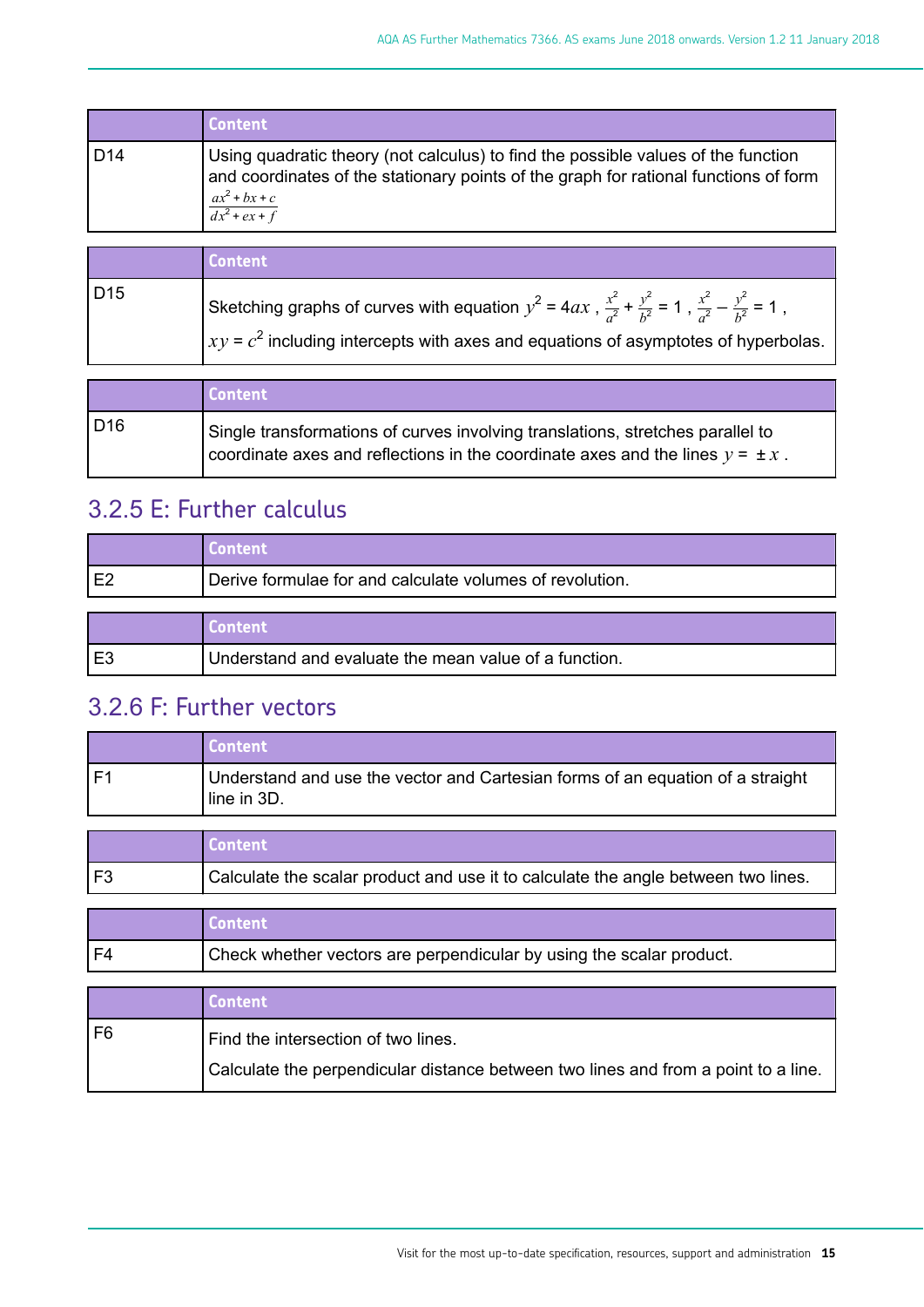# <span id="page-15-0"></span>3.2.7 G: Polar coordinates

|                | Content'                                                                                                |
|----------------|---------------------------------------------------------------------------------------------------------|
| G1             | Understand and use polar coordinates and be able to convert between polar and<br>Cartesian coordinates. |
|                |                                                                                                         |
|                | Content                                                                                                 |
| G <sub>2</sub> | Sketch curves with r given as a function of $\theta$ , including use of trigonometric<br>functions.     |

# 3.2.8 H: Hyperbolic functions

|      | <b>Content</b>                                                                                                               |
|------|------------------------------------------------------------------------------------------------------------------------------|
| l H1 | Understand the definitions of hyperbolic functions sinh $x$ , cosh $x$ and tanh $x$ , and<br>be able to sketch their graphs. |

|    | <b>Content</b>                                                                     |
|----|------------------------------------------------------------------------------------|
| H3 | Understand and be able to use the definitions of the inverse hyperbolic functions. |

|      | <b>Content</b>                                                            |
|------|---------------------------------------------------------------------------|
| l H4 | Derive and use the logarithmic forms of the inverse hyperbolic functions. |

|                | Content                                                                   |
|----------------|---------------------------------------------------------------------------|
| H <sub>6</sub> | Understand and use tanh $x \equiv \frac{\sinh x}{\cosh x}$                |
|                | Understand and use cosh <sup>2</sup> $x$ – sinh <sup>2</sup> $x \equiv 1$ |

# 3.3 Optional application 1 – mechanics

# 3.3.1 MA: Dimensional analysis

|                 | <b>Content</b>                                                          |
|-----------------|-------------------------------------------------------------------------|
| MA1             | Finding dimensions of quantities; checking for dimensional consistency. |
|                 |                                                                         |
|                 | <b>Content</b>                                                          |
| MA <sub>2</sub> | Prediction of formulae; finding powers in potential formulae.           |

# 3.3.2 MB: Momentum and collisions

|     | <b>Content</b>                                                                                                                                         |
|-----|--------------------------------------------------------------------------------------------------------------------------------------------------------|
| MB1 | Conservation of momentum for linear motion and cases where velocities are given<br>as one or two dimensional vectors (resolving will not be required). |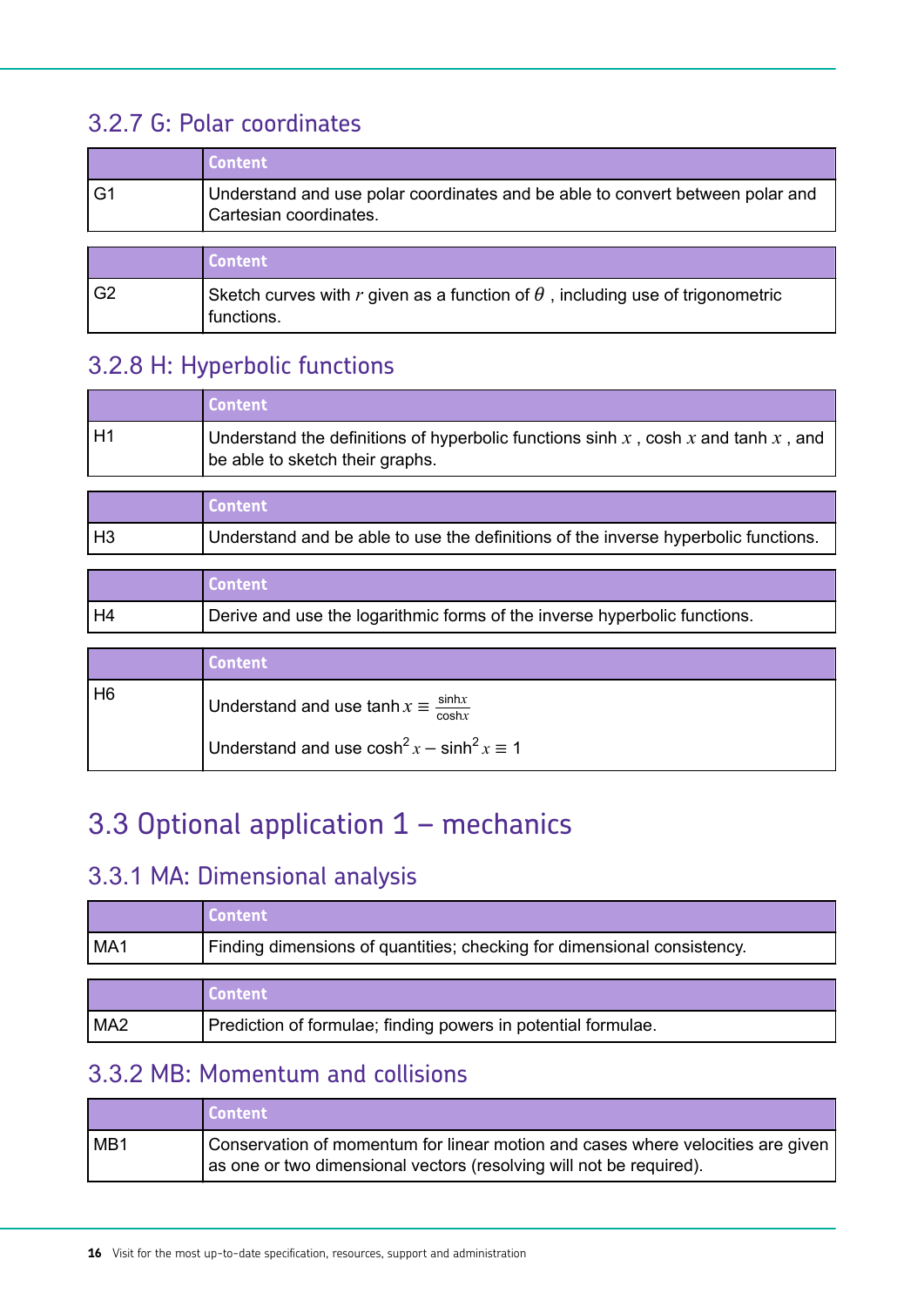|       | <b>Content</b>                                                                                                                                                  |
|-------|-----------------------------------------------------------------------------------------------------------------------------------------------------------------|
| l MB2 | Coefficient of restitution and Newton's Experimental Law. Use in direct collisions<br>and impacts with a fixed smooth surface (resolving will not be required). |

|                 | Content                                                                                                                        |
|-----------------|--------------------------------------------------------------------------------------------------------------------------------|
| MB <sub>3</sub> | Impulse and its relation to momentum (in one- or two-dimensions) (resolving will<br>not be required).<br>Use of $Ft = mv - mu$ |
|                 |                                                                                                                                |

|       | <b>N</b> Content                                                            |
|-------|-----------------------------------------------------------------------------|
| l MB4 | I Impulse for variable forces. One dimension only. Use of $I = \int F dt$ . |

# 3.3.3 MC: Work, energy and power

|     | <b>Content</b>                                                                             |
|-----|--------------------------------------------------------------------------------------------|
| MC1 | Work done by a force acting in the direction of motion or directly opposing the<br>motion. |

|     | <b>Content</b>                                                          |
|-----|-------------------------------------------------------------------------|
| MC2 | Gravitational potential energy. Use in conservation of energy problems. |

|     | <b>Content</b>                                          |
|-----|---------------------------------------------------------|
| MC3 | Kinetic energy. Use in conservation of energy problems. |

|     | Content                                            |
|-----|----------------------------------------------------|
| MC4 | Hooke's Law including using modulus of elasticity. |
|     | Use of $T = kx$ or $T = \frac{\lambda}{l}x$        |

|     | Content                                                  |
|-----|----------------------------------------------------------|
| MC5 | Work done by a variable force. Use of $WD = \int F dx$ . |
|     | Use in conservation of energy problems.                  |

| $^{\prime}$ Elastic potential energy using modulus of elasticity. Use of $EPE$ = $\frac{kx^2}{2}$ and |     | <b>Content</b>                   |
|-------------------------------------------------------------------------------------------------------|-----|----------------------------------|
| Use in conservation of energy problems.                                                               | MC6 | $EPE = \frac{\lambda x^2}{2l}$ . |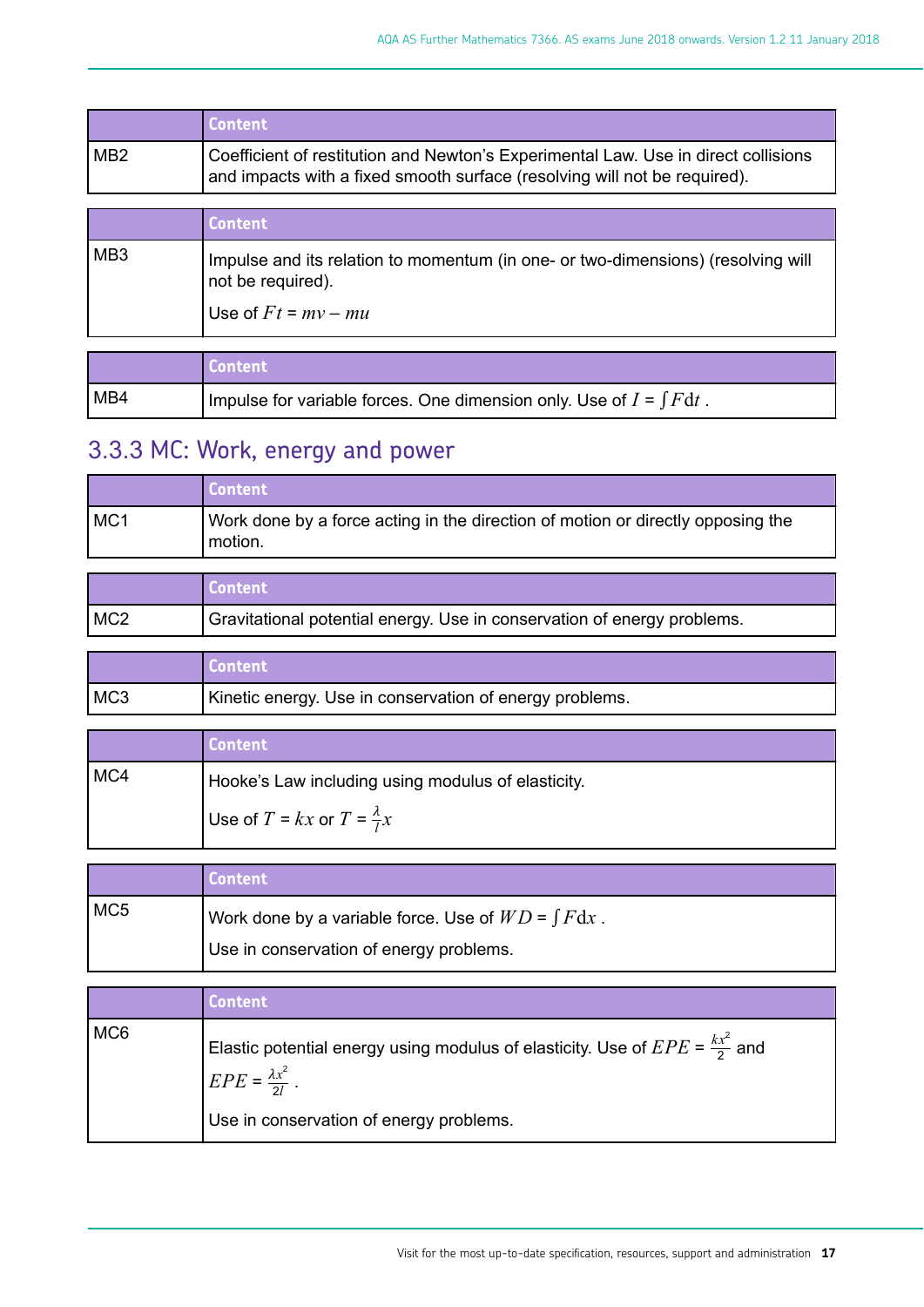<span id="page-17-0"></span>

|     | l Content <b>\</b>                                      |
|-----|---------------------------------------------------------|
| MC7 | Power (resolving will not be required). Use of $P = Fv$ |

# 3.3.4 MD: Circular motion

|     | <b>Content</b>                                                                                 |
|-----|------------------------------------------------------------------------------------------------|
| MD1 | Motion of a particle moving in a circle with constant speed (knowledge of radians<br>assumed). |
|     |                                                                                                |

|                 | <b>Content</b>                                  |
|-----------------|-------------------------------------------------|
| MD <sub>2</sub> | Understand the definition of angular speed.     |
|                 | Use both radians and revolutions per unit time. |

|     | <b>Content</b>                                                                                                                        |  |
|-----|---------------------------------------------------------------------------------------------------------------------------------------|--|
| MD3 | Relationships between speed, angular speed, radius and acceleration. Use of<br>$ v = r\omega$ , $a = r\omega^2$ and $a = \frac{r}{r}$ |  |

# 3.4 Optional application 2 – statistics

# 3.4.1 SA: Discrete random variables (DRVs) and expectation

|                 | Content                                                                                                              |
|-----------------|----------------------------------------------------------------------------------------------------------------------|
| SA <sub>1</sub> | Understand DRVs with distributions given in the form of a table or function.                                         |
|                 |                                                                                                                      |
|                 | <b>Content</b>                                                                                                       |
| SA <sub>2</sub> | Evaluate probabilities for a DRV.                                                                                    |
|                 |                                                                                                                      |
|                 | <b>Content</b>                                                                                                       |
| SA <sub>3</sub> | Evaluate measures of average and spread for a DRV to include mean, variance,<br>standard deviation, mode and median. |
|                 |                                                                                                                      |
|                 | <b>inntent</b>                                                                                                       |

|       | <b>Content</b>                                                                                                                                                  |
|-------|-----------------------------------------------------------------------------------------------------------------------------------------------------------------|
| l SA4 | Understand expectation and know the formulae: $E(X) = \sum x_i p_i$ ; $E(X^2) = \sum x_i^2 p_i$ ;<br>$\big \text{Var}(X) = \mathbb{E}(X^2) - (\mathbb{E}(X))^2$ |
|       |                                                                                                                                                                 |

|     | <b>Content</b>                                                                                                                     |
|-----|------------------------------------------------------------------------------------------------------------------------------------|
| SA5 | Understand expectation of linear functions of DRVs and know the formulae:<br>$E(aX + b) = aE(X) + b$ and $Var(aX + b) = a^2Var(X)$ |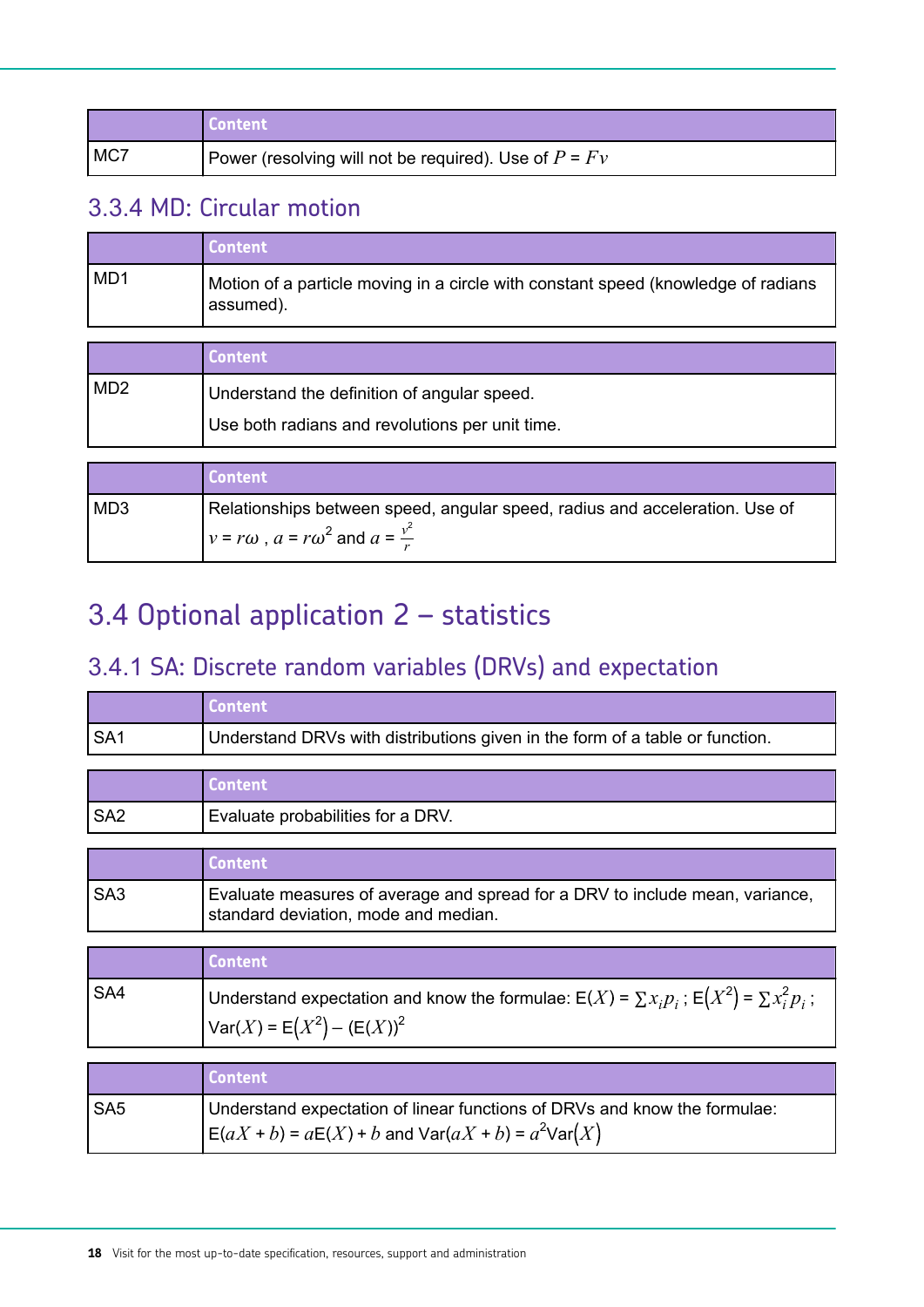|                 | <b>Content</b>                                                                                                                        |
|-----------------|---------------------------------------------------------------------------------------------------------------------------------------|
| SA <sub>6</sub> | Know the discrete uniform distribution defined on the set $\{1,2,,n\}$ . Understand<br>when this distribution can be used as a model. |
|                 | <b>Content</b>                                                                                                                        |
| SA7             | Proof of mean and variance of discrete uniform distribution.                                                                          |

# 3.4.2 SB: Poisson distribution

|       | Content                                                                                                                   |
|-------|---------------------------------------------------------------------------------------------------------------------------|
| l SB1 | Understand conditions for a Poisson distribution to model a situation. Understand<br>I terminology $X \sim Po(\lambda)$ . |

|                 | <b>Content</b>                                                                                                       |
|-----------------|----------------------------------------------------------------------------------------------------------------------|
| SB <sub>2</sub> | Know the Poisson formula and calculate Poisson probabilities using the formula or<br>equivalent calculator function. |

|       | <b>Content</b>                                                                          |
|-------|-----------------------------------------------------------------------------------------|
| l SB3 | Know mean, variance and standard deviation of a Poisson distribution.                   |
|       | Use the result that, if $X \sim Po(\lambda)$ then the mean and variance of X are equal. |

|       | <b>Content</b>                                                               |
|-------|------------------------------------------------------------------------------|
| l SB4 | Understand the distribution of the sum of independent Poisson distributions. |

|     | <b>Content</b>                                                                                                                                                                          |
|-----|-----------------------------------------------------------------------------------------------------------------------------------------------------------------------------------------|
| SB5 | Formulate hypotheses and carry out a hypothesis test of a population mean from<br>a single observation from a Poisson distribution using direct evaluation of Poisson<br>probabilities. |

# 3.4.3 SC: Type I and Type II errors

|       | <b>Content</b>                                                                                                                                                               |
|-------|------------------------------------------------------------------------------------------------------------------------------------------------------------------------------|
| l SC1 | Understand Type I and Type II errors and define in context. Calculate the<br>probability of making a Type I error from tests based on a Poisson or Binomial<br>distribution. |

# 3.4.4 SD: Continuous random variables (CRVs)

|       | Content                                                                                                                                                                       |
|-------|-------------------------------------------------------------------------------------------------------------------------------------------------------------------------------|
| l SD1 | Understand and use a probability density function, $f(x)$ , for a continuous<br>distribution and understand the differences between discrete and continuous<br>distributions. |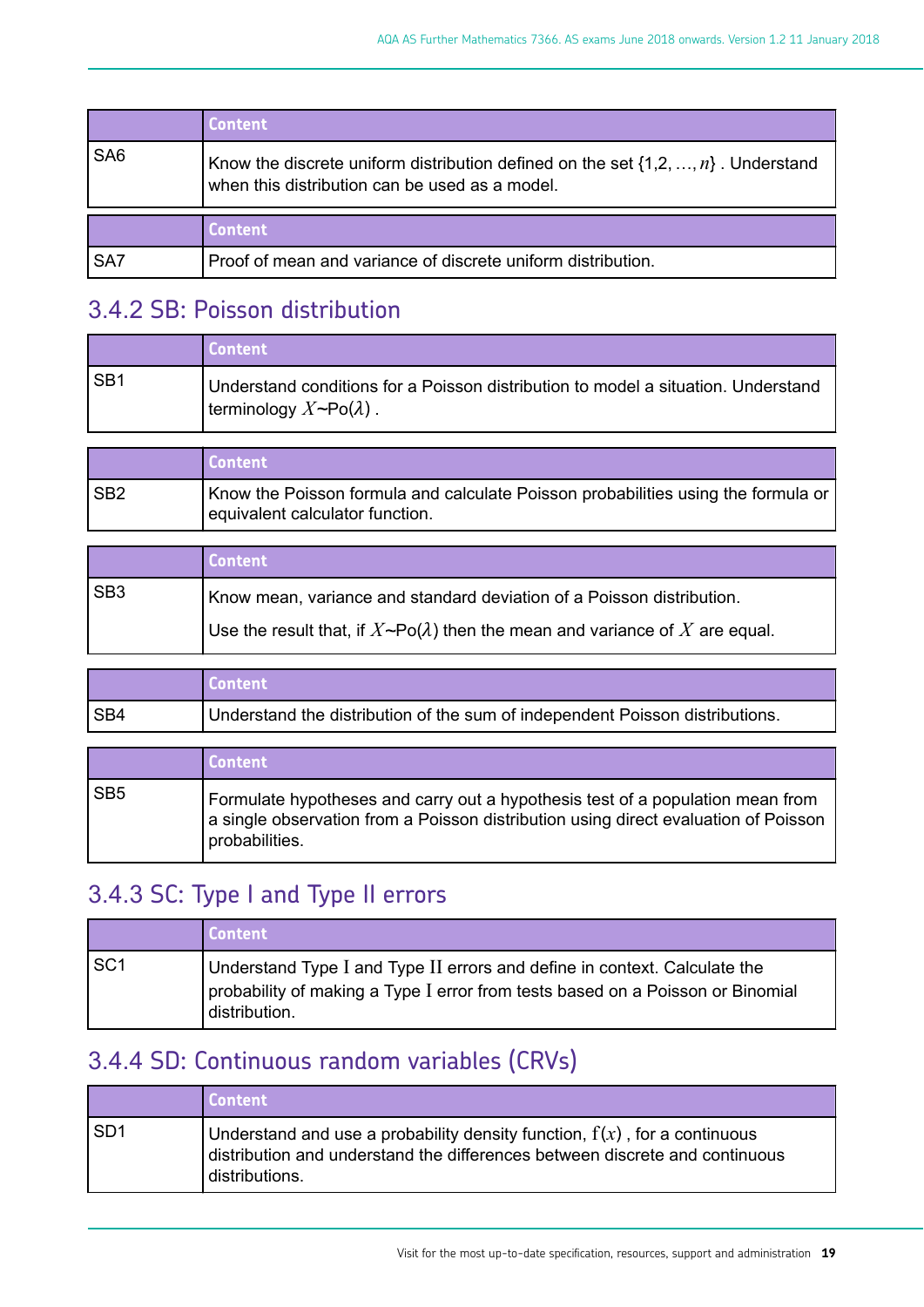|       | <b>Content</b>                                                        |
|-------|-----------------------------------------------------------------------|
| l SD2 | Find the probability of an observation lying in a specified interval. |
|       |                                                                       |
|       |                                                                       |

| Find the median and quartiles for a given probability density function, $f(x)$ . |     | a second company of the second company<br>ontent |
|----------------------------------------------------------------------------------|-----|--------------------------------------------------|
|                                                                                  | SD3 |                                                  |

|     | <b>\Content</b>                                                                                 |  |
|-----|-------------------------------------------------------------------------------------------------|--|
| SD4 | Find the mean, variance and standard deviation for a given pdf, $f(x)$ . Know the<br>I formulae |  |
|     | $\big E(X) = \int x f(x) dx$ , $E(X^2) = \int x^2 f(x) dx$ , $Var(X) = E(X^2) - (E(X))^2$       |  |

|                 | Content                                                                                                |
|-----------------|--------------------------------------------------------------------------------------------------------|
| SD <sub>5</sub> | Understand the expectation and variance of linear functions of CRVs and know<br>the formulae:          |
|                 | $E(aX + b) = aE(X) + b$ and $Var(aX + b) = a^2Var(X)$                                                  |
|                 | Know the formula $E(g(X)) = \int g(x)f(x)dx$                                                           |
|                 | Find the mean, variance and standard deviation of functions of a continuous<br>random variable such as |
|                 | $E(5X^3)$ , $E(18X^{-3})$ , $Var(6X^{-1})$                                                             |

|     | <b>Content</b>                                                                                                                                         |
|-----|--------------------------------------------------------------------------------------------------------------------------------------------------------|
| SD8 | Know that if $X$ and $Y$ are independent (discrete or continuous) random variables<br>then $E(X + Y) = E(X) + E(Y)$ and $Var(X + Y) = Var(X) + Var(Y)$ |

# 3.4.5 SE: Chi squared tests for association

| SE1 Construction of $n \times m$ contingency tables. |  |  |
|------------------------------------------------------|--|--|
|                                                      |  |  |

| <b>Content</b>                                                                                              |
|-------------------------------------------------------------------------------------------------------------|
| - as an approximate $\chi^2$ statistic with appropriate degrees of<br>Use of $\Sigma^{\perp}$<br>  freedom. |

|      | Content                                                                  |
|------|--------------------------------------------------------------------------|
| ISE4 | I Identification of sources of association in the context of a question. |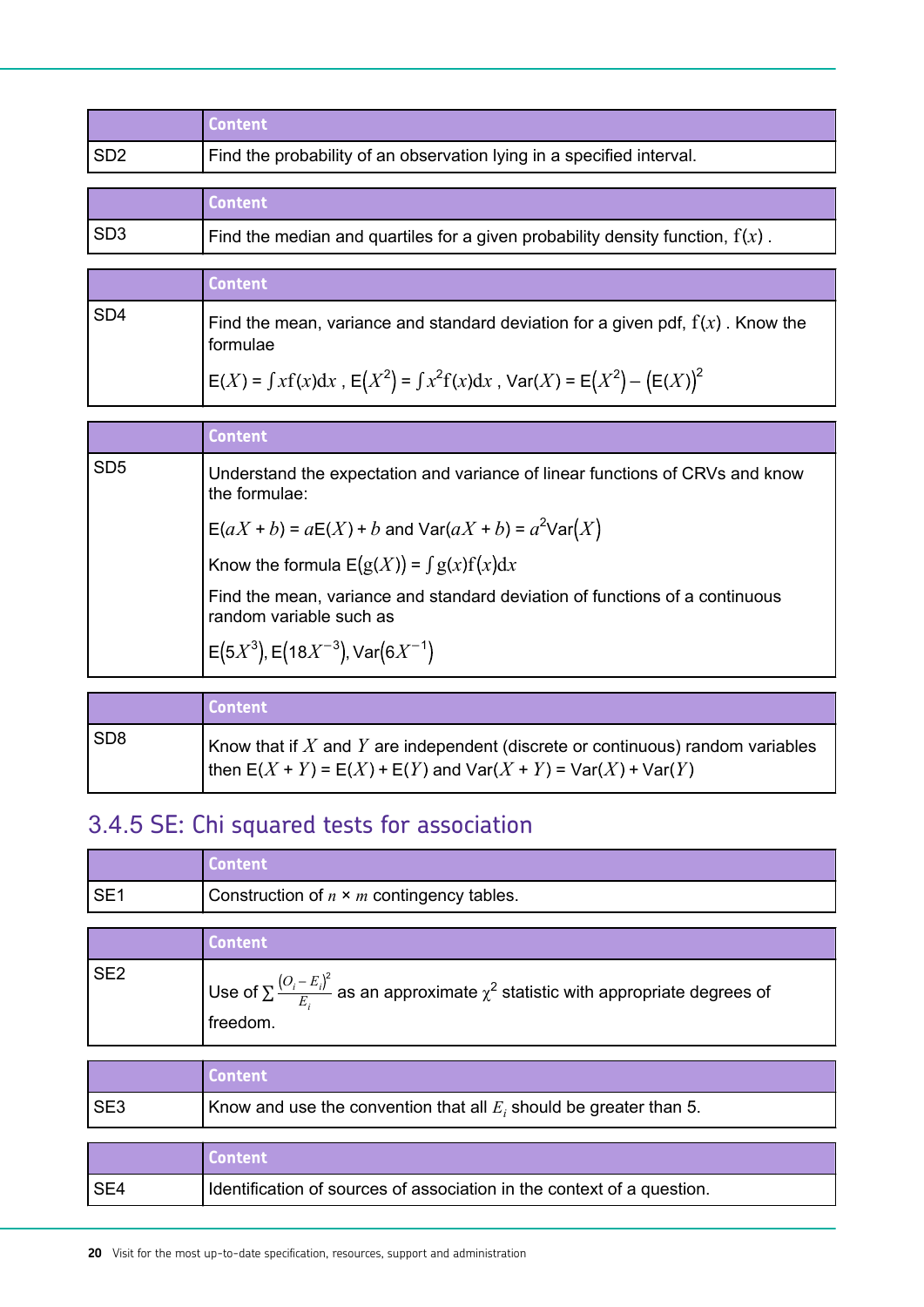# <span id="page-20-0"></span>3.4.6 SH: Confdence intervals

|       | <b>Content</b>                                                                                         |
|-------|--------------------------------------------------------------------------------------------------------|
| l SH1 | Construct symmetric confidence intervals for the mean of a normal distribution<br>with known variance. |

|      | <b>Content</b>                                                                                                               |
|------|------------------------------------------------------------------------------------------------------------------------------|
| ISH2 | Construct symmetric confidence intervals from large samples, for the mean of a<br>normal distribution with unknown variance. |

|     | <b>Content</b>                                                  |
|-----|-----------------------------------------------------------------|
| SH3 | Make inferences from constructed or given confidence intervals. |

# 3.5 Optional application 3 – discrete mathematics

# 3.5.1 DA: Graphs

|       | <b>Content</b>                                                                                                                                        |
|-------|-------------------------------------------------------------------------------------------------------------------------------------------------------|
| l DA1 | Understand and use the language of graphs including: vertex, edge, trail, cycle,<br>connected, degree, subgraph, subdivision, multiple edge and loop. |

|       | <b>Content</b>                                                                                               |
|-------|--------------------------------------------------------------------------------------------------------------|
| l DA2 | Identify or prove properties of a graph including that a graph is Eulerian,<br>semi-Eulerian or Hamiltonian. |

|     | <b>Content</b>                                                  |
|-----|-----------------------------------------------------------------|
| DA3 | Understand and use Euler's formula for connected planar graphs. |

|       | <b>Content</b>                                                                                                          |
|-------|-------------------------------------------------------------------------------------------------------------------------|
| l DA5 | Understand and use complete graphs and bipartite graphs, including adjacency<br>matrices and the complement of a graph. |

|     | <b>Content</b>                                                       |
|-----|----------------------------------------------------------------------|
| DA6 | Understand and use simple graphs, simple-connected graphs and trees. |

# 3.5.2 DB: Networks

|     | <b>Content</b>                                                               |
|-----|------------------------------------------------------------------------------|
| DB1 | Understand and use the language of networks including: node, arc and weight. |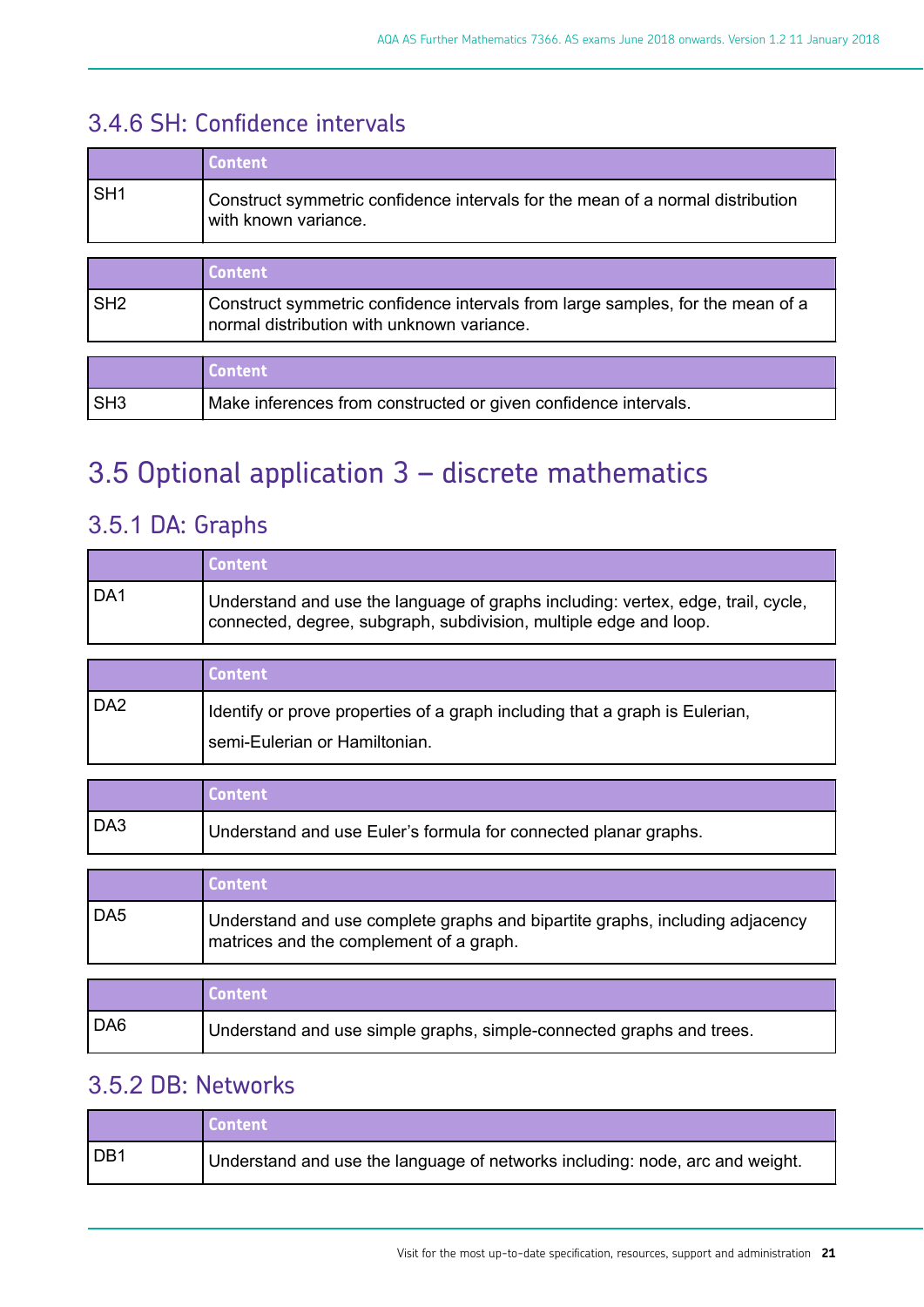|     | <b>Content</b>                                            |
|-----|-----------------------------------------------------------|
| DB2 | Solve network optimisation problems using spanning trees. |
|     |                                                           |
|     |                                                           |

|     | <b>Content 4</b>                 |
|-----|----------------------------------|
| DB3 | Solve route inspection problems. |

|       | <b>Content</b>                                                                              |
|-------|---------------------------------------------------------------------------------------------|
| l DB4 | Find and interpret upper bounds and lower bounds for the travelling salesperson<br>problem. |
|       |                                                                                             |
|       |                                                                                             |

|     | <b>Content</b>                                         |
|-----|--------------------------------------------------------|
| DB5 | Evaluate, modify and refine models which use networks. |

# 3.5.3 DC: Network flows

|     | <b>Content</b>                                                     |
|-----|--------------------------------------------------------------------|
| DC1 | Interpret flow problems represented by a network of directed arcs. |

|     | <b>Content</b>                                      |
|-----|-----------------------------------------------------|
| DC2 | Find the value of a cut and understand its meaning. |

|                 | <b>Content</b>                                          |
|-----------------|---------------------------------------------------------|
| DC <sub>3</sub> | Use and interpret the maximum flow-minimum cut theorem. |
|                 | <b>Content</b>                                          |
| DC4             | Introduce supersources and supersinks to a network.     |

# 3.5.4 DD: Linear programming

|                             | <b>Content</b>                                                 |
|-----------------------------|----------------------------------------------------------------|
| DD <sub>1</sub>             | Formulate constrained optimisation problems.                   |
|                             |                                                                |
|                             | <b>Content</b>                                                 |
| D <sub>D</sub> <sub>2</sub> | Solve constrained optimisation problems via graphical methods. |

# 3.5.5 DE: Critical path analysis

|       | <b>Content</b>                                                                                |
|-------|-----------------------------------------------------------------------------------------------|
| l DE1 | Construct, represent and interpret a precedence (activity) network using<br>activity-on-node. |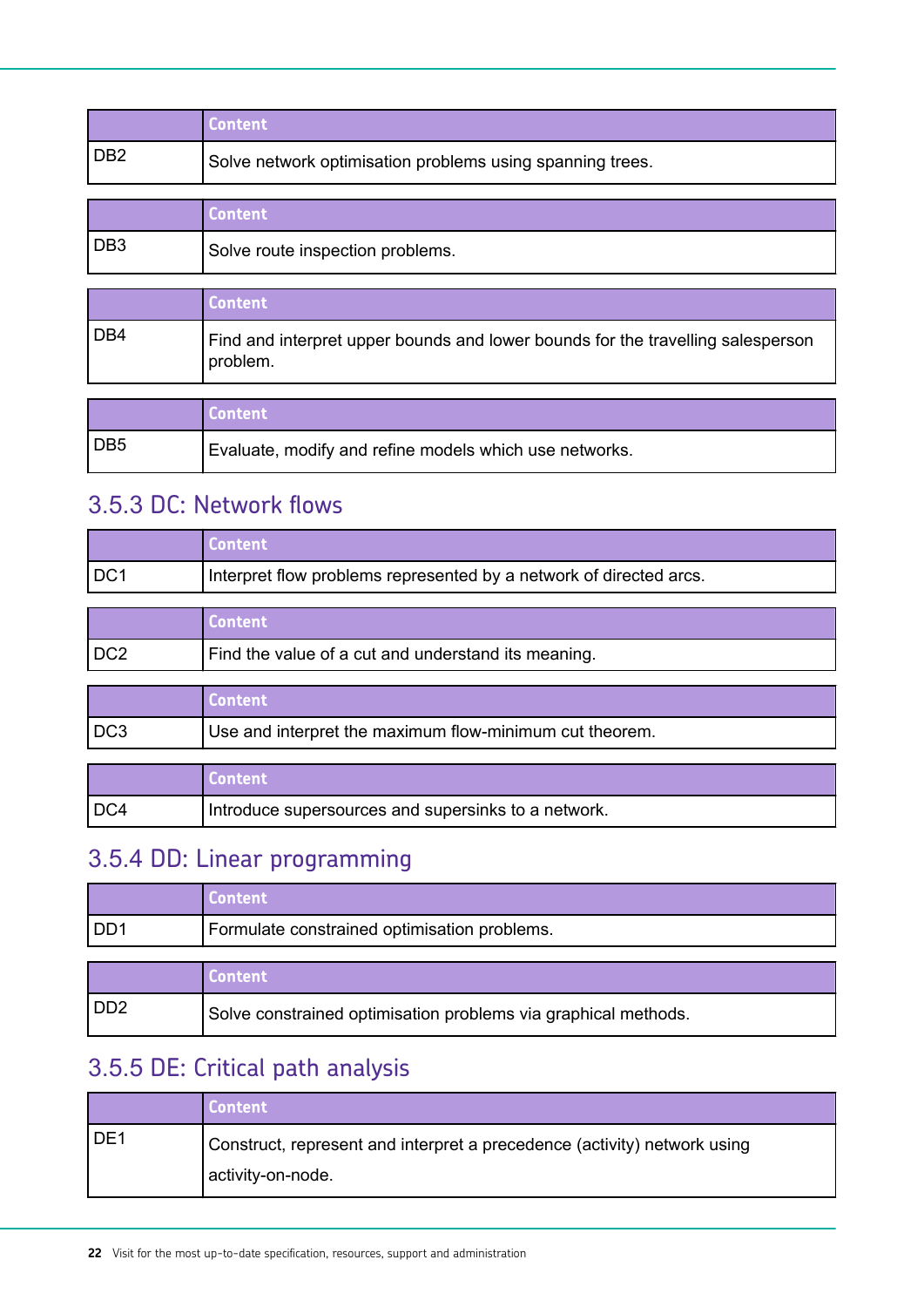|                 | <b>Content</b>                                                                         |
|-----------------|----------------------------------------------------------------------------------------|
| DE <sub>2</sub> | Determine earliest and latest start and finish times for an activity network.          |
|                 |                                                                                        |
|                 | <b>Content</b>                                                                         |
| DE <sub>3</sub> | Identify critical activities, critical paths and the float of non-critical activities. |

|       | <b>Content</b>                                                                                                 |
|-------|----------------------------------------------------------------------------------------------------------------|
| l DE4 | Refine models and understand the implications of possible changes in the context<br>of critical path analysis. |

# 3.5.6 DF: Game theory for zero-sum games

|       | Content                                               |
|-------|-------------------------------------------------------|
| l DF1 | Understand, interpret and construct pay-off matrices. |

|     | Content                                              |
|-----|------------------------------------------------------|
| DF2 | Find play-safe strategies and the value of the game. |

|       | <b>Content</b>                                               |
|-------|--------------------------------------------------------------|
| l DF3 | l Prove the existence or non-existence of a stable solution. |

|       | <b>Content</b>                                 |
|-------|------------------------------------------------|
| l DF4 | Identify and make use of dominated strategies. |
|       |                                                |

|       | <b>Content</b>                                                               |
|-------|------------------------------------------------------------------------------|
| l DF5 | Find optimal mixed strategies for a game including use of graphical methods. |

# 3.5.7 DG: Binary operations

|                 | <b>Content</b>                                                                                         |
|-----------------|--------------------------------------------------------------------------------------------------------|
| DG <sub>1</sub> | Understand and use binary operations including use of modular arithmetic and<br>matrix multiplication. |
|                 |                                                                                                        |

|     | <b>Content</b>                                                     |
|-----|--------------------------------------------------------------------|
| DG2 | Understand, use and prove the commutativity of a binary operation. |
|     |                                                                    |

|     | <b>Content</b>                                                     |
|-----|--------------------------------------------------------------------|
| DG3 | Understand, use and prove the associativity of a binary operation. |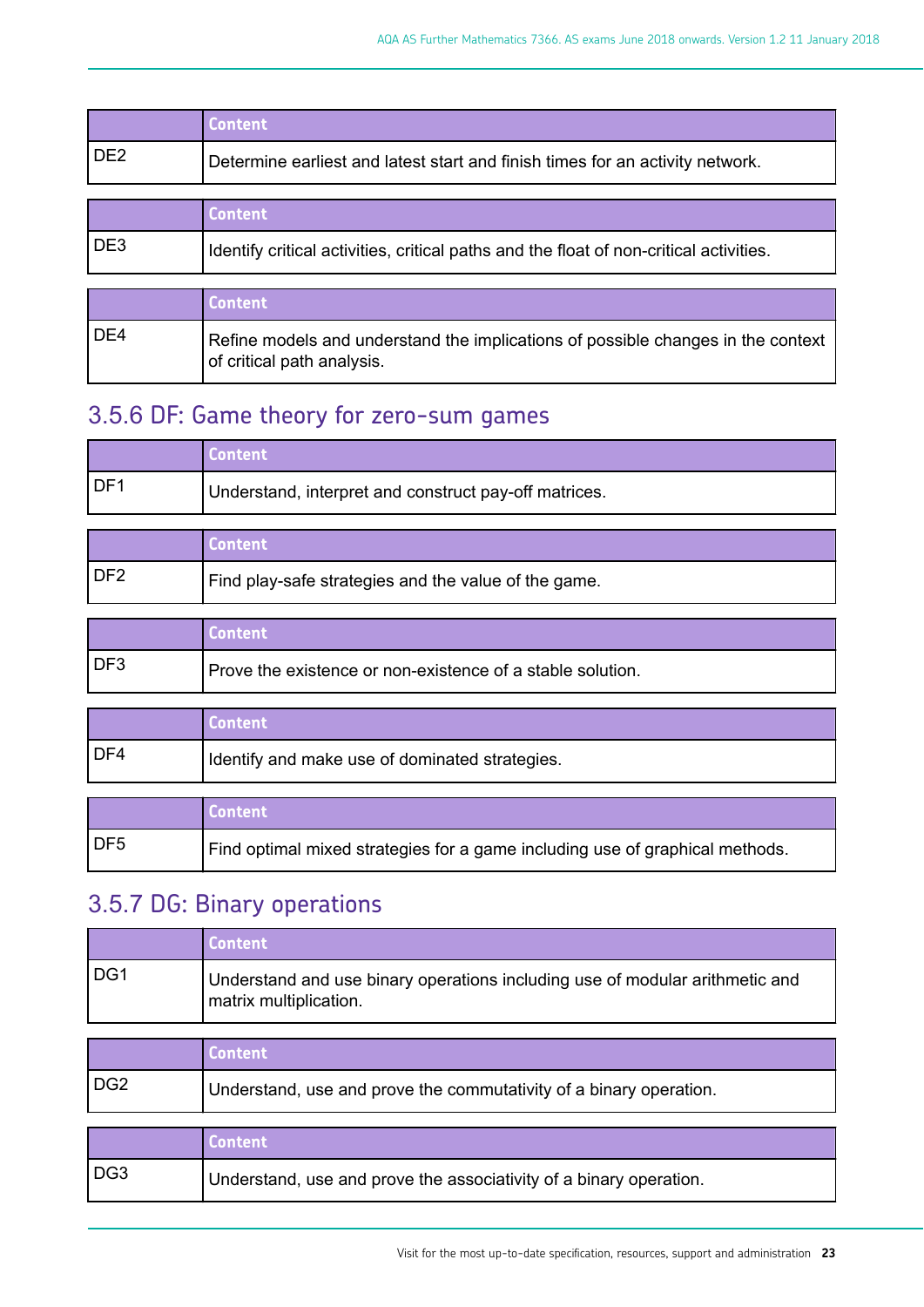|     | Content                                                                                                      |
|-----|--------------------------------------------------------------------------------------------------------------|
| DG4 | Construct a Cayley table for a given set under a given binary operation.                                     |
|     |                                                                                                              |
|     | <b>Content</b>                                                                                               |
| DG5 | Understand and prove the existence of an identity element for a given set under a<br>given binary operation. |
|     |                                                                                                              |
|     | <u>Content</u>                                                                                               |

| DG <sub>6</sub> | Find the inverse of an element belonging to a given set under a given binary |
|-----------------|------------------------------------------------------------------------------|
|                 | l operation.                                                                 |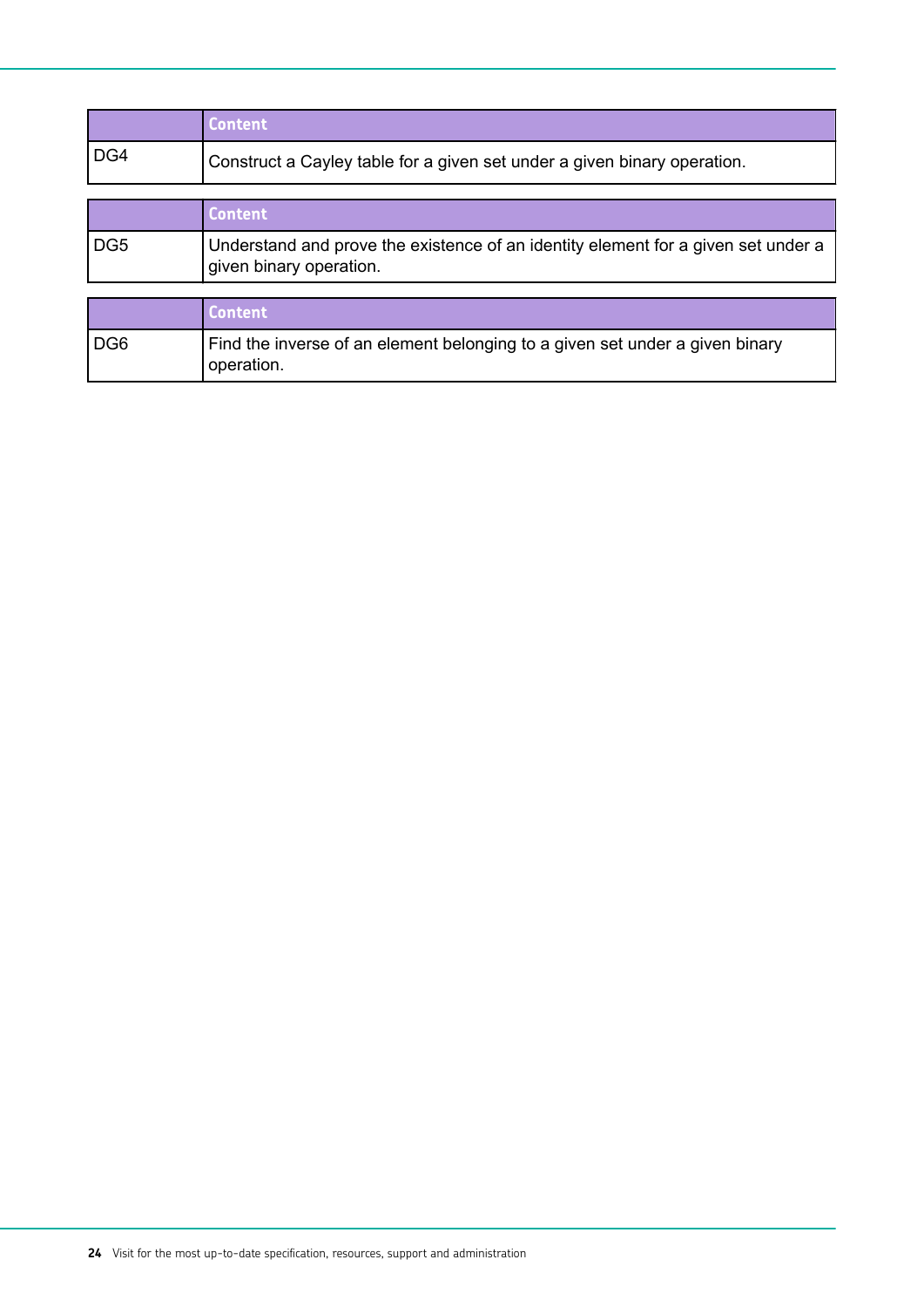# <span id="page-24-0"></span>4 Scheme of assessment

Find past papers and mark schemes, and specimen papers for new courses, on our website at [aqa.org.uk/pastpapers](http://www.aqa.org.uk/pastpapers)

This specification is designed to be taken over one or two years.

This is a linear qualification. In order to achieve the award, students must complete all assessments at the end of the course and in the same series.

AS exams and certification for this specification are available for the first time in May/June 2018 and then every May/June for the life of the specification.

All materials are available in English only.

Our AS exams in Further Mathematics include questions that allow students to demonstrate their ability to:

- recall information.
- draw together information from different areas of the specification.
- apply their knowledge and understanding in practical and theoretical contexts.

# 4.1 Aims

Courses based on this specification must encourage students to:

- understand mathematics and mathematical processes in ways that promote confidence, foster enjoyment and provide a strong foundation for progress to further study
- extend their range of mathematical skills and techniques
- understand coherence and progression in mathematics and how different areas of mathematics are connected
- apply mathematics in other fields of study and be aware of the relevance of mathematics to the world of work and to situations in society in general
- use their mathematical knowledge to make logical and reasoned decisions in solving problems both within pure mathematics and in a variety of contexts, and communicate the mathematical rationale for these decisions clearly
- reason logically and recognise incorrect reasoning
- generalise mathematically
- construct mathematical proofs
- use their mathematical skills and techniques to solve challenging problems which require them to decide on the solution strategy
- recognise when mathematics can be used to analyse and solve a problem in context
- represent situations mathematically and understand the relationship between problems in context and mathematical models that may be applied to solve them
- draw diagrams and sketch graphs to help explore mathematical situations and interpret solutions
- make deductions and inferences and draw conclusions by using mathematical reasoning
- interpret solutions and communicate their interpretation effectively in the context of the problem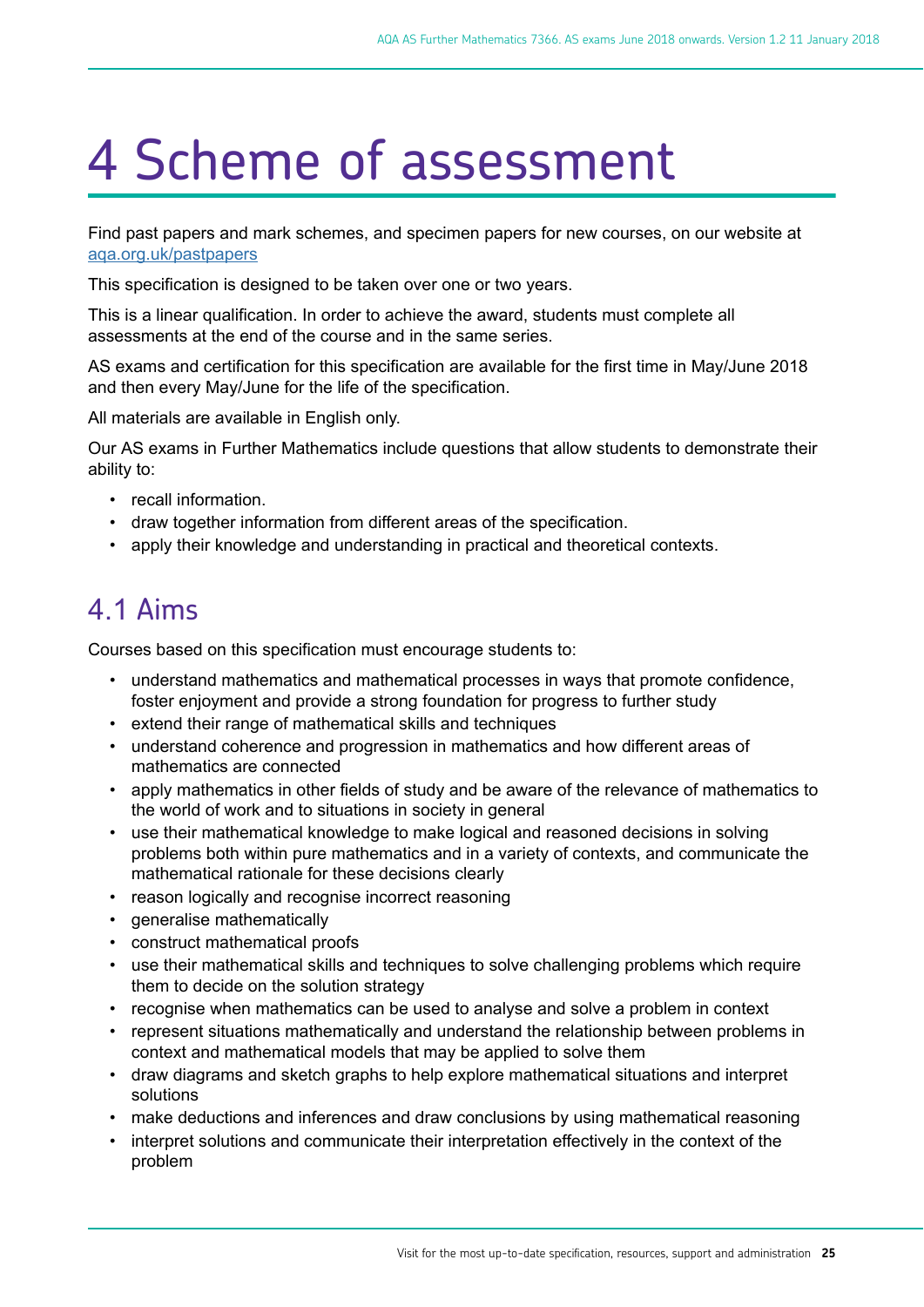- <span id="page-25-0"></span>• read and comprehend mathematical arguments, including justifications of methods and formulae, and communicate their understanding
- read and comprehend articles concerning applications of mathematics and communicate their understanding
- use technology such as calculators and computers effectively, and recognise when such use may be inappropriate
- take increasing responsibility for their own learning and the evaluation of their own mathematical development.

# 4.2 Assessment objectives

Assessment objectives (AOs) are set by Ofqual and are the same across all AS Further Mathematics specifications and all exam boards.

The exams will measure how students have achieved the following assessment objectives.

- AO1: Use and apply standard techniques. Students should be able to:
	- select and correctly carry out routine procedures
	- accurately recall facts, terminology and definitions
- AO2: Reason, interpret and communicate mathematically. Students should be able to:
	- construct rigorous mathematical arguments (including proofs)
	- make deductions and inferences
	- assess the validity of mathematical arguments
	- explain their reasoning
	- use mathematical language and notation correctly.

Where questions/tasks targeting this assessment objective will also credit students for the ability to 'use and apply standard techniques' (AO1) and/or to 'solve problems within mathematics and in other contexts' (AO3) an appropriate proportion of the marks for the question/task must be attributed to the corresponding assessment objective(s).

- AO3: Solve problems within mathematics and in other contexts. Students should be able to:
	- translate problems in mathematical and non-mathematical contexts into mathematical processes
	- interpret solutions to problems in their original context, and, where appropriate, evaluate their accuracy and limitations
	- translate situations in context into mathematical models
	- use mathematical models
	- evaluate the outcomes of modelling in context, recognise the limitations of models and, where appropriate, explain how to refine them.

Where questions/tasks targeting this assessment objective will also credit students for the ability to 'use and apply standard techniques' (AO1) and/or to 'reason, interpret and communicate mathematically' (AO2) an appropriate proportion of the marks for the question/ task must be attributed to the corresponding assessment objective(s).

# 4.2.1 Assessment objective weightings for AS Further Mathematics

| <b>Assessment objectives (AOs)</b> | <b>Component weightings</b><br>$\sqrt{2}$ (approx %) |                | Overall weighting<br>$\sqrt{approx}$ %) |
|------------------------------------|------------------------------------------------------|----------------|-----------------------------------------|
|                                    | <b>Paper 1</b>                                       | <b>Paper 2</b> |                                         |
| AO1                                | 65                                                   | 55             | 60                                      |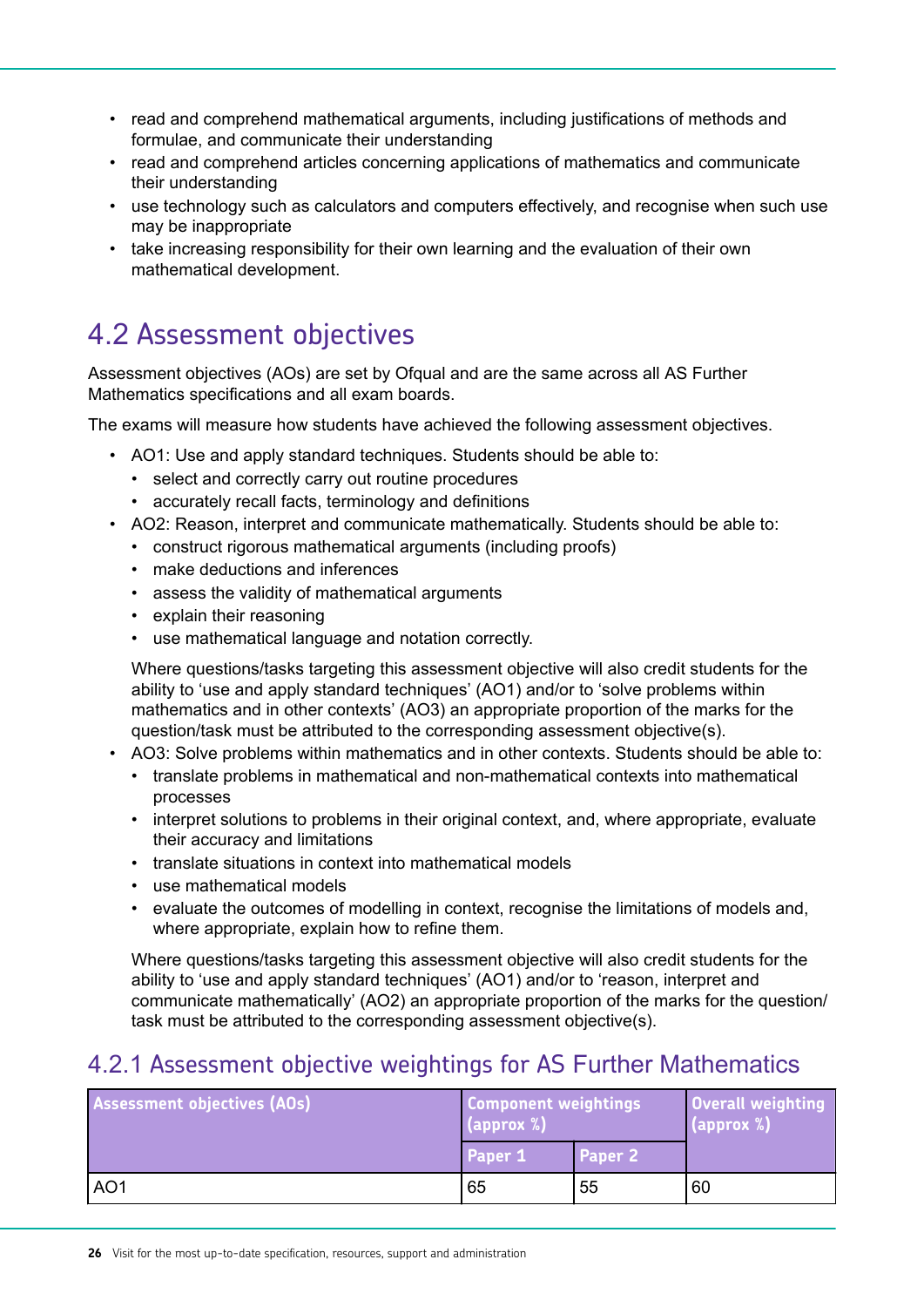<span id="page-26-0"></span>

| <b>Assessment objectives (AOs)</b> | <b>Component weightings</b><br>$\frac{1}{2}$ (approx %) |         | <b>Overall weighting</b><br>$\left\lceil \left( \text{approx } % \begin{array}{l l } \text{approx } % \end{array} \right) \right\rceil$ |
|------------------------------------|---------------------------------------------------------|---------|-----------------------------------------------------------------------------------------------------------------------------------------|
|                                    | Paper 1                                                 | Paper 2 |                                                                                                                                         |
| AO <sub>2</sub>                    | 20                                                      | 20      | 20                                                                                                                                      |
| AO <sub>3</sub>                    | 15                                                      | 25      | 20                                                                                                                                      |
| Overall weighting of components    | 50                                                      | 50      | 100                                                                                                                                     |

# 4.3 Assessment weightings

The marks awarded on the papers will be scaled to meet the weighting of the components. Students' final marks will be calculated by adding together the scaled marks for each component. Grade boundaries will be set using this total scaled mark. The scaling and total scaled marks are shown in the table below.

Students' final marks will be calculated by adding together the scaled marks for each component, this includes the two optional topics chosen as part of paper 2. At qualification level different grade boundaries will be published to reflect the different routes through the qualification.

| <b>Component</b> | <b>Maximum raw mark</b> | Scaling factor         | Maximum scaled mark |
|------------------|-------------------------|------------------------|---------------------|
| Paper 1          | 80                      | X1                     | 80                  |
| Paper 2          | 80                      | x                      | 80                  |
|                  |                         | Total scaled mark: 160 |                     |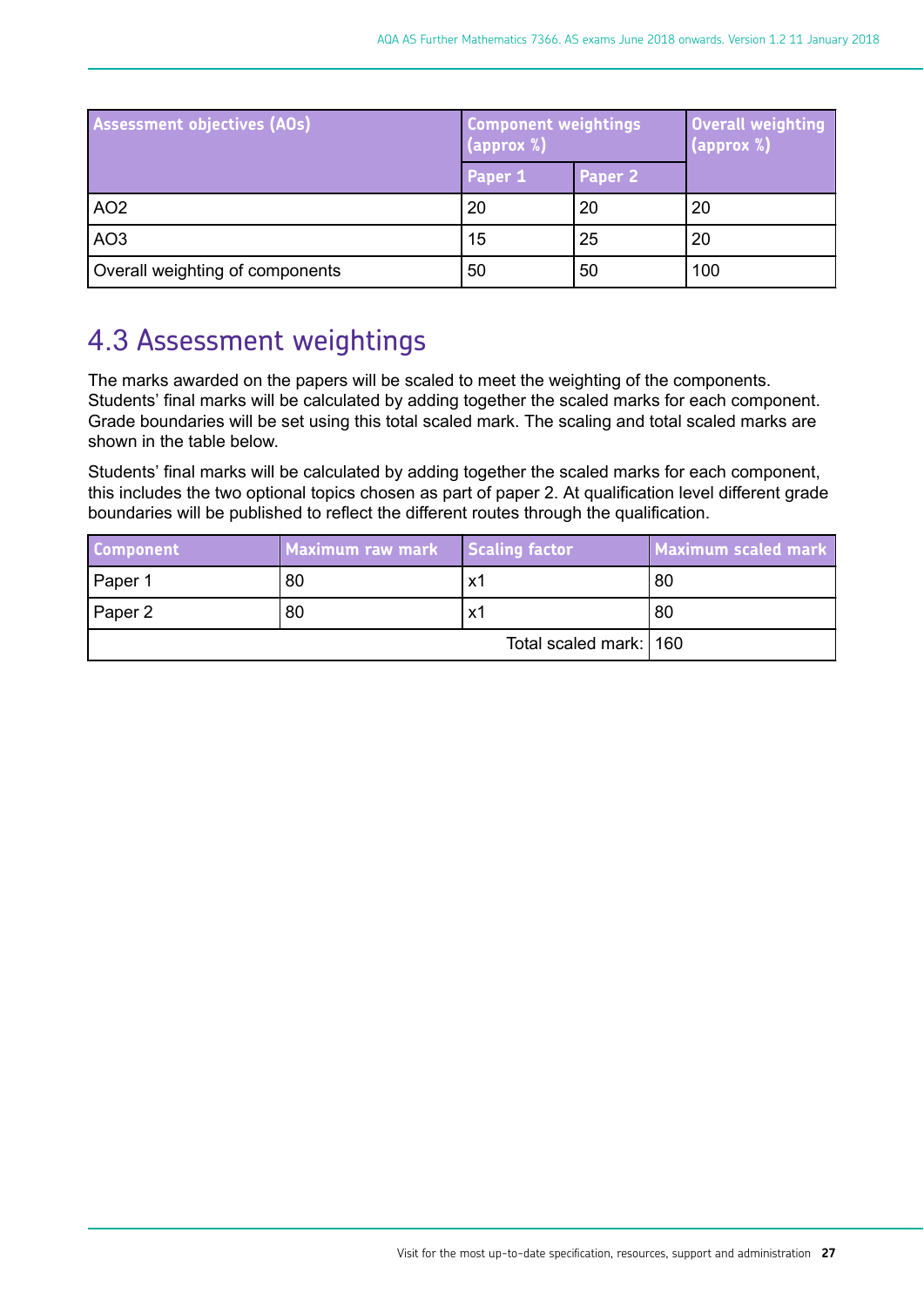28 Visit for the most up-to-date specification, resources, support and administration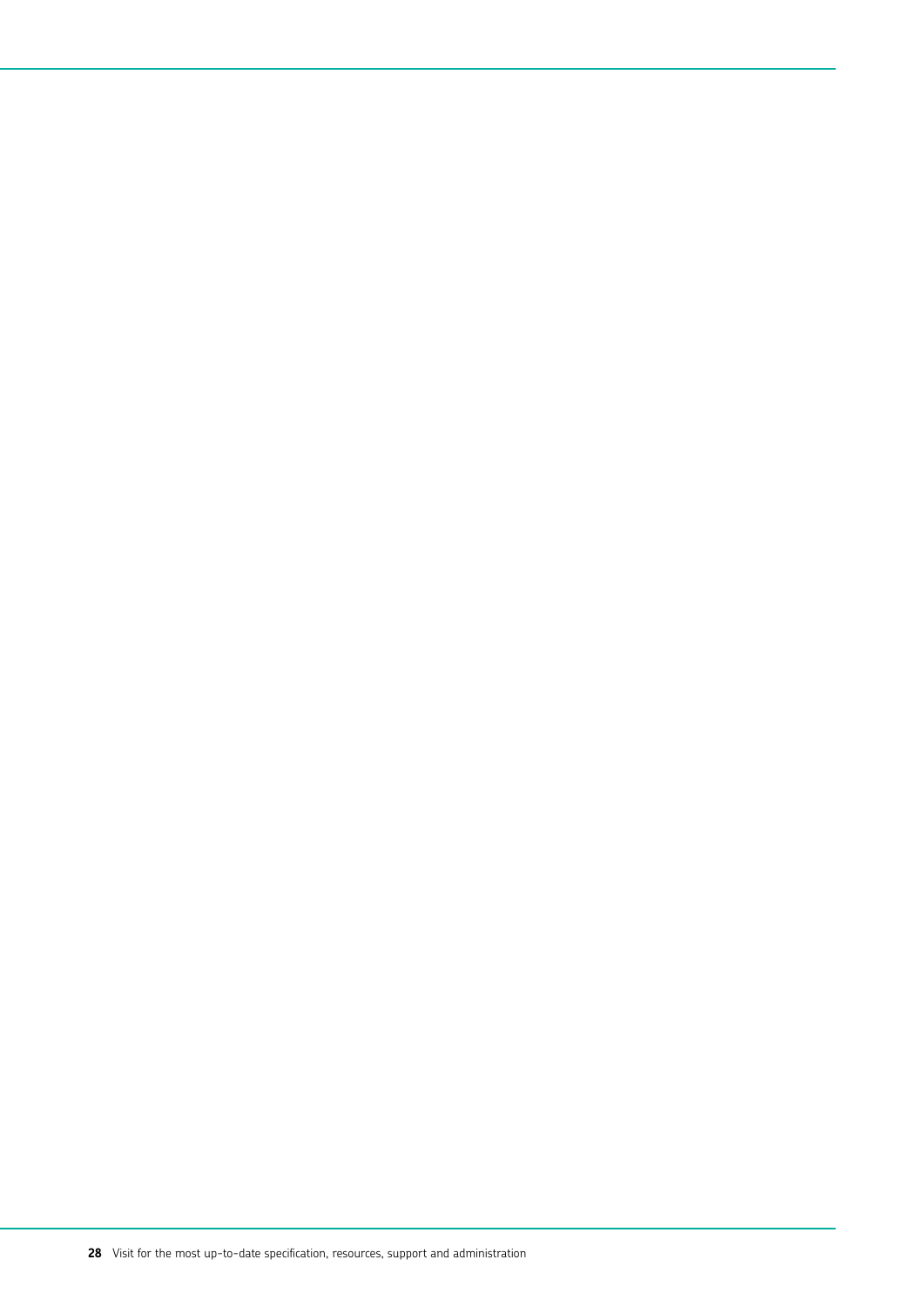# <span id="page-28-0"></span>5 General administration

You can find information about all aspects of administration, as well as all the forms you need, at [aqa.org.uk/examsadmin](http://aqa.org.uk/examsadmin)

# 5.1 Entries and codes

You only need to make one entry for each qualification – this will cover all the question papers, non-exam assessment and certification.

Every specification is given a national discount (classification) code by the Department for Education (DfE), which indicates its subject area.

If a student takes two specifications with the same discount code, further and higher education providers are likely to take the view that they have only achieved one of the two qualifications. Please check this before your students start their course.

| <b>Qualification title</b>                         |      | AQA entry code DfE discount code |
|----------------------------------------------------|------|----------------------------------|
| AQA Advanced Subsidiary GCE in Further Mathematics | 7366 | IRB <sub>1</sub> A               |

This specification complies with:

- Ofqual *General conditions of recognition* that apply to all regulated qualifications
- Ofqual GCE qualification level conditions that apply to all GCEs
- Ofqual GCE subject level conditions that apply to all GCEs in this subject
- all other relevant regulatory documents.

The Ofqual qualification accreditation number (QAN) is 603/1604/4.

# 5.2 Overlaps with other qualifcations

There is overlapping content in the AS and A-level Further Mathematics specifications. This helps you teach the AS and A-level together.

# 5.3 Awarding grades and reporting results

The AS qualification will be graded on a five-point scale: A, B, C, D and E.

Students who fail to reach the minimum standard for grade E will be recorded as U (unclassified) and will not receive a qualification certificate.

# 5.4 Re-sits and shelf life

Students can re-sit the qualification as many times as they wish, within the shelf life of the qualification.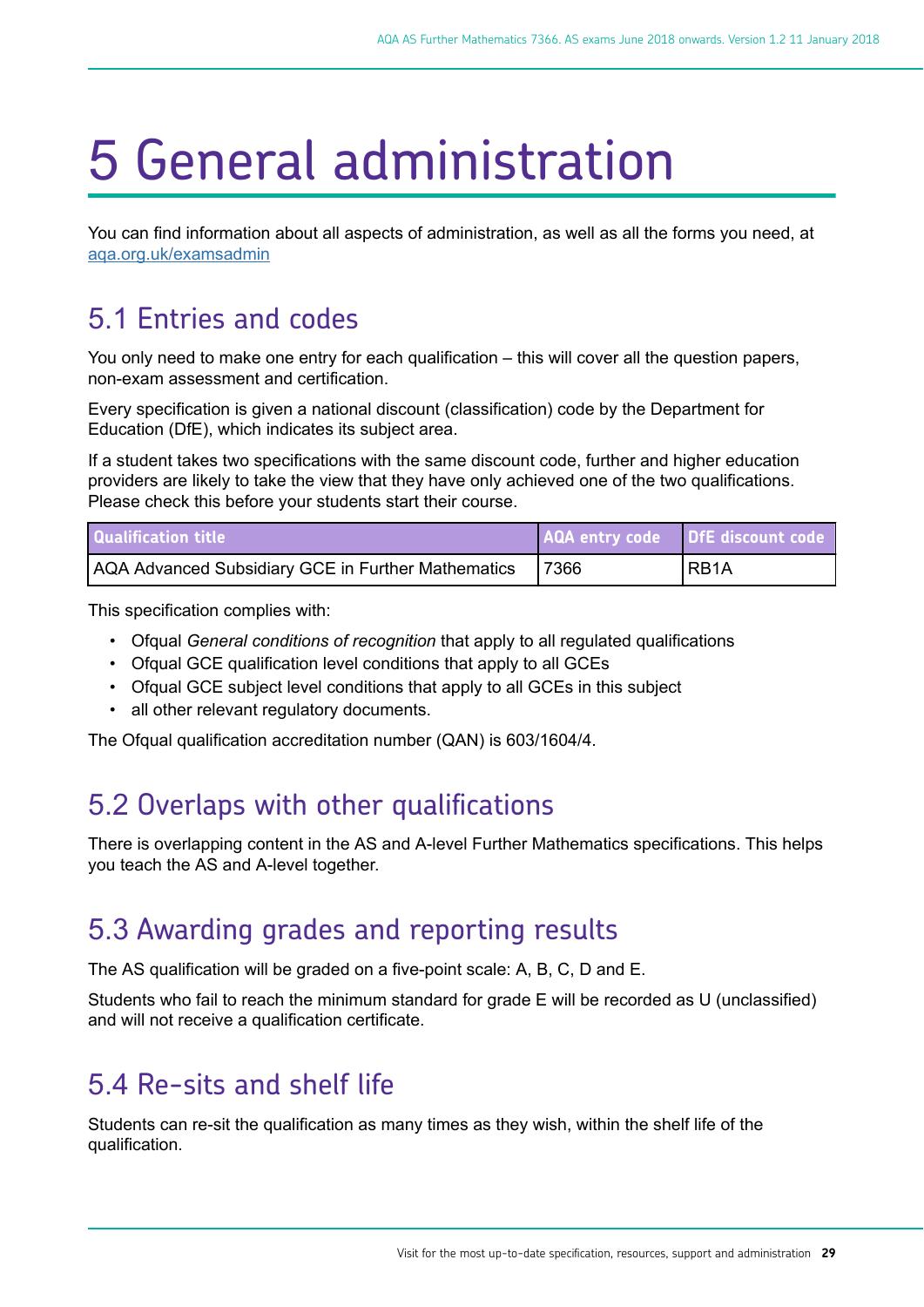# <span id="page-29-0"></span>5.5 Previous learning and prerequisites

There are no previous learning requirements. Any requirements for entry to a course based on this specification are at the discretion of schools and colleges.

However, we recommend that students should have the skills and knowledge associated with a GCSE Mathematics or equivalent.

# 5.6 Access to assessment: diversity and inclusion

General qualifications are designed to prepare students for a wide range of occupations and further study. Therefore our qualifications must assess a wide range of competences.

The subject criteria have been assessed to see if any of the skills or knowledge required present any possible difficulty to any students, whatever their ethnic background, religion, sex, age, disability or sexuality. Tests of specific competences were only included if they were important to the subject.

As members of the Joint Council for Qualifications (JCQ) we participate in the production of the JCQ document *Access Arrangements and Reasonable Adjustments: General and Vocational qualifications*. We follow these guidelines when assessing the needs of individual students who may require an access arrangement or reasonable adjustment. This document is published at [jcq.org.uk](http://www.jcq.org.uk/)

# 5.6.1 Students with disabilities and special needs

We're required by the Equality Act 2010 to make reasonable adjustments to remove or lessen any disadvantage that affects a disabled student.

We can make arrangements for disabled students and students with special needs to help them access the assessments, as long as the competences being tested aren't changed. Access arrangements must be agreed **before** the assessment. For example, a Braille paper would be a reasonable adjustment for a Braille reader.

To arrange access arrangements or reasonable adjustments, you can apply using the online service at aga.org.uk/eaga

# 5.6.2 Special consideration

We can give special consideration to students who have been disadvantaged at the time of the assessment through no fault of their own – for example a temporary illness, injury or serious problem such as family bereavement. We can only do this **after** the assessment.

Your exams officer should apply online for special consideration at [aqa.org.uk/eaqa](http://www.aqa.org.uk/eaqa)

For more information and advice visit [aqa.org.uk/access](http://www.aqa.org.uk/access) or email [accessarrangementsqueries@aqa.org.uk](mailto:accessarrangementsqueries@aqa.org.uk)

# 5.7 Working with AQA for the frst time

If your school or college hasn't previously offered our specifications, you need to register as an AQA centre. Find out how at [aqa.org.uk/becomeacentre](http://www.aqa.org.uk/becomeacentre)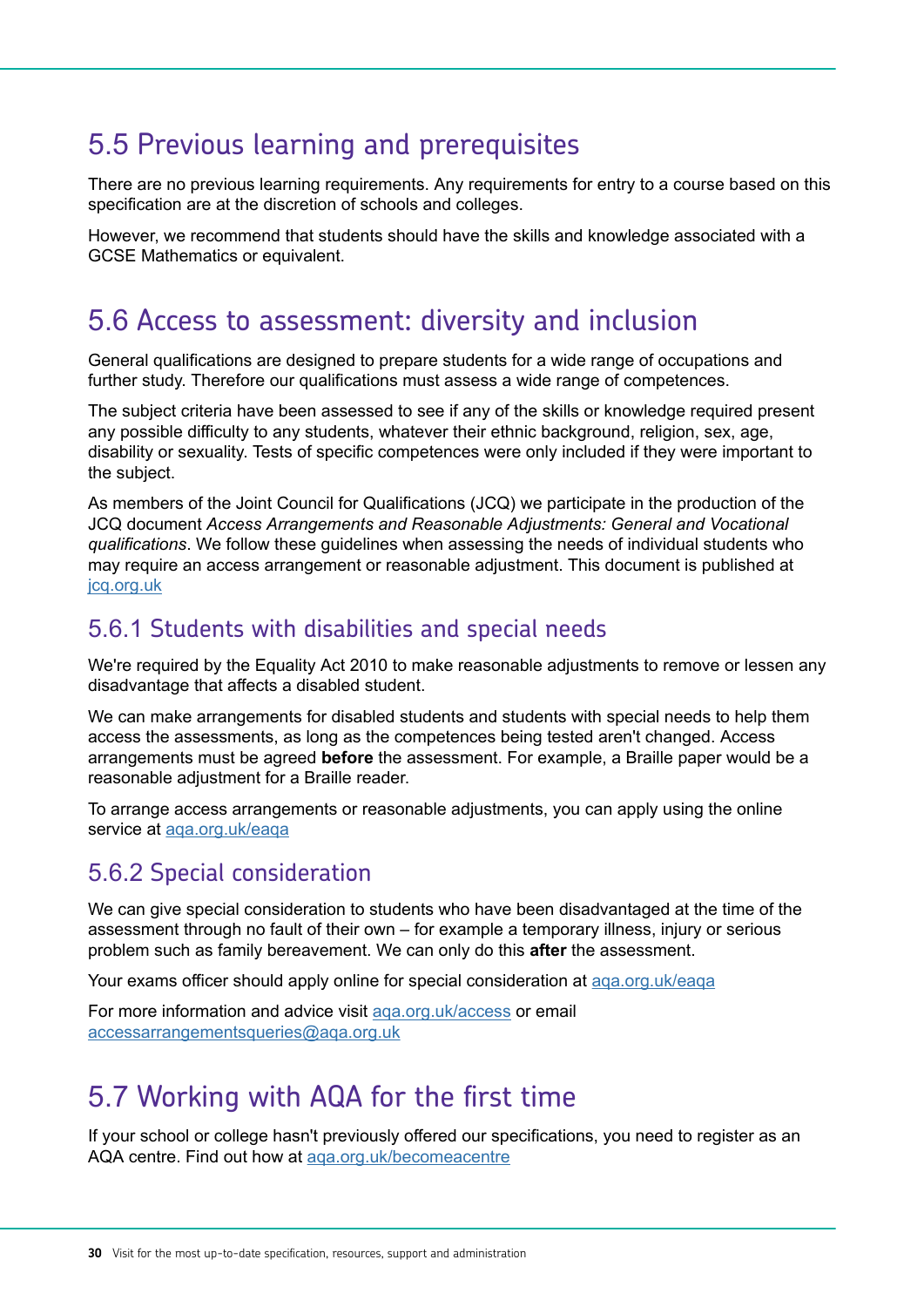# <span id="page-30-0"></span>5.8 Private candidates

This specification is available to private candidates.

A private candidate is someone who enters for exams through an AQA approved school or college but is not enrolled as a student there.

A private candidate may be self-taught, home schooled or have private tuition, either with a tutor or through a distance learning organisation. They must be based in the UK.

If you have any queries as a private candidate, you can:

- speak to the exams officer at the school or college where you intend to take your exams
- visit our website at [aqa.org.uk/privatecandidates](http://www.aqa.org.uk/privatecandidates)
- email [privatecandidates@aqa.org.uk](mailto:privatecandidates@aqa.org.uk)

# 5.9 Use of calculators

A calculator is required for use in all assessments in this specification. Details of the requirements for calculators can be found in the Joint Council for General Qualifications document *Instructions for conducting examinations*.

For AS Further Mathematics exams, calculators should have the following as a required minimum:

- an iterative function
- the ability to perform calculations with matrices up to order  $3 \times 3$
- the ability to compute summary statistics and access probabilities from standard statistical distributions.

For the purposes of this specification, a 'calculator' is any electronic or mechanical device which may be used for the performance of mathematical computations. However, only those permissible in the guidance in the *Instructions for conducting examinations* are allowed in AS Further Mathematics exams.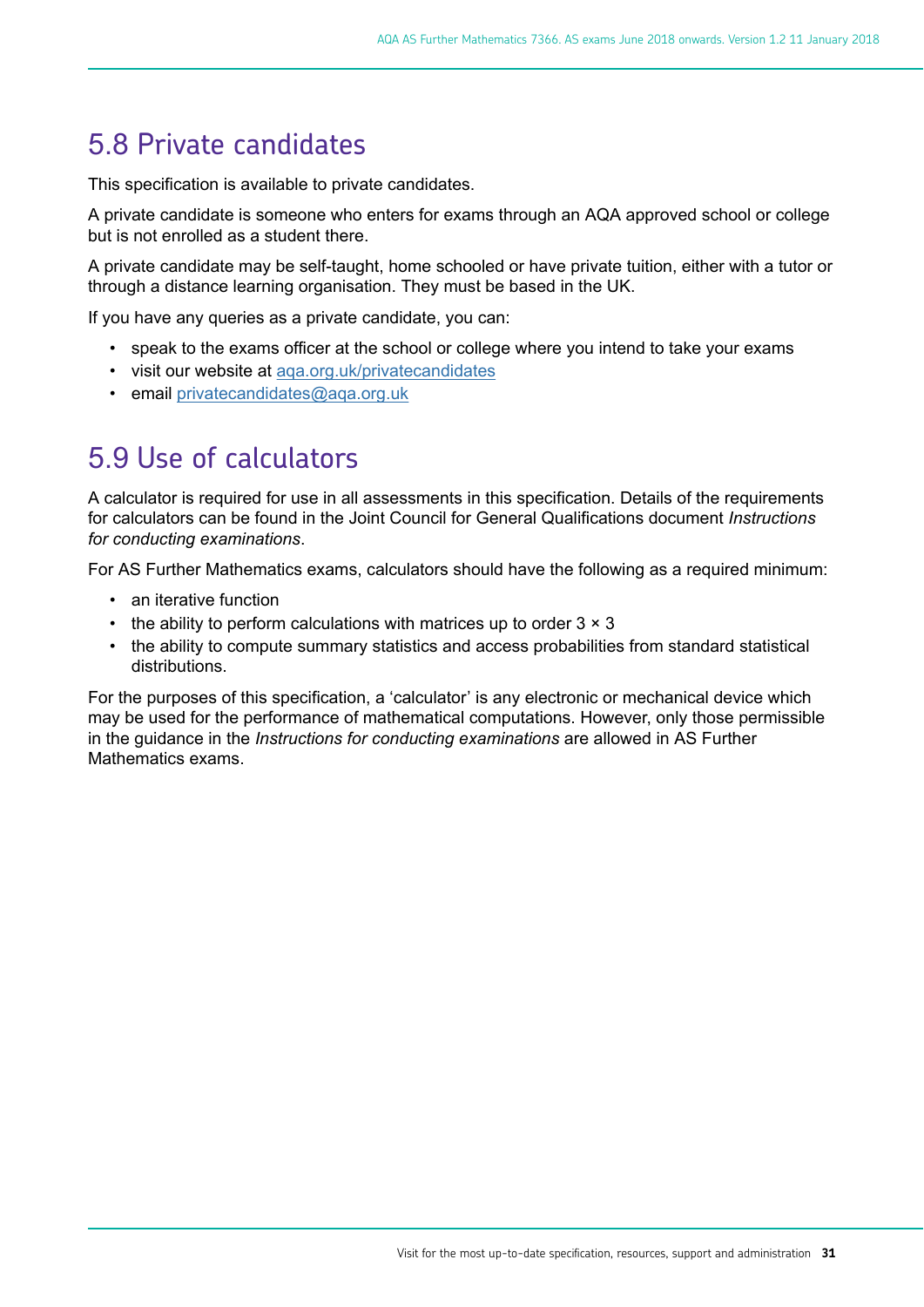Visit for the most up-to-date specifcation, resources, support and administration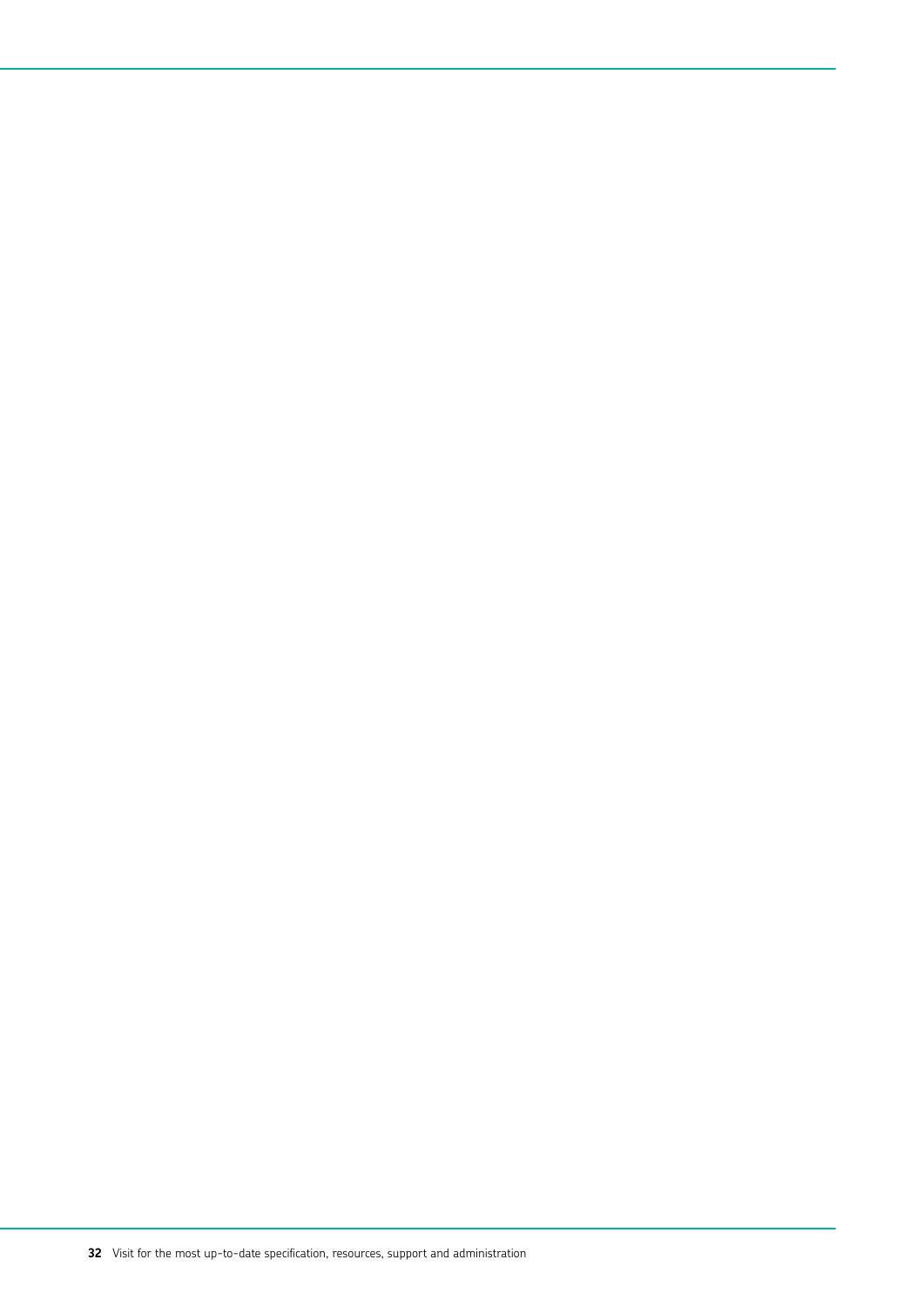# <span id="page-32-0"></span>6 Appendix A: mathematical notation

The tables below set out the notation that must be used by AS and A-level mathematics and further mathematics specifications. Students will be expected to understand this notation without need for further explanation.

Mathematics students will not be expected to understand notation that relates only to further mathematics content. Further mathematics students will be expected to understand all notation in the list.

For further mathematics, the notation for the core content is listed under sub headings indicating 'further mathematics only'. In this subject, awarding organisations are required to include, in their specifications, content that is additional to the core content. They will therefore need to add to the notation list accordingly.

AS students will be expected to understand notation that relates to AS content, and will not be expected to understand notation that relates only to A-level content.

|                           | is an element of                           |
|---------------------------|--------------------------------------------|
|                           | is not an element of                       |
|                           | Is a subset of                             |
|                           | is a proper subset of                      |
| ${x_1, x_2, }$            | the set with elements $x_1, x_2, $         |
| ${x: }$                   | the set of all x such that $\dots$         |
| n(A)                      | the number of elements in set $A$          |
|                           | the empty set                              |
| $\epsilon$ and $\epsilon$ | the universal set                          |
|                           | the complement of the set $A$              |
|                           | the set of natural numbers $\{1, 2, 3, \}$ |
|                           |                                            |

# 6.1 Set notation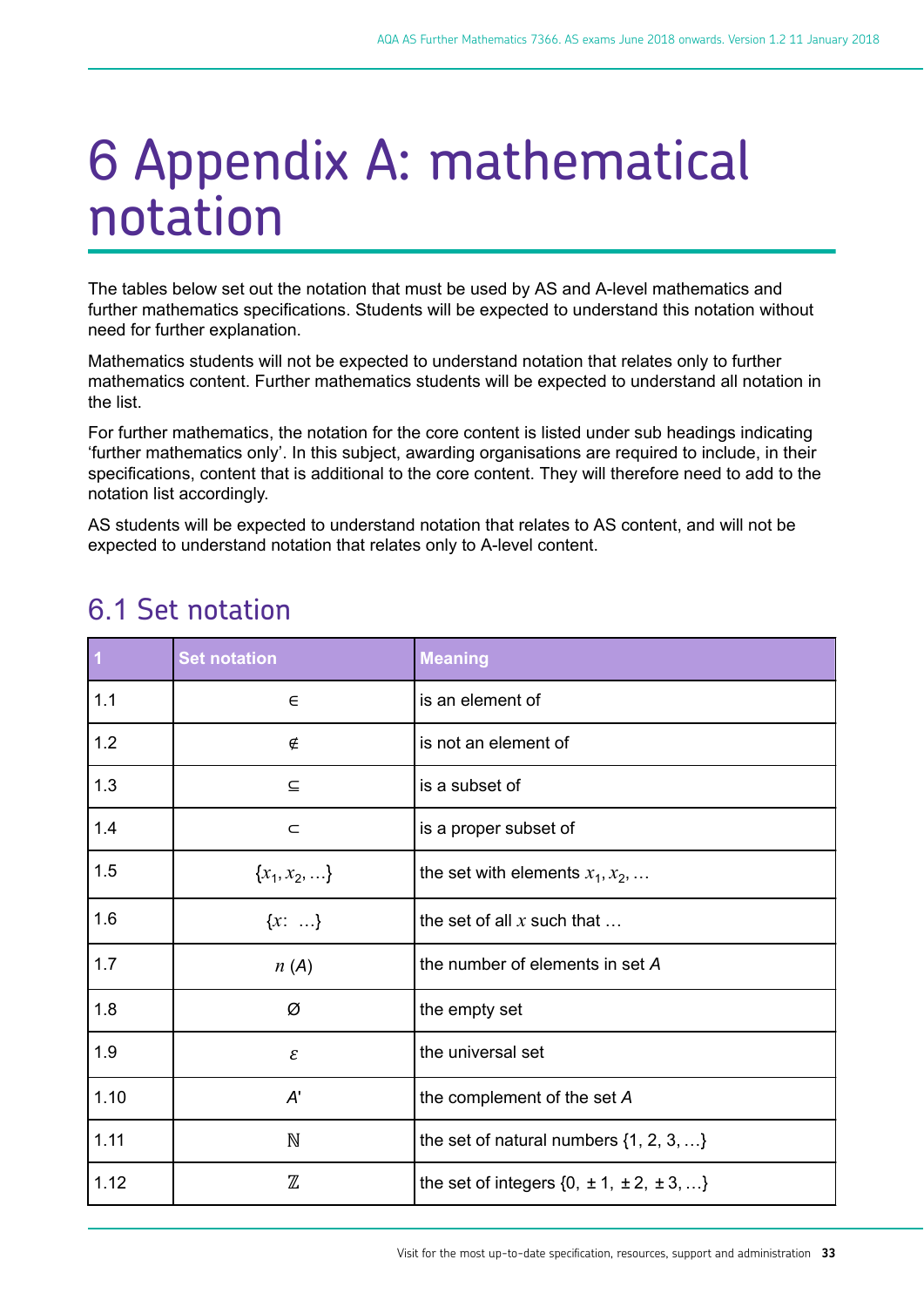<span id="page-33-0"></span>

| <b>Pation</b><br>the set of positive integers $\{1,2,3,\}$<br>the set of non-negative integers $\{0, 1, 2, 3, \}$ |                                                                                                 |
|-------------------------------------------------------------------------------------------------------------------|-------------------------------------------------------------------------------------------------|
|                                                                                                                   |                                                                                                 |
|                                                                                                                   |                                                                                                 |
|                                                                                                                   |                                                                                                 |
|                                                                                                                   |                                                                                                 |
|                                                                                                                   |                                                                                                 |
| the set of real numbers                                                                                           |                                                                                                 |
|                                                                                                                   |                                                                                                 |
|                                                                                                                   | the set of rational numbers $\left\{\frac{p}{q} : p \in \mathbb{Z}, q \in \mathbb{Z}^*\right\}$ |
| – Tunic                                                                                                           |                                                                                                 |
|                                                                                                                   |                                                                                                 |
| intersection                                                                                                      |                                                                                                 |
| (x, y)<br>the ordered pair $x, y$                                                                                 |                                                                                                 |
| the closed interval $\{x \in \mathbb{R} : a \leq x \leq b\}$                                                      |                                                                                                 |
| [a,b]                                                                                                             |                                                                                                 |
| the interval $\{x \in \mathbb{R} : a \leq x \leq b\}$<br>[a,b)                                                    |                                                                                                 |
| the interval $\{x \in \mathbb{R} : a \leq x \leq b\}$<br>(a, b]                                                   |                                                                                                 |
|                                                                                                                   |                                                                                                 |
|                                                                                                                   |                                                                                                 |

# Set notation (Further Maths only)

| the set of complex numbers |
|----------------------------|

# 6.2 Miscellaneous symbols

| allangous symbols | <b>STATE OF STATE OF STATE OF STATE OF STATE OF STATE OF STATE OF STATE OF STATE OF STATE OF STATE OF STATE OF S</b><br>-------- <u>-</u> |
|-------------------|-------------------------------------------------------------------------------------------------------------------------------------------|
|                   |                                                                                                                                           |
|                   | is not equal to                                                                                                                           |
|                   | is identical to or is congruent to                                                                                                        |
|                   | is approximately equal to                                                                                                                 |
|                   |                                                                                                                                           |
|                   | s proportional to                                                                                                                         |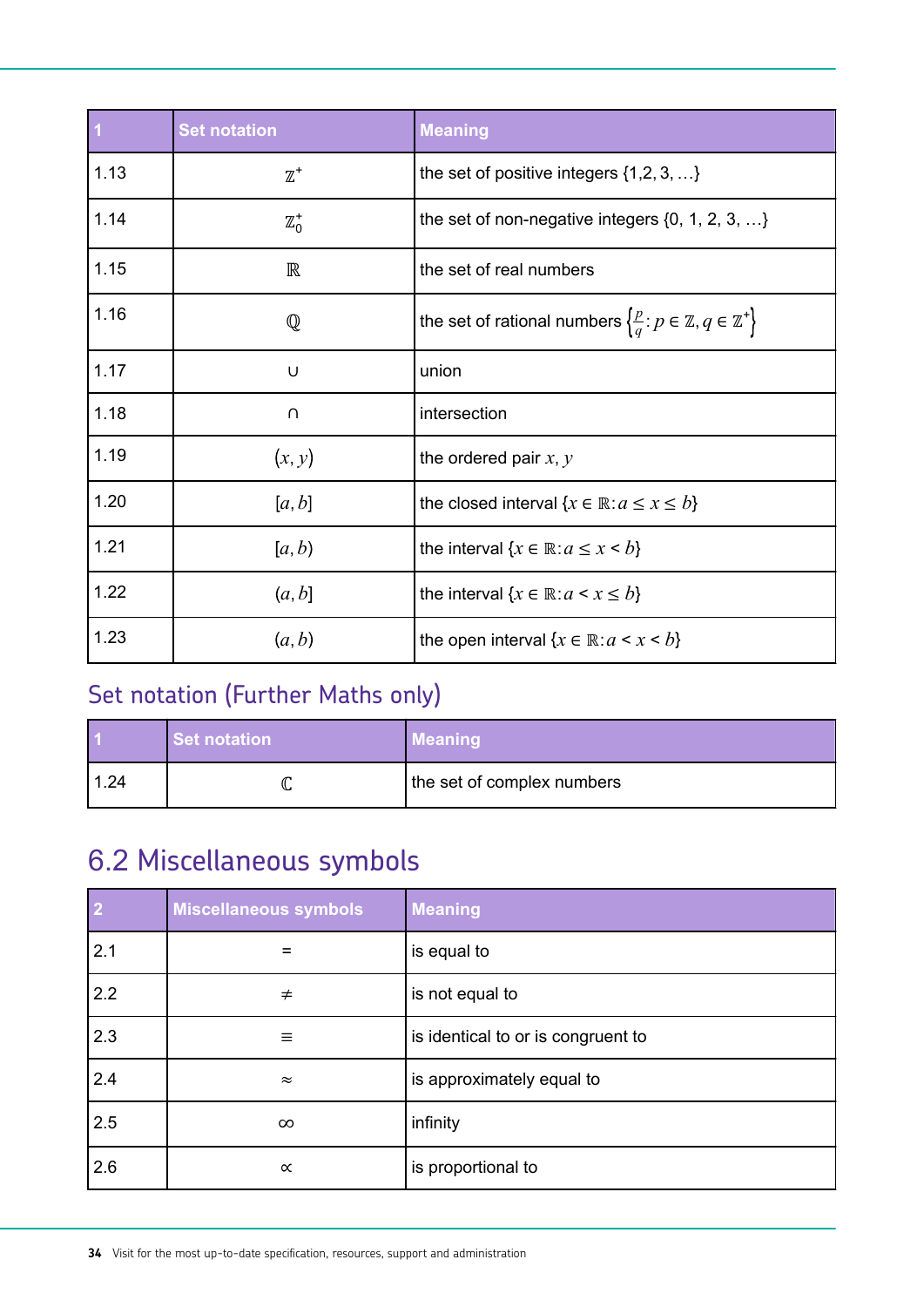<span id="page-34-0"></span>

| iscellaneous symbols  |                                                              |
|-----------------------|--------------------------------------------------------------|
|                       | therefore                                                    |
|                       | because                                                      |
|                       | $\vert$ is less than                                         |
| $\leqslant$ , $\leq$  | is less than or equal to, is not greater than                |
|                       | is greater than                                              |
| $\geqslant$ , $\geq$  | is greater than or equal to, is not less than                |
| $p \Rightarrow q$     | $\bigl  \, p$ implies $q$ (if $p$ then $q$ )                 |
| $p \Leftarrow q$      | p is implied by q (if q then p)                              |
| $p \Leftrightarrow q$ | p implies and is implied by $q$ ( $p$ is equivalent to $q$ ) |
|                       | first term of an arithmetic or geometric sequence            |
|                       | last term of an arithmetic sequence                          |
|                       | common difference of an arithmetic sequence                  |
|                       | common ratio of a geometric sequence                         |
|                       | sum to $n$ terms of a sequence                               |
|                       | sum to infinity of a sequence                                |

# Miscellaneous symbols (Further Maths only)

| <b>ols</b> Mean                                                                              |
|----------------------------------------------------------------------------------------------|
| $\alpha$ is isomorphic to the contract of $\alpha$ is isomorphic to the contract of $\alpha$ |

# 6.3 Operations

|                       | $\mathcal{L}^{\text{max}}_{\text{max}}$ and $\mathcal{L}^{\text{max}}_{\text{max}}$ and $\mathcal{L}^{\text{max}}_{\text{max}}$ |  |  |  |  |  |  |
|-----------------------|---------------------------------------------------------------------------------------------------------------------------------|--|--|--|--|--|--|
| $\mu + n$             | ,我们就是一个人的人,我们就是一个人的人,我们就是一个人的人,我们就是一个人的人,我们就是一个人的人,我们就是一个人的人,我们就是一个人的人,我们就是一个人的<br>$ a\>$ plus $b\>$                            |  |  |  |  |  |  |
| $\mathbf{u}$ $\alpha$ | $a$ minus $b$<br>,他们的人们就是一个人的人,他们的人们就是一个人的人,他们的人们就是一个人的人,他们的人们就是一个人的人,他们的人们就是一个人的人,他们的人们就是一个人的人,他                               |  |  |  |  |  |  |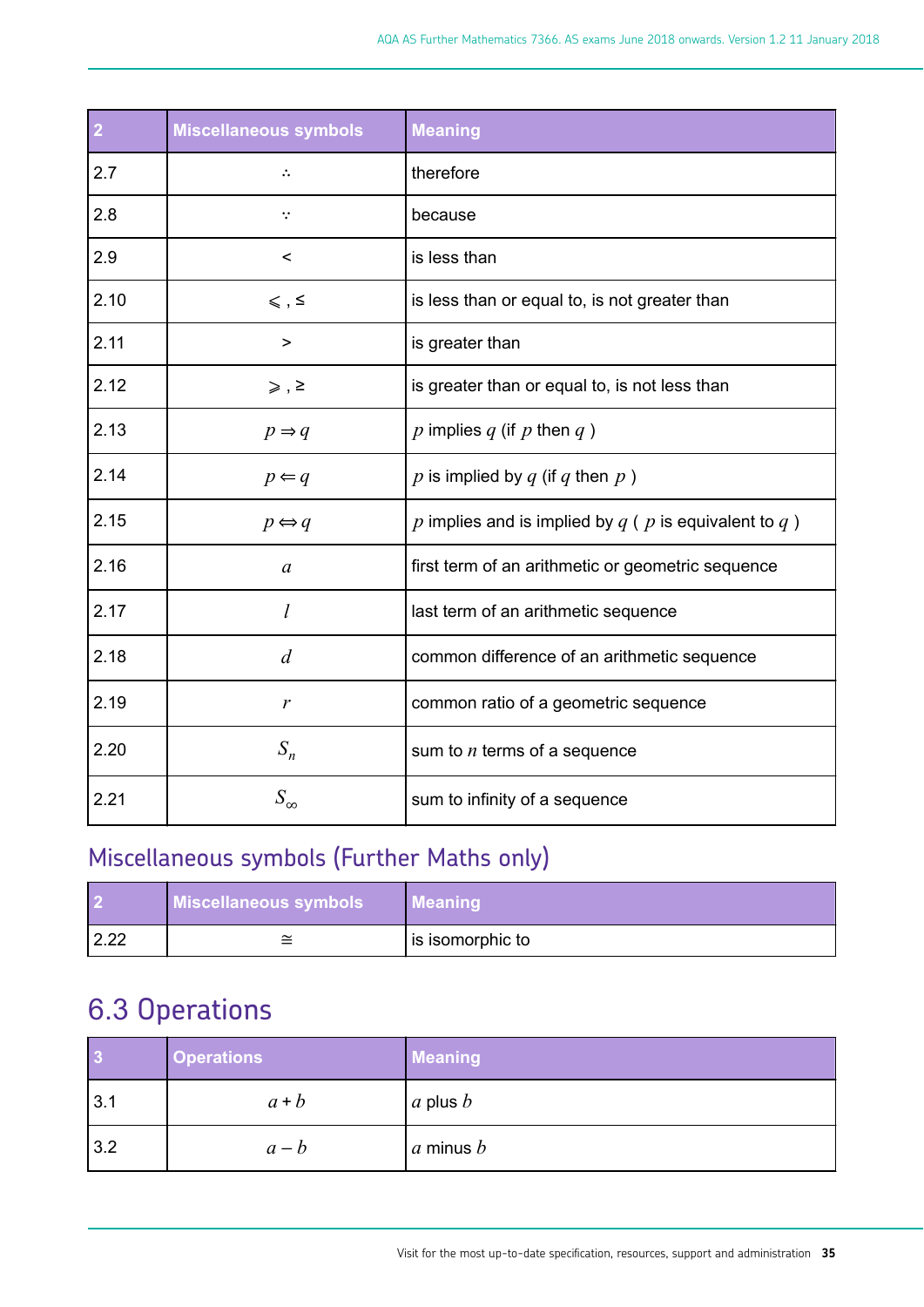<span id="page-35-0"></span>

| ,我们也不会有什么。""我们的人,我们也不会有什么?""我们的人,我们也不会有什么?""我们的人,我们也不会有什么?""我们的人,我们也不会有什么?""我们的人<br>the contract of the contract of the contract of the contract of the contract of the contract of the contract of |  |  |  |
|-----------------------------------------------------------------------------------------------------------------------------------------------------------------------------------------------------|--|--|--|
|                                                                                                                                                                                                     |  |  |  |
| ons and the<br>not be a series                                                                                                                                                                      |  |  |  |
| $a \times b$ , $ab$ , $a$ . $b$<br>$a$ multiplied by $b$                                                                                                                                            |  |  |  |
| $a \div b, \frac{a}{b}$<br>a divided by $b$                                                                                                                                                         |  |  |  |
| $a_1 + a_2 +  + a_n$<br>$\sum a_i$                                                                                                                                                                  |  |  |  |
| $a_1 \times a_2 \times  \times a_n$                                                                                                                                                                 |  |  |  |
| the non-negative square root of $a$                                                                                                                                                                 |  |  |  |
| <b>Contractive</b><br>the modulus of $a$                                                                                                                                                            |  |  |  |
| <i>n</i> factorial: $n! = n \times (n-1) \times  \times 2 \times 1, n \in \mathbb{N}; 0! = 1$<br><b>Contract Contract Contract</b><br>$\mathbf{u}$ .                                                |  |  |  |
|                                                                                                                                                                                                     |  |  |  |
| the binomial coefficient $\frac{n!}{r!(n-r)!}$                                                                                                                                                      |  |  |  |
| for $n$ , $r \in \mathbb{Z}_0^+$ , $r \leqslant n$<br>$\binom{n}{r}$ , <sup>n</sup> C <sub>r</sub> , <sub>n</sub> C <sub>r</sub><br>or $\frac{n(n-1)(n-r+1)}{n}$                                    |  |  |  |
| for $n \in \mathbb{Q}$ , $r \in \mathbb{Z}_0^+$                                                                                                                                                     |  |  |  |

# Operations (Further Maths only)

| $\sigma$ iativns          |                                                                       |
|---------------------------|-----------------------------------------------------------------------|
| ax h                      | multiplication modulo $n$ of $a$ by $b$                               |
| $a + h$                   | addition modulo <i>n</i> of <i>a</i> and <i>b</i>                     |
| $G = ($ < $n$ > $,$ $*$ ) | <i>n</i> is the generator of a given group G under the<br>  operation |

# 6.4 Functions

|                          | the value of the function f at $x$                 |  |
|--------------------------|----------------------------------------------------|--|
| $I: \mathcal{X} \mapsto$ | the function f maps the element x to the element y |  |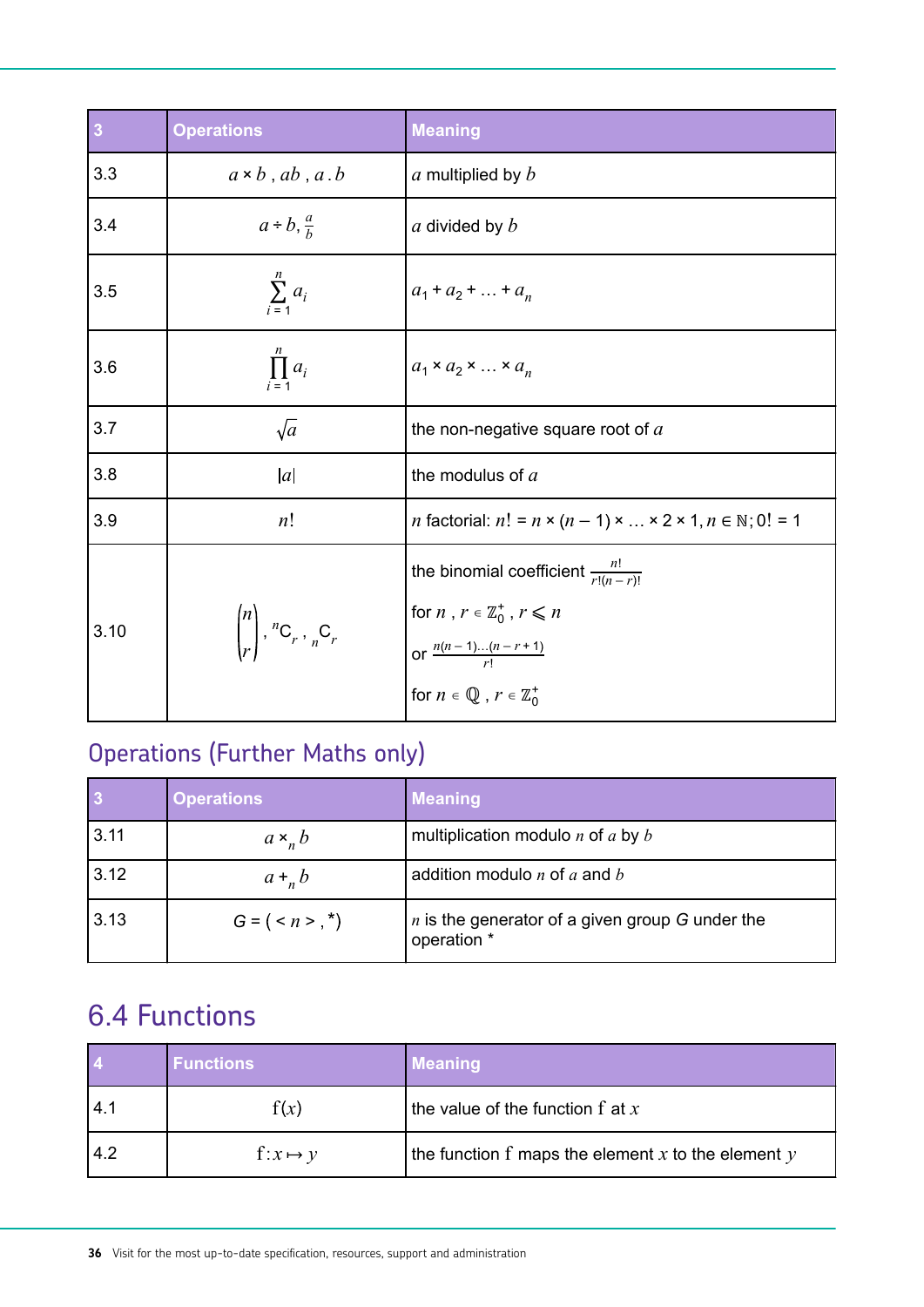<span id="page-36-0"></span>

| <b>Contract Contract Contract</b> |                                                                                        |
|-----------------------------------|----------------------------------------------------------------------------------------|
|                                   | the inverse function of the function $f$                                               |
|                                   | the composite function of $f$ and $g$ which is defined by<br>$g(f(x)) = g(f(x))$       |
| $\lim_{x \to a} f(x)$             | the limit of $f(x)$ as x tends to a                                                    |
| $\Delta x, \delta x$              | an increment of $x$                                                                    |
|                                   | the derivative of y with respect to $x$                                                |
|                                   | the <i>n</i> th derivative of y with respect to $x$                                    |
| $f'(x), f''(x), , f^{(n)}(x)$     | the first, second, , nth derivatives of $f(x)$ with respect                            |
| $\dot{x}, \ddot{x}, \ldots$       | the first, second,  derivatives of x with respect to t                                 |
| $\int y \, dx$                    | the indefinite integral of $y$ with respect to $x$                                     |
| $\int_{a}^{b} y \, dx$            | the definite integral of y with respect to x between the<br>limits $x = a$ and $x = b$ |

# 6.5 Exponential and logarithmic functions

| Exponential and<br>ogarithmic functions | <b>Integration</b>               |
|-----------------------------------------|----------------------------------|
|                                         | base of natural logarithms       |
| $e^x$ , $exp x$                         | exponential function of $x$      |
| $log_a x$                               | $\log$ arithm to the base a of x |
| In $x$ , log <sub>e</sub> $x$           | natural logarithm of $x$         |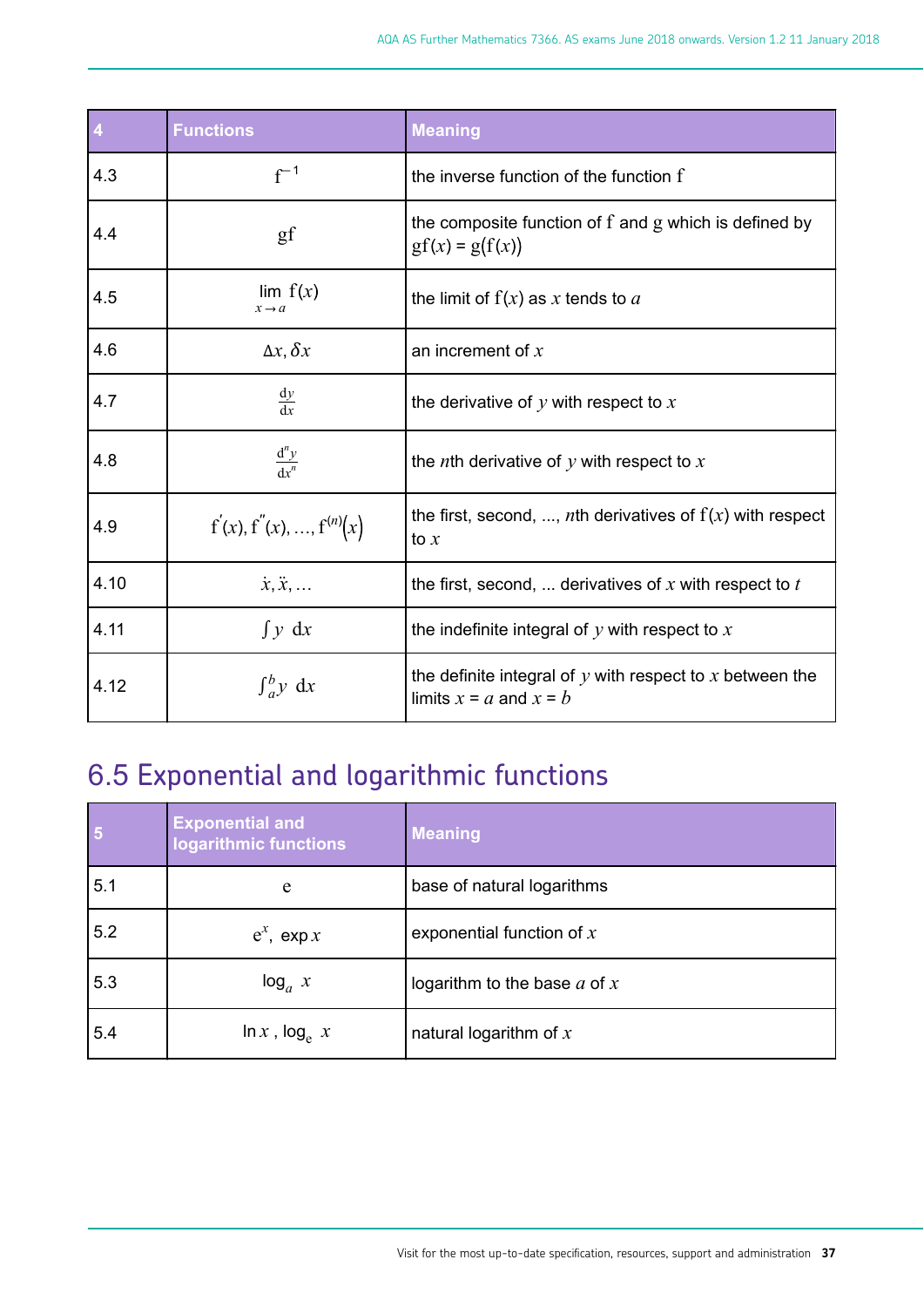# <span id="page-37-0"></span>6.6 Trigonometric functions

| $6\phantom{1}6$ | <b>Trigonometric functions</b>                                    | <b>Meaning</b>                      |
|-----------------|-------------------------------------------------------------------|-------------------------------------|
| 6.1             | sin, cos, tan,<br>cosec, sec, cot                                 | the trigonometric functions         |
| 6.2             | $\sin^{-1}$ , $\cos^{-1}$ , $\tan^{-1}$<br>arcsin, arccos, arctan | the inverse trigonometric functions |
| 6.3             | $\circ$                                                           | degrees                             |
| 6.4             | rad                                                               | radians                             |

# Trigonometric functions (Further Maths only)

| $6\phantom{1}6$ | <b>Trigonometric functions</b>                                                                                                                                                 | <b>Meaning</b>                      |
|-----------------|--------------------------------------------------------------------------------------------------------------------------------------------------------------------------------|-------------------------------------|
| 6.5             | $cosec^{-1}$ , $sec^{-1}$ , $cot^{-1}$ ,<br>arccosec, arcsec, arccot                                                                                                           | the inverse trigonometric functions |
| 6.6             | sinh, cosh, tanh,<br>cosech, sech, coth                                                                                                                                        | the hyperbolic functions            |
| 6.7             | $sinh^{-1}$ , cosh <sup>-1</sup> , tanh <sup>-1</sup><br>$\cosech^{-1}$ , sech <sup>-1</sup> , coth <sup>-1</sup><br>arcsinh, arccosh, arctanh,<br>arccosech, arcsech, arccoth | the inverse hyperbolic functions    |

# 6.7 Complex numbers (Further Maths only)

| nnlav numhara<br>$m$ previlumers |                                                                                       |  |
|----------------------------------|---------------------------------------------------------------------------------------|--|
|                                  | $\vert$ square root of $-1$                                                           |  |
| $x + iy$                         | וי <sub>י</sub> . ex number with real part $x$ and imaginary part $y$ $\perp$         |  |
| $r(\cos\theta + i\sin\theta)$    | modulus argument form of a complex number with<br>  modulus $r$ and argument $\theta$ |  |
|                                  | a complex number, $z = x + iy = r(\cos \theta + i \sin \theta)$                       |  |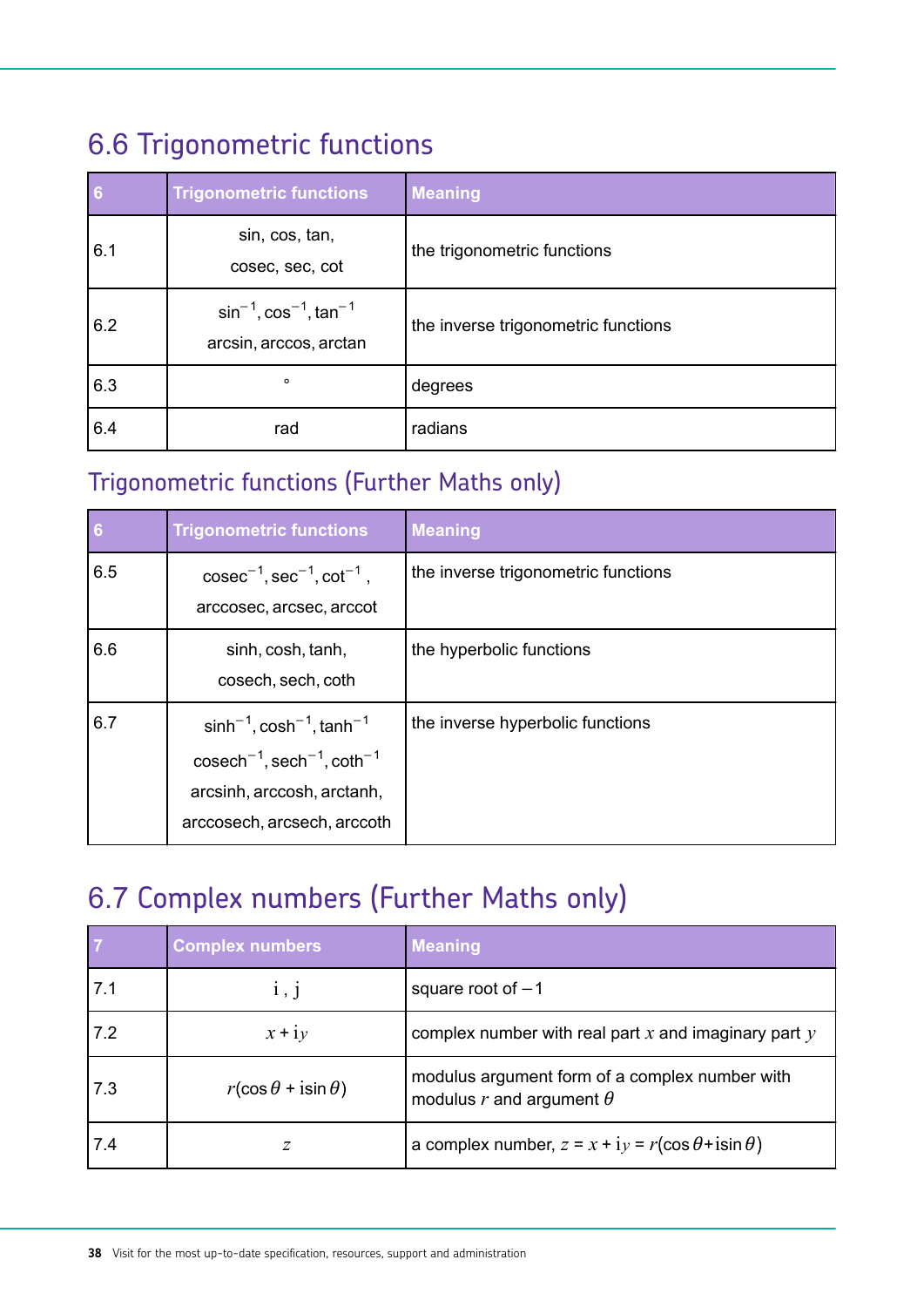<span id="page-38-0"></span>

| <b>Complex numbers</b> | Meaning                                                        |
|------------------------|----------------------------------------------------------------|
| $\mathsf{Re}(z)$       | the real part of z, Re(z) = x                                  |
| Im(z)                  | the imaginary part of z, $Im(z) = y$                           |
|                        | the modulus of z, $ z  = r = \sqrt{x^2 + y^2}$                 |
| arg(z)                 | the argument of z, $arg(z) = \theta$ , $-\pi < \theta \le \pi$ |
|                        | the complex conjugate of z, $x - iy$                           |

# Matrices (Further Maths only)

| zero matrix                                                                                     |
|-------------------------------------------------------------------------------------------------|
| identity matrix                                                                                 |
| the inverse of the matrix M                                                                     |
| the transpose of the matrix $M$                                                                 |
| $\Delta$ , det <b>M</b> or  M      the determinant of the square matrix <b>M</b>                |
| image of column vector <b>r</b> under the transformation<br>associated with the matrix <b>M</b> |
|                                                                                                 |

# 6.9 Vectors

| <b>a</b> , $q$ , $\frac{a}{\sim}$ | the vector <b>a</b> , $q$ , $z$ ; these alternatives apply throughout<br>  section J |
|-----------------------------------|--------------------------------------------------------------------------------------|
|                                   | the vector represented in magnitude and direction by<br>the directed line segment AB |
|                                   | a unit vector in the direction of a                                                  |
| <b>i</b> , <b>j</b> , <b>k</b>    | unit vectors in the directions of the cartesian coordinate                           |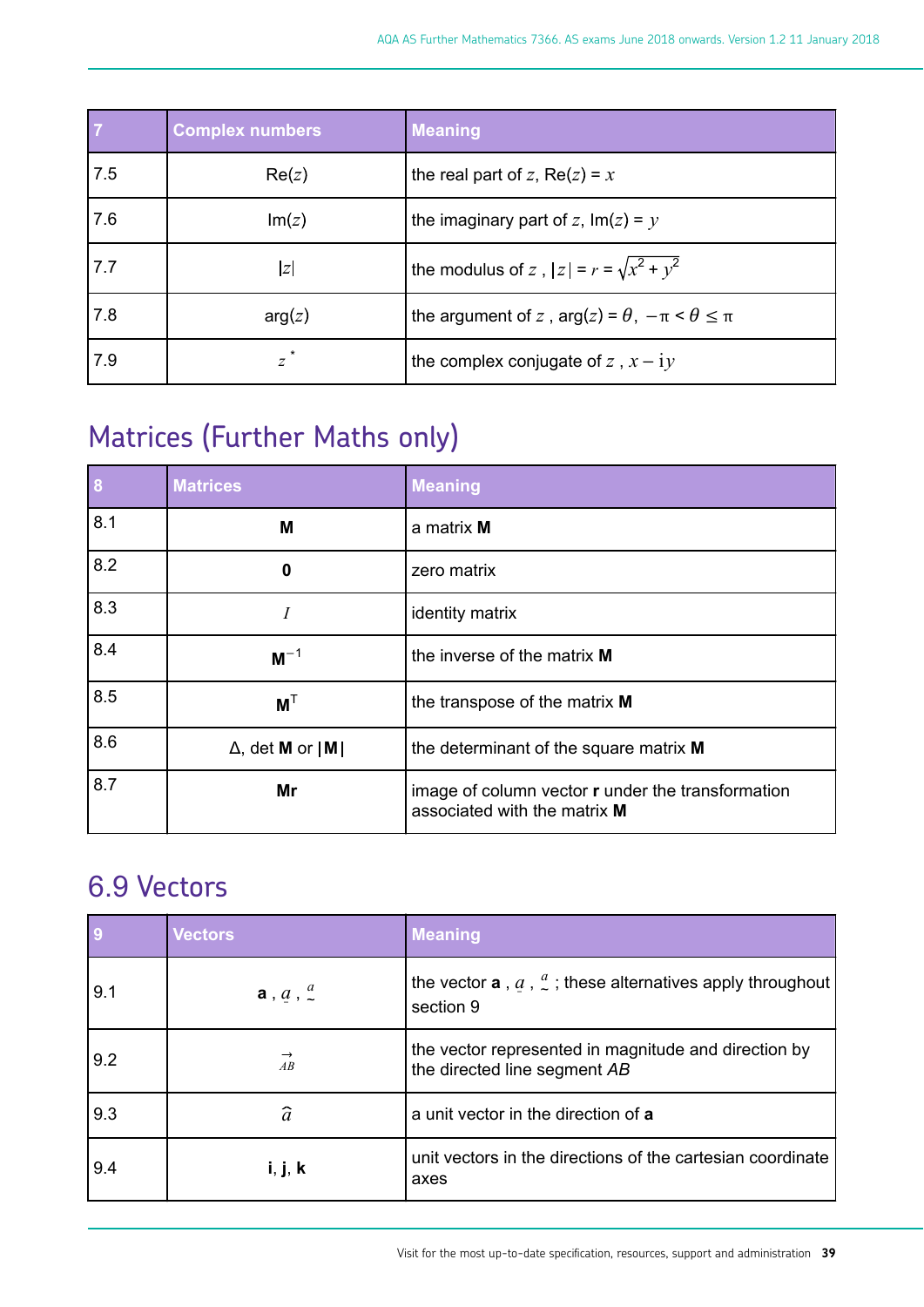<span id="page-39-0"></span>

| a , a                                                                | the magnitude of $a$                                 |
|----------------------------------------------------------------------|------------------------------------------------------|
| $\left  \begin{array}{c} \rightarrow \\ AB \end{array} \right $ , AB | the magnitude of $\overrightarrow{AB}$               |
| $\sim$ $\sim$ $\sim$<br>$\binom{a}{b}$ , ai + bj                     | column vector and corresponding unit vector notation |
|                                                                      | position vector                                      |
|                                                                      | displacement vector                                  |
|                                                                      | velocity vector                                      |
|                                                                      | acceleration vector                                  |

# Vectors (Further Maths only)

# 6.10 Differential equations (Further Maths only)

| $\sim$ $\sim$ $\sim$ $\sim$ |  |  |  |  |
|-----------------------------|--|--|--|--|
| angular speed               |  |  |  |  |

# 6.11 Probability and statistics

| bability and statistics $\begin{array}{ c c } \hline \end{array}$ | eaning and the contract of the contract of the contract of the contract of the contract of the contract of the |
|-------------------------------------------------------------------|----------------------------------------------------------------------------------------------------------------|
| $A, B, C$ etc.                                                    | events                                                                                                         |
| $A \cup B$                                                        | union of the events $A$ and $B$                                                                                |
| $A \cap B$                                                        | intersection of the events $A$ and $B$                                                                         |
| P(A)                                                              | probability of the event $A$                                                                                   |
|                                                                   | complement of the event $A$                                                                                    |
|                                                                   |                                                                                                                |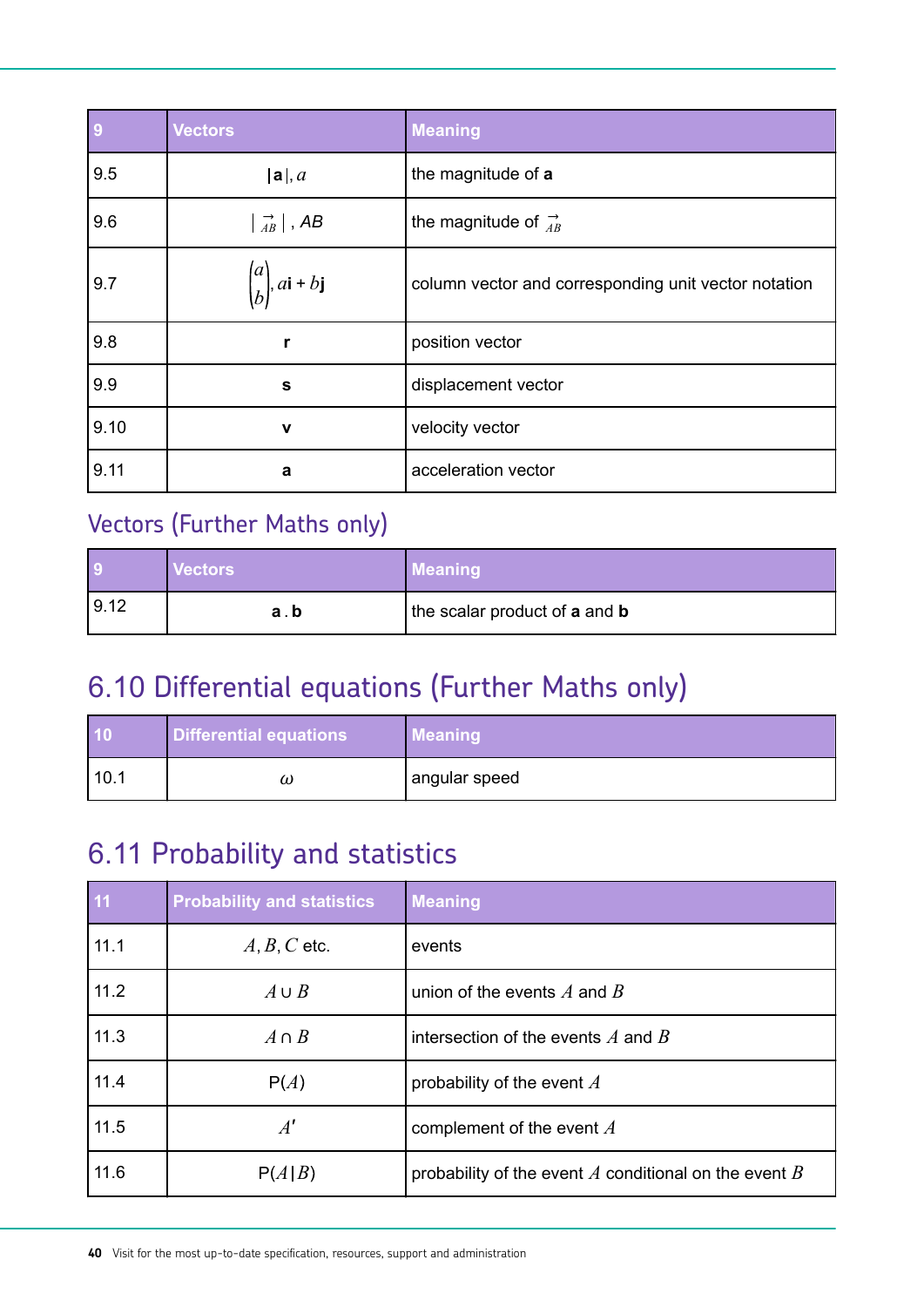| pability and statistic             |                                                                                                                        |
|------------------------------------|------------------------------------------------------------------------------------------------------------------------|
| $X, Y, R$ etc.                     | random variables                                                                                                       |
| $x, y, r$ etc.                     | values of the random variables $X, Y, R$ etc.                                                                          |
| $x_1, x_2, $                       | values of observations                                                                                                 |
| $f_1, f_2, $                       | frequencies with which the observations $x_1, x_2, $ occur                                                             |
| $p(x), P(X = x)$                   | probability function of the discrete random variable $X$                                                               |
| $p_1, p_2, $                       | probabilities of the values $x_1, x_2, $ of the discrete<br>$\vert$ random variable $X$                                |
| E(X)                               | $\big $ expectation of the random variable $X$                                                                         |
| Var(X)                             | variance of the random variable $X$                                                                                    |
|                                    | has the distribution                                                                                                   |
| B(n, p)<br>1 1 6                   | binomial distribution with parameters n and p, where $n \mid$<br>is the number of trials and $p$ is the probability of |
|                                    | success in a trial                                                                                                     |
|                                    | $\boxed{q}$ = 1 – p for binomial distribution                                                                          |
| $\mathsf{N}\big(\mu,\sigma^2\big)$ | Normal distribution with mean $\mu$ and variance $\sigma^2$                                                            |
|                                    | $Z \sim N(0,1)$ standard Normal distribution                                                                           |
|                                    | probability density function of the standardised Normal variable with distribution $N(0,1)$                            |
|                                    | corresponding cumulative distribution function                                                                         |
|                                    | population mean                                                                                                        |
|                                    | population variance                                                                                                    |
|                                    | population standard deviation                                                                                          |
|                                    | sample mean                                                                                                            |
|                                    | sample variance                                                                                                        |
|                                    | sample standard deviation                                                                                              |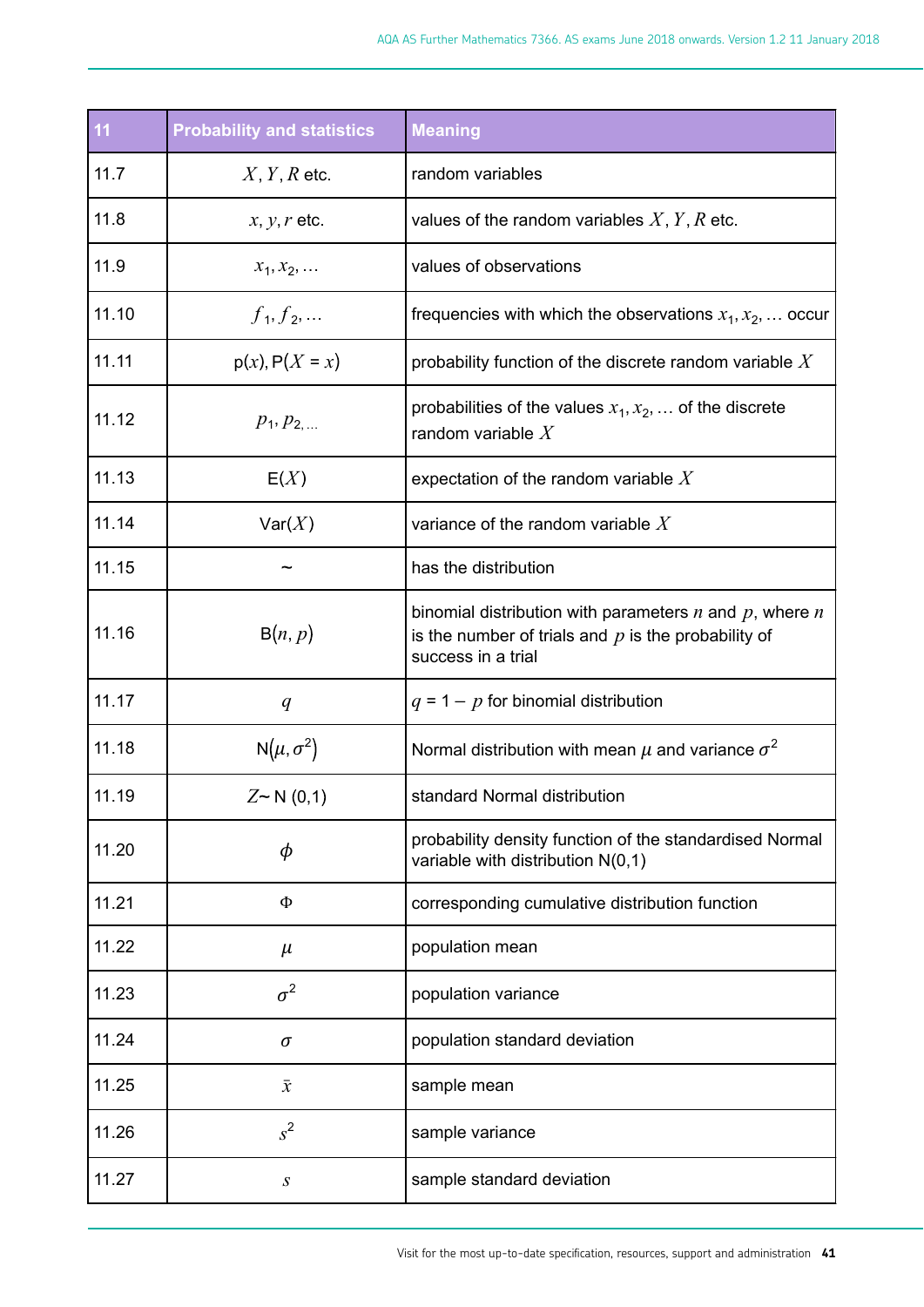<span id="page-41-0"></span>

| shahilifu and atatiation<br><i>poapnity and stati</i> |                                                                 |
|-------------------------------------------------------|-----------------------------------------------------------------|
|                                                       | null hypothesis                                                 |
|                                                       | alternative hypothesis                                          |
|                                                       | product moment correlation coefficient for a sample             |
|                                                       | $ $ product moment correlation coefficient for a population $ $ |

# 6.12 Mechanics

| ${\sf chances}$ and ${\sf chanics}$ |                                               |
|-------------------------------------|-----------------------------------------------|
|                                     | kiloaram                                      |
|                                     |                                               |
| km                                  | kilometre                                     |
| m/s, m $s^{-1}$                     | metre(s) per second (velocity)                |
| $m/s2$ , m s <sup>-2</sup>          | metre(s) per second per second (acceleration) |
| F                                   | Force or resultant force                      |
|                                     | newton                                        |
| <b>Nm</b>                           | newton metre (moment of a force)              |
|                                     |                                               |
|                                     | displacement                                  |
|                                     | initial velocity                              |
|                                     | velocity or final velocity                    |
|                                     | acceleration                                  |
|                                     | acceleration due to gravity                   |
|                                     | coefficient of friction                       |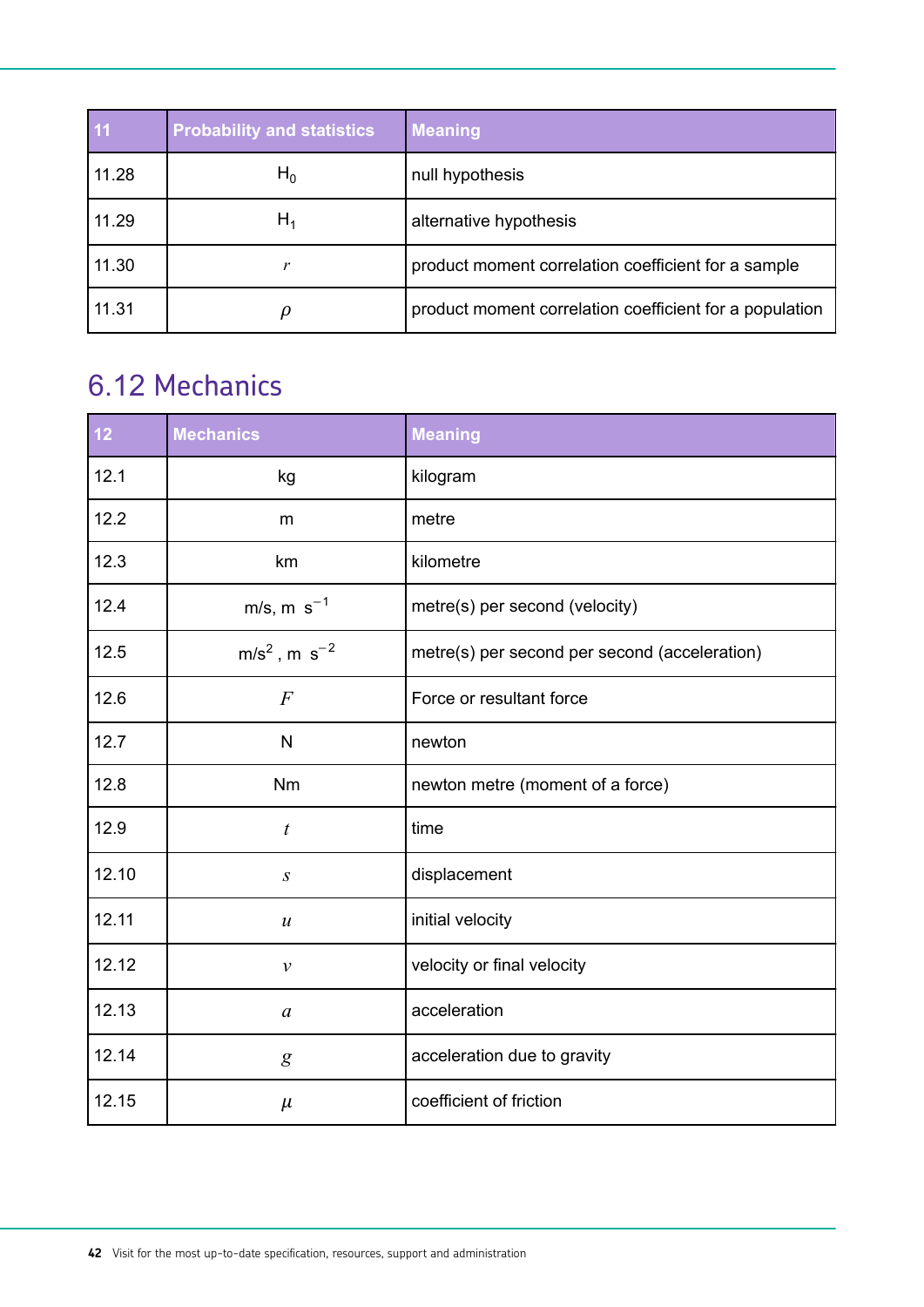# 7 Appendix B: mathematical formulae and identities *x* for *a*  $\frac{1}{2}$  *x*  $\frac{1}{2}$  *x*  $\frac{1}{2}$  *x x*  $\frac{1}{2}$  *x x x*  $\frac{1}{2}$  *x x*  $\frac{1}{2}$  *x x*  $\frac{1}{2}$  *x x*  $\frac{1}{2}$  *x x*  $\frac{1}{2}$  *x x*  $\frac{1}{2}$  *x x*  $\frac{1}{2}$  *x x*

<span id="page-42-0"></span>Students must be able to use the following formulae and identities for AS and A-level further mathematics, without these formulae and identities being provided, either in these forms or in equivalent forms. These formulae and identities may only be provided where they are the starting point for a proof or as a result to be proved.

# Pure mathematics

# Quadratic equations

$$
ax^2 + bx + c = 0
$$
 has roots  $\frac{-b \pm \sqrt{b^2 - 4ac}}{2a}$ 

# Laws of indices

$$
a^{x}a^{y} \equiv a^{x+y}
$$

$$
a^{x} \div a^{y} \equiv a^{x-y}
$$

$$
(a^{x})^{y} \equiv a^{xy}
$$

# Laws of logarithms

$$
x = a^n \Leftrightarrow n = \log_a x \text{ for } a > 0 \text{ and } x
$$
  

$$
\log_a x + \log_a y \equiv \log_a (xy)
$$
  

$$
\log_a x - \log_a y \equiv \log_a \left(\frac{x}{y}\right)
$$
  

$$
k \log_a x \equiv \log_a \left(\frac{x}{y}\right)
$$

# Coordinate geometry

A straight line graph, gradient  $m$  passing through  $(x_{1},y_{1})$  has equation

$$
y - y_1 = m(x - x_1)
$$

Straight lines with gradients  $m_1$  and  $m_2$  are perpendicular when  $m_1m_2$  =  $-$  1

# **Sequences**

General term of an arithmetic progression:  $u_n = a + (n - 1)d$ 

General term of a geometric progression:  $u_n = ar^{n-1}$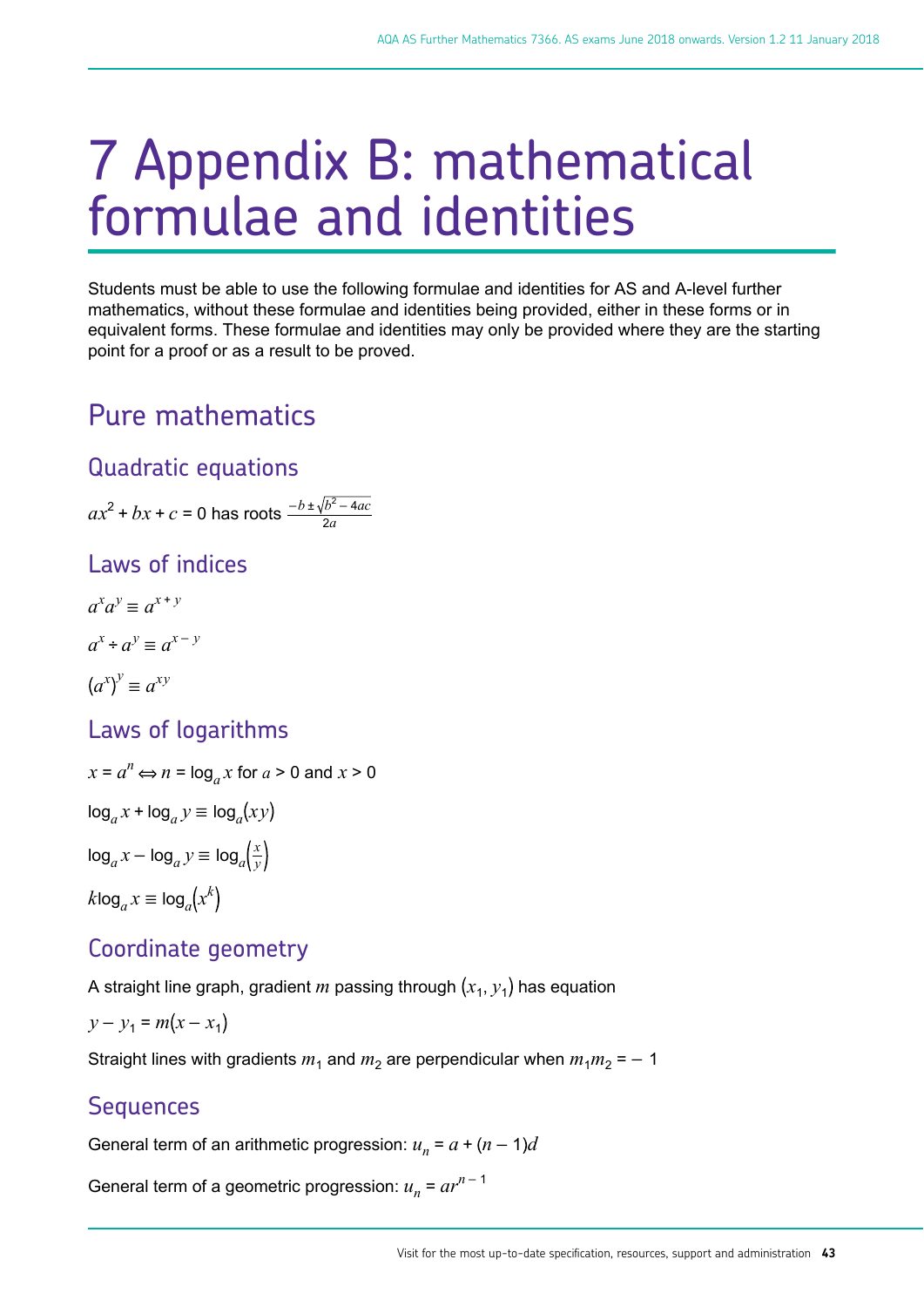# **Trigonometry**

In the triangle *ABC* Sine rule:  $\frac{a}{\sin A} = \frac{b}{\sin B} = \frac{c}{\sin C}$  $\sin B$   $\sin C$  $=\frac{c}{\sin C}$  $\sin C$ Cosine rule:  $a^2 = b^2 + c^2 - 2bc \cos A$ Area =  $\frac{1}{2}$  $\frac{1}{2}$ *ab*sin *C*  $\cos^2 A + \sin^2 A \equiv 1$  $sec^2 A = 1 + tan^2 A$  $\csc^2 A \equiv 1 + \cot^2 A$  $\sin 2A \equiv 2\sin A \cos A$  $\cos 2A = \cos^2 A - \sin^2 A$  $\tan 2A \equiv \frac{2\tan A}{1-\tan^2 A}$  $1 - \tan^2 A$ 

# Mensuration

Circumference and Area of circle, radius *r* and diameter *d* :

$$
C = 2\pi r = \pi d
$$

$$
A = \pi r^2
$$

Pythagoras' Theorem: In any right-angled triangle where *a* , *b* and *c* are the lengths of the sides and *c* is the hypotenuse:

$$
c^2 = a^2 + b^2
$$

Area of a trapezium =  $\frac{1}{2}(a+b)h$  , where  $a$  and  $b$  are the lengths of the parallel sides and  $h$  is their perpendicular separation.

Volume of a prism = area of cross section  $\times$  length

For a circle of radius  $r$ , where an angle at the centre of  $\theta$  radians subtends an arc of length  $s$  and encloses an associated sector of area *A* :

 $s = r\theta$  $A = \frac{1}{2}$ 

# $\frac{1}{2}r^2\theta$

# Complex numbers

For two complex numbers  $z_1 = r_1 e^{i\theta_1}$  and  $z_2 = r_2 e^{i\theta_2}$  :

$$
z_1 z_2 = r_1 r_2 e^{i(\theta_1 + \theta_2)}
$$

$$
\frac{z_1}{z_2} = \frac{r_1}{r_2} e^{i(\theta_1 + \theta_2)}
$$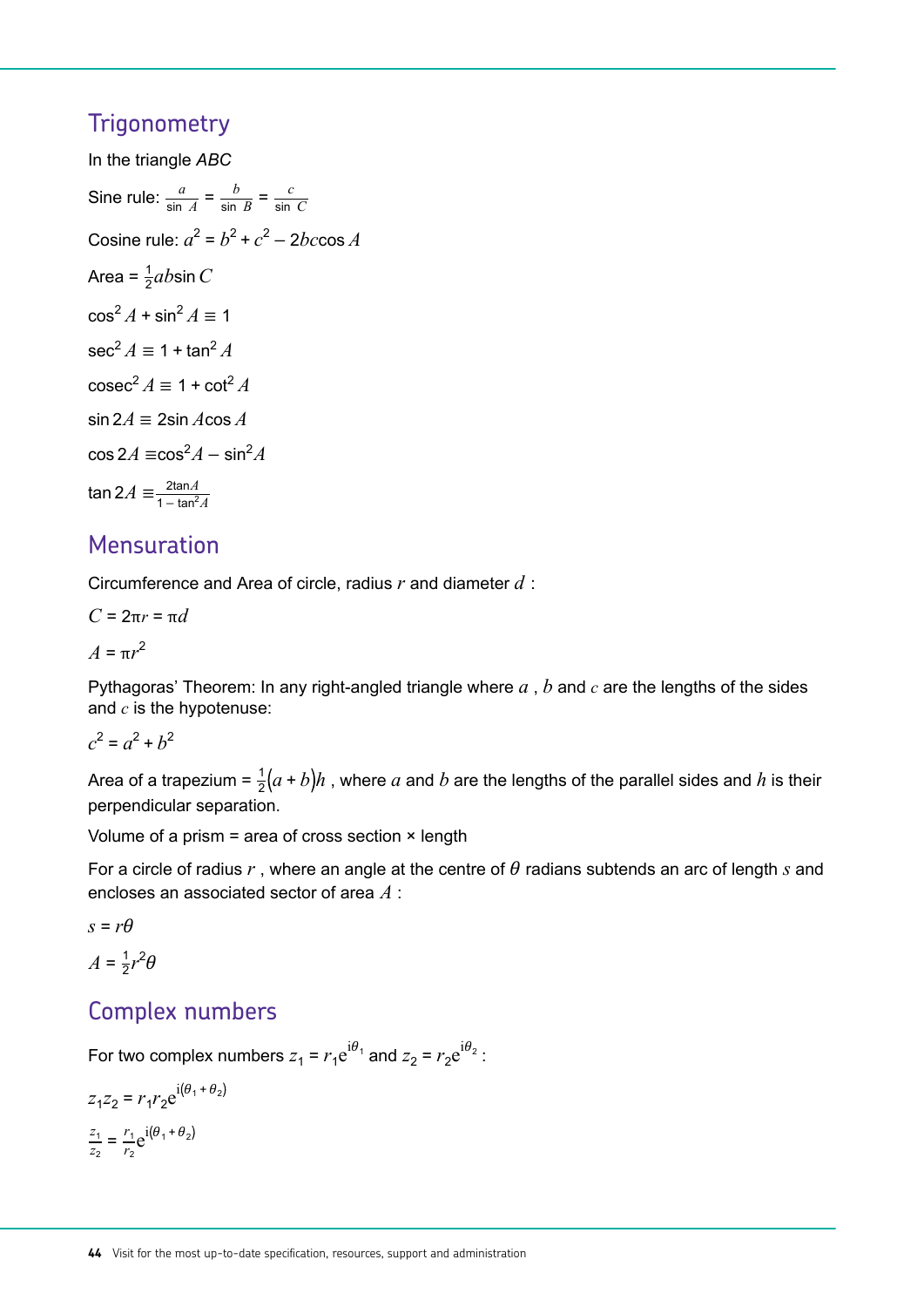Loci in the Argand diagram:

 $|z - a| = r$  is a circle radius *r* centred at *a* 

arg  $(z - a) = \theta$  is a half line drawn from *a* at angle  $\theta$  to a line parallel to the positive real axis.

Exponential form:

 $e^{i\theta} = \cos \theta + i \sin \theta$ 

# **Matrices**

# For a 2 by 2 matrix  $\begin{bmatrix} 1 & 1 \end{bmatrix}$  the determinant  $\Delta =$ *a0A AS Further Mathematics 7366. AS exams June 2018 onwards. Version 1.2 11 January 2018***<br>
<b>iagram:**<br> **and it line drawn from a at angle**  $\theta$  **to a line parallel to the positive real axis.**<br> **a**<br> **a**<br> **a**<br> **b**<br> **a**<br> **a**<br> *coh tis* Farber Mathematics 7366. AS exams Jone 2018 envarist Version 1.2.11 January 2018<br> **iagram:**<br> **call discuss contract at** *c*<br> **a**<br> **d**<br> **d**<br> **d**<br> **d**<br> **c**<br> **d**<br> **d**<br> **d**<br> **c**<br> **d**<br> **d**<br> **c**<br> **d**<br> **d**<br> **c**<br> **d**<br> *a b*  $\begin{vmatrix} a & b \\ c & d \end{vmatrix} = ad - bc$ the inverse is  $\frac{1}{\Delta}$ *d* −*b* −*c a*

The transformation represented by matrix **AB** is the transformation represented by matrix **B** followed by the transformation represented by matrix **A**.

For matrices **A**, **B**:

 $(AB)^{-1} = B^{-1}A^{-1}$ 

# Algebra

 $\sum_{r=1}^{n} r = \frac{1}{2}$  $\frac{1}{2}n(n+1)$ For  $ax^2 + bx + c = 0$  with roots  $\alpha$  and  $\beta$  :  $\alpha + \beta = \frac{-b}{a}$ *a*  $\alpha\beta = \frac{c}{a}$ *a* For  $ax^3 + bx^2 + cx + d = 0$  with roots  $\alpha$  ,  $\beta$  and  $\gamma$  :  $\sum \alpha = \frac{-b}{a}$ *a*  $\sum \alpha \beta = \frac{c}{a}$ *a*  $\alpha\beta\gamma=\frac{-d}{a}$ *a*

# Hyperbolic functions

cosh  $x \equiv \frac{1}{2} (e^x + e^{-x})$ 1  $\frac{1}{2}$ ( $e^{x} + e^{-x}$  $\sinh x \equiv \frac{1}{2}(e^x - e^{-x})$ 1  $\frac{1}{2} (e^x - e^{-x})$  $tanh\ x \equiv \frac{sin\h x}{cosh\ x}$ sinh*x* cosh*x*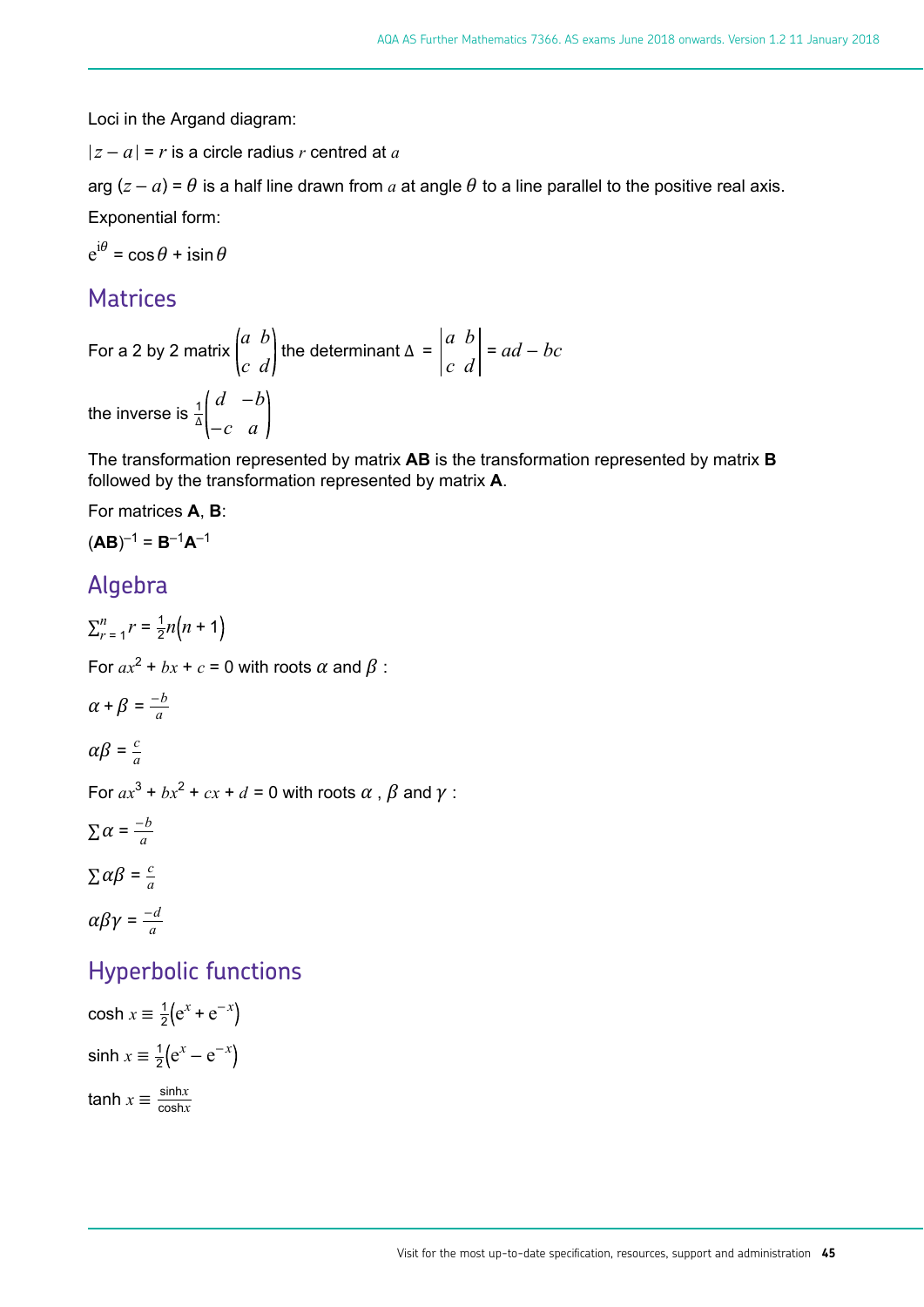# Calculus and differential equations

# **Differentiation**

| Function           | <b>Derivative</b>       |
|--------------------|-------------------------|
| $x^n$              | $nx^{n-1}$              |
| $\sin kx$          | $k \cos kx$             |
| $\cos kx$          | $-k\sin kx$             |
| $e^{kx}$           | $ke^{kx}$               |
| $\ln x$            |                         |
| $\int$ f(x) + g(x) | $f'(x) + g'(x)$         |
| $\int$ f(x)g(x)    | $f'(x)g(x) + f(x)g'(x)$ |
| $\Big  f(g(x))$    | f'(g(x))g'(x)           |

# Integration

| <b>Function</b>      | Integral                              |
|----------------------|---------------------------------------|
| $\left  x^n \right $ | $\frac{1}{n+1}x^{n+1} + c, n \neq -1$ |
| $\cos kx$            | $\frac{1}{k}$ sin $kx + c$            |
| $\sin kx$            | $-\frac{1}{k}\cos kx + c$             |
| $e^{kx}$             | $\frac{1}{k}e^{kx} + c$               |
| $\frac{1}{x}$        | $\ln x  + c, x \neq 0$                |
| $f'(x) + g'(x)$      | $\int f(x) + g(x) + c$                |
| $\int f'(g(x))g'(x)$ | $f(g(x)) + c$                         |

Area under a curve =  $\int_{a}^{b} y \, dx \, (y \ge 0)$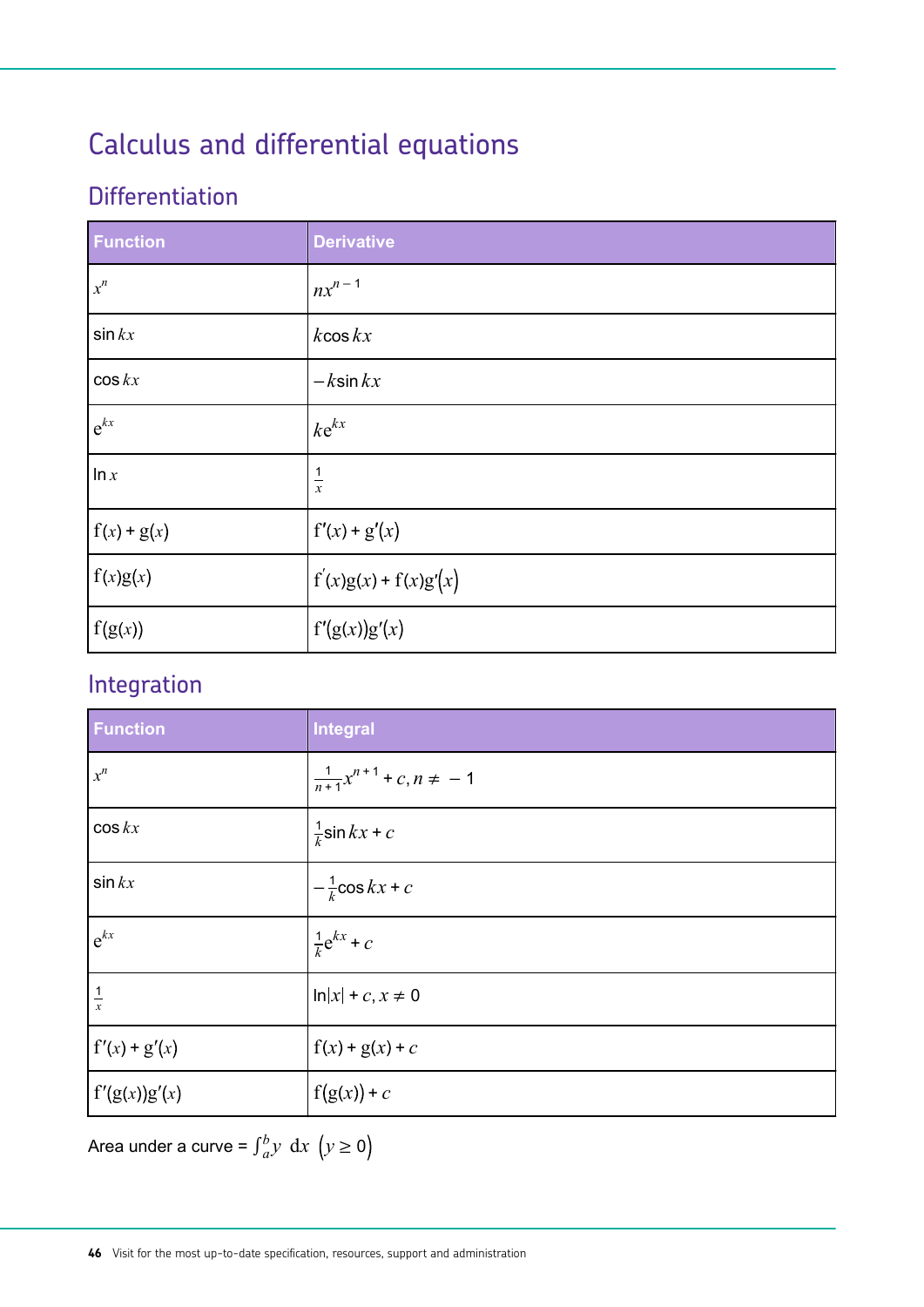Volumes of revolution about the *x* and *y* axes:

$$
V_x = \pi \int_a^b y^2 dx
$$

$$
V_y = \pi \int_c^d x^2 dy
$$

*Vx*

Simple Harmonic Motion:

$$
\ddot{x} = -\omega^2 x
$$

# Vectors

$$
|x\mathbf{i} + y\mathbf{j} + z\mathbf{k}| = \sqrt{(x^2 + y^2 + z^2)}
$$

Scalar product of two vectors  $\mathbf{a} = \begin{bmatrix} a_1 \\ a_2 \end{bmatrix}$  and  $\mathbf{b} = \begin{bmatrix} b_1 \\ b_2 \end{bmatrix}$  is  $a_3$   $|b_3|$ and **b** =  $\begin{pmatrix} b_1 \\ b_2 \end{pmatrix}$  is  $b_2$  is  $b_3$ 

$$
\begin{pmatrix} a_1 \\ a_2 \\ a_3 \end{pmatrix} \cdot \begin{pmatrix} b_1 \\ b_2 \\ b_3 \end{pmatrix} = a_1b_1 + a_2b_2 + a_3b_3 = |\mathbf{a}| |\mathbf{b}| \cos \theta
$$

where  $\theta$  is the acute angle between the vectors **a** and **b**.

The equation of the line through the point with position vector **a** parallel to vector **b** is:

#### **r** =  $a + t$ **b**

The equation of the plane containing the point with position vector **a** and perpendicular to vector **n** is:

 $(r - a)$ . **n** = 0

# **Mechanics**

# Forces and equilibrium

Weight = mass  $\times$  *g* 

Friction:  $F \leq \mu R$ 

Newton's second law in the form: *F* = *ma*

# Kinematics

For motion in a straight line with variable acceleration:

 $v = \frac{dr}{dt}$  $v = \frac{dr}{dt}$ d*t*  $a = \frac{dv}{dt}$  $rac{\mathrm{d}v}{\mathrm{d}t} = \frac{\mathrm{d}^2r}{\mathrm{d}t^2}$  $dt^2$ *r* = ∫*v* d*t v* = ∫*a* d*t*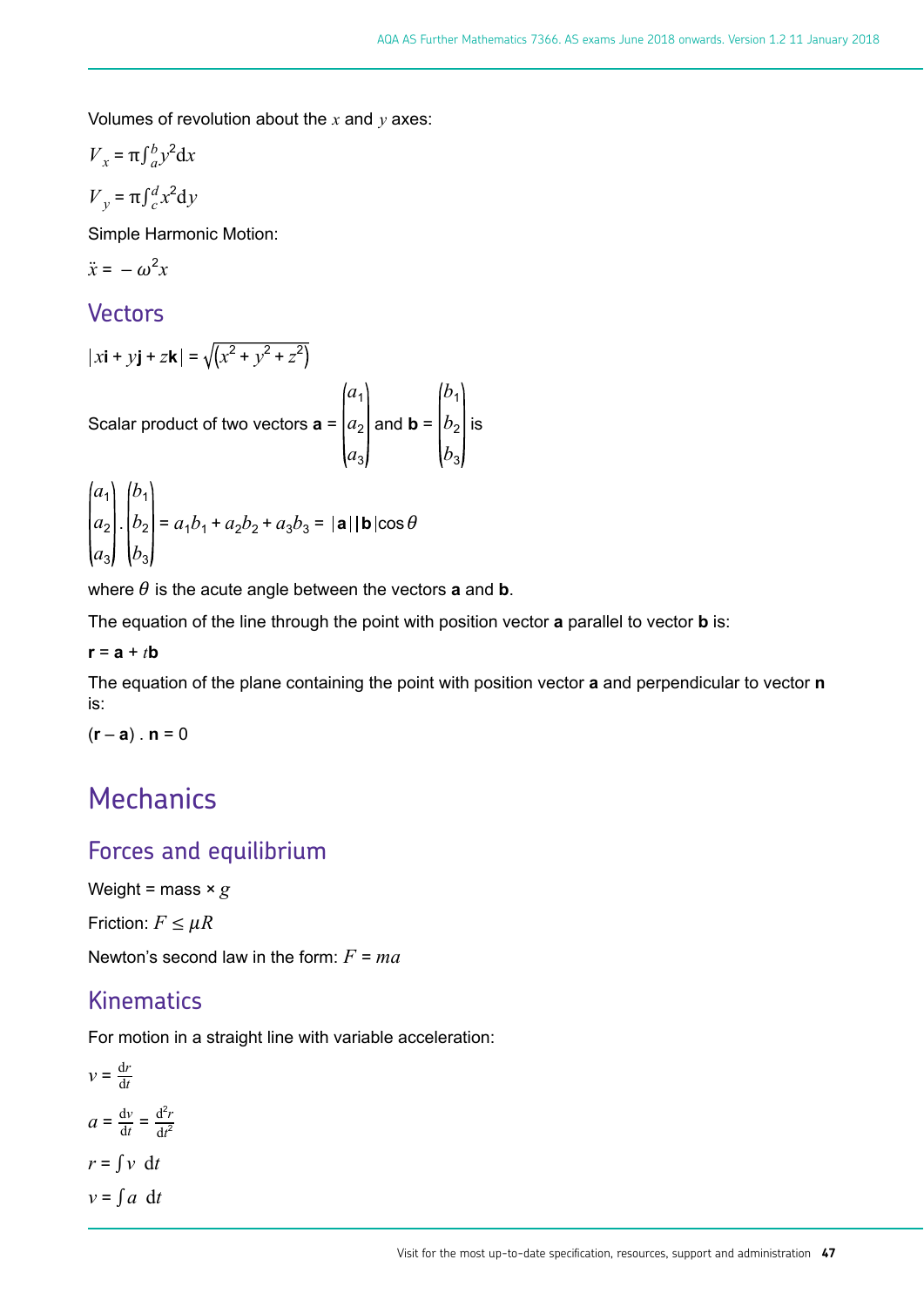# **Statistics**

The mean of a set of data:  $\bar{x} = \frac{\sum x}{n}$  $\frac{\sum fx}{n} = \frac{\sum fx}{\sum f}$ ∑ *f* The standard Normal variable:  $Z = \frac{X - \mu}{\sigma}$  $\frac{-\mu}{\sigma}$  where  $X$ ~N $(\mu, \sigma^2)$